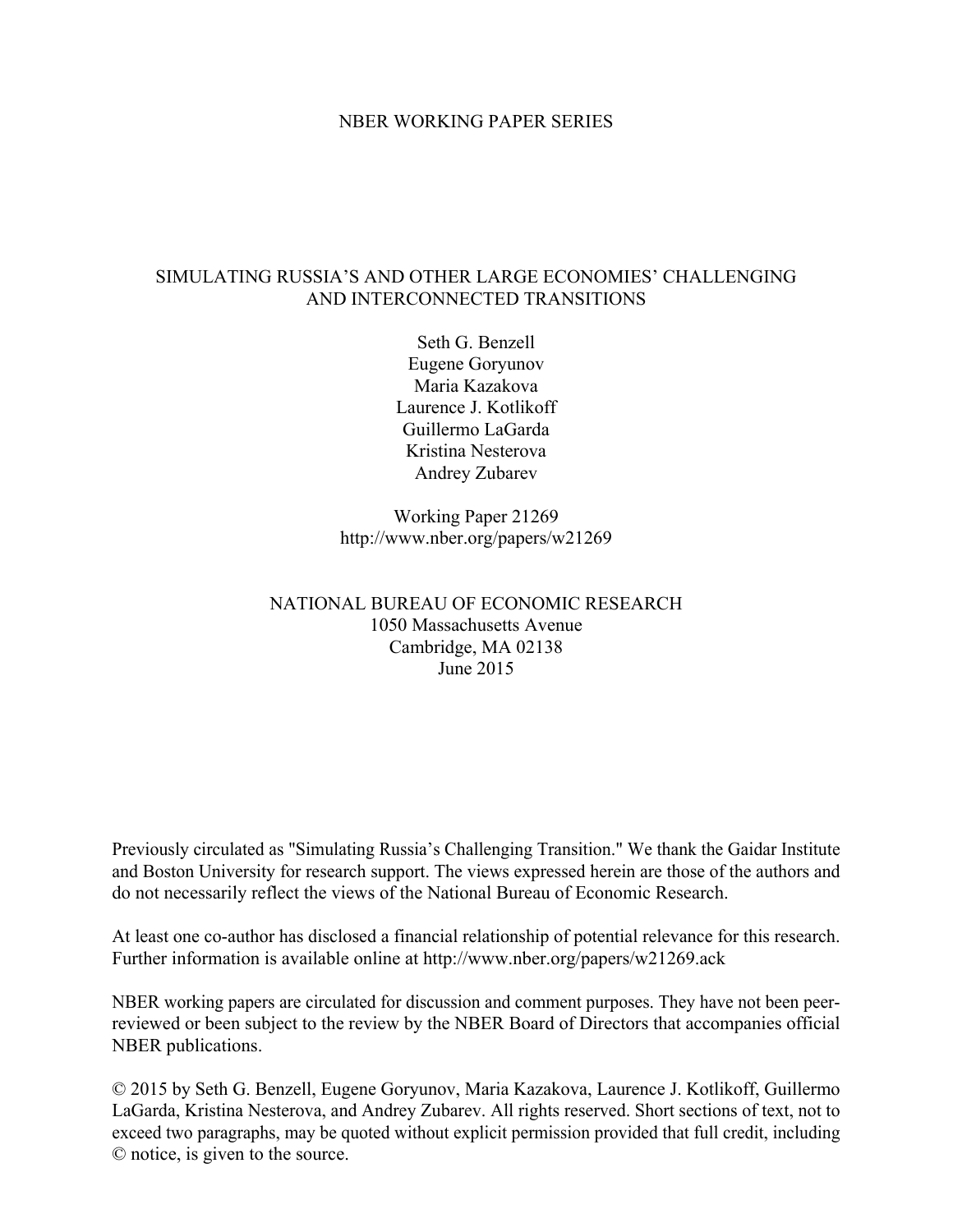Simulating Russia's and Other Large Economies' Challenging and Interconnected Transitions Seth G. Benzell, Eugene Goryunov, Maria Kazakova, Laurence J. Kotlikoff, Guillermo LaGarda, Kristina Nesterova, and Andrey Zubarev NBER Working Paper No. 21269 June 2015. T gxkugf "Ugr vgo dgt 4237 JEL No. F0,F20,H0,H2,H3,J20

#### **ABSTRACT**

This paper develops a large-scale, dynamic life-cycle model to simulate Russia's demographic and fiscal transition under favorable and unfavorable fossil-fuel price regimes. The model includes Russia, the U.S., China, India, the EU, and Japan+ (Japan plus Korea). The model predicts dramatic increases in tax rates in the U.S., EU, India, and Russia. Indeed, the increases are so large as to question their political feasibility let alone their actual collection given the potential for tax avoidance and tax evasion.

Seth G. Benzell Boston University Department of Economics 270 Bay State Road Boston, MA 02215 sbenzell@bu.edu

Eugene Goryunov The Gaidar Institute for Economic Policy gorunov@iet.ru

Maria Kazakova The Gaidar Institute for Economic Policy and Russian Presidential Academy of National Economy and Public Administration kazakova@iet.ru

Laurence J. Kotlikoff Department of Economics Boston University 270 Bay State Road Boston, MA 02215 and The Gaidar Institute for Economic Policy and also NBER kotlikoff@gmail.com

 Guillermo LaGarda Boston University Department of Economics 270 Bay State Road Boston, MA 02215 culagui@gmail.com

 Kristina Nesterova Russian Presidential Academy of National Economy and Public Administration christina.nesterova@gmail.com

 Andrey Zubarev 82 Vernadskogo prosp 117517, Moscow Russian Federation Zubarev@ranepa.ru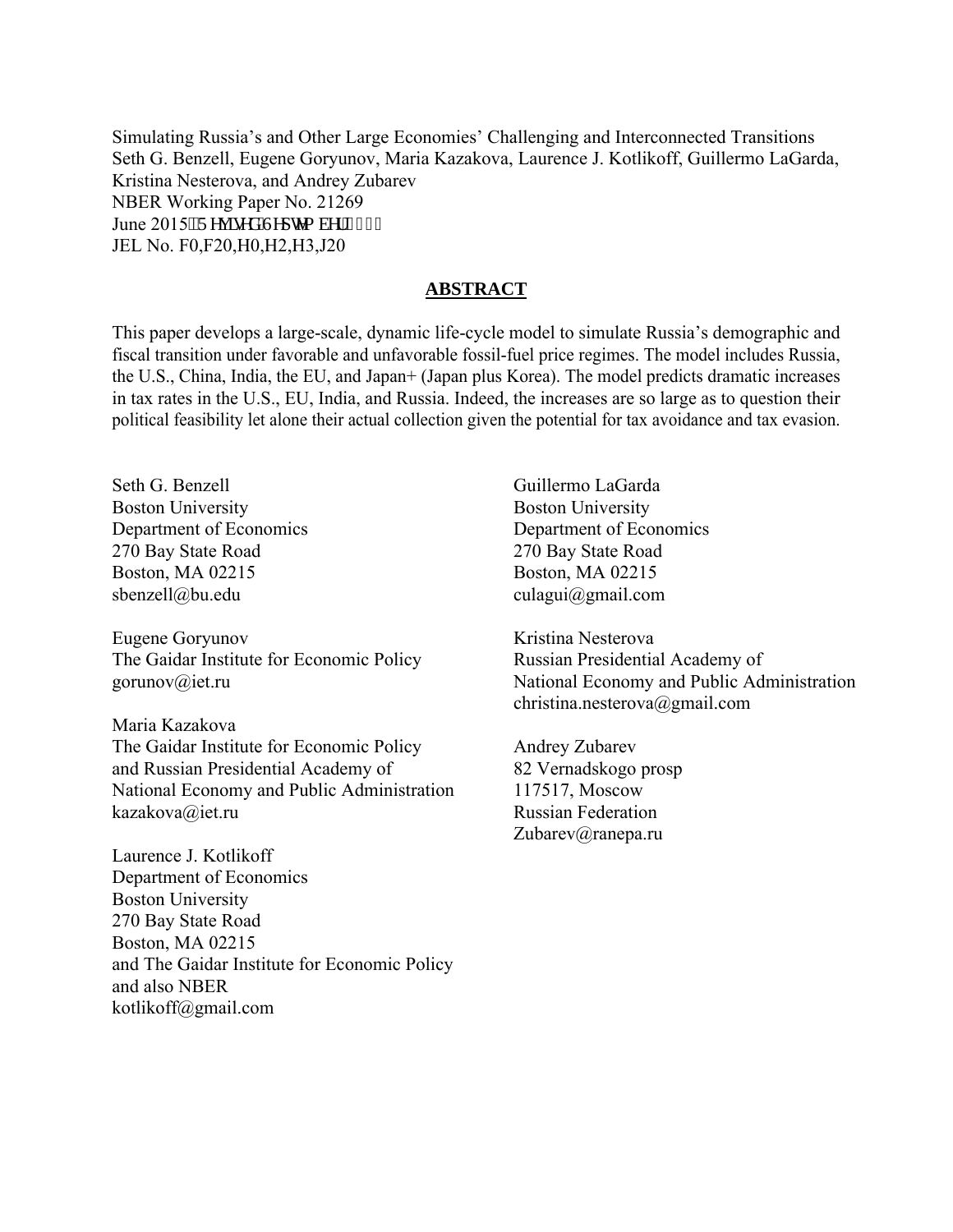# 1 Introduction

This paper develops a large-scale life-cycle model to simulate Russia's demographic and fiscal transition under favorable and unfavorable fossil fuel price regimes. The model includes six regions – Russia, the U.S., China, India, the EU, and Japan+ (Japan plus Korea).

Our precise quantitative and qualitative findings for each region are rather surprising and illustrate the power of highly detailed computable general equilibrium life-cycle models to inform predictions about future macroeconomic outcomes.

Our model builds on Fehr, Jokish, Kambhampati, and Kotlikoff (2014) by adding Russia and also including country-specific exhaustible fossil fuel endowments, albeit in a very simplified form. The model is calibrated to capture each region's current and projected future demographic conditions as well as its fiscal institutions. After 2058, we assume that births in each region stabilize. This assumption entails gradual changes in region-specific fertility rates and eventuates in stable populations after 90 years. These post-2058 paths to zero population growth produce a very different long-run age distribution in each region than now prevails.

In our baseline simulation, effective wage tax rates rise dramatically over the next few decades in the U.S., India and EU thanks to population aging. Interestingly, Japan+, which is already older than the other regions and which continues to age significantly through mid Century, experiences a less substantial increase in overall effective wage taxation. This reflects that region's relatively flat age-health expenditure profile, its assumed catch up productivity growth, its relatively low level of pension benefits, and the rapid projected growth in its consumption-tax base. The medium-term transition in China is relatively benign for many of the same reasons.

In 2084, when we assume fossil fuels are exhausted, tax rates increase globally. But the increase is largest for Russia. This reflects two factors. First, 17.1 percent of Russia's GDP arises from fossil fuel rents. Second, the Russian government collects 30.4 percent of its revenues from the sale of fossil fuels. In the U.S., in contrast, fossil fuels account for only 1.0 percent of GDP and only 1.1 percent of government receipts.

The baseline results for the U.S., EU, India, and Russia entail future tax rates that are sufficiently high so as to call into question their political feasibility. And while such high tax rates are economically viable according to the model (i.e., it converges), the model does not explicitly incorporate country-specific informal sectors that would permit workers to escape high rates of taxation. Inclusion of an informal sector, which is our near-term research goal, could well make projected expenditures paths in these regions infeasible.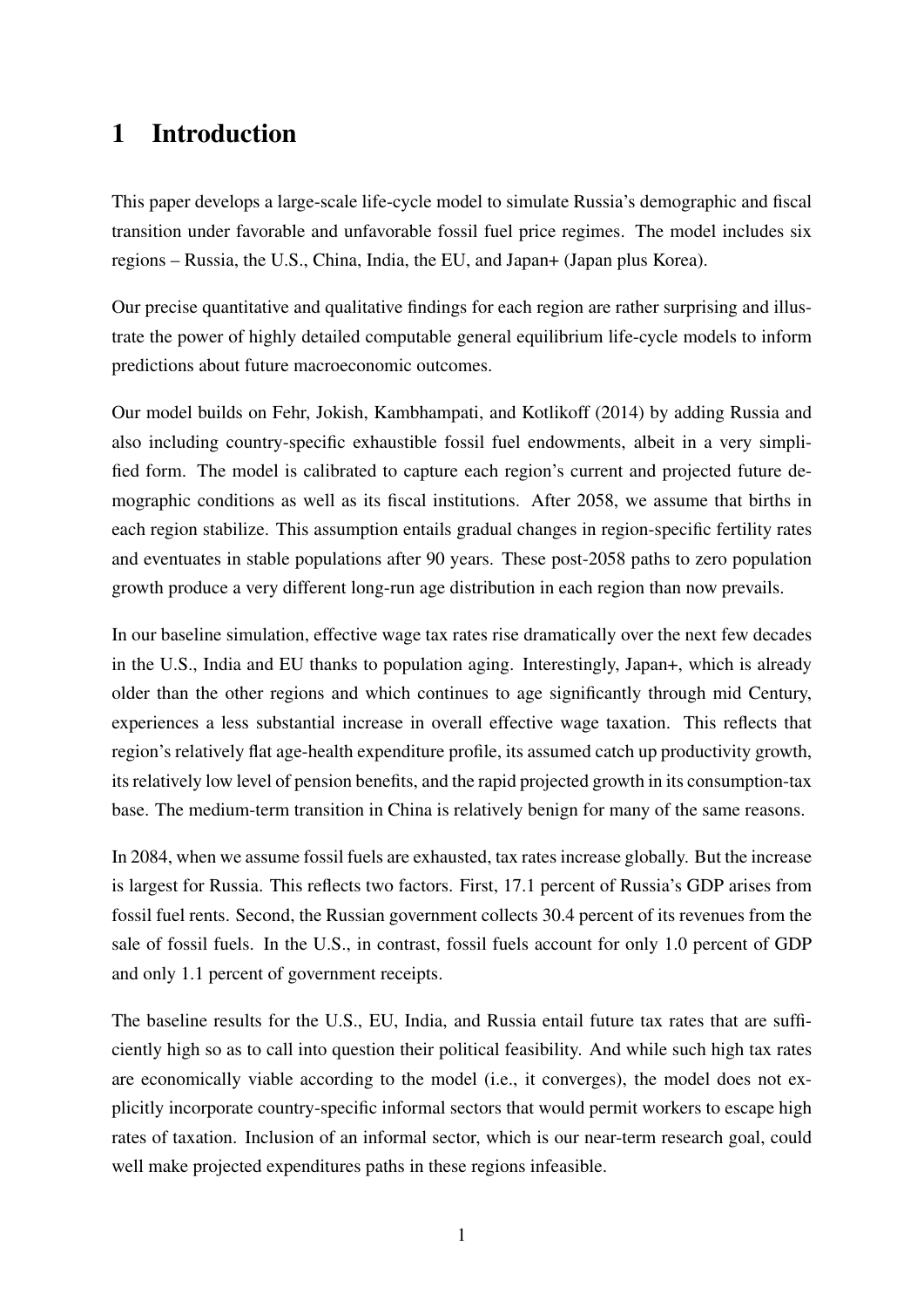Our baseline is primarily calibrated based on IMF data for 2013. Other important data sources include the World Bank, OECD, and the ministries of finance of the countries concerned. But the year 2014 saw a dramatic decline in oil prices of roughly 50 percent. A permanent shock of this magnitude in fossil fuel output and state revenues puts Russia under even greater fiscal stress.

Russia is not without policy options. One is to gradually phase out its pay-as-you-go staterun pension system and its associated very high payroll tax and replace it with a personalized account system.<sup>1</sup> This switch would constitute a reverse generational transfer policy – redistributing from current middle-age Russians to young and future Russians. It would boost the welfare of those living in the future by significantly lowering their average and marginal tax rates.

A second option is to eliminate Russia's corporate income tax and make up lost revenue by raising consumption and income taxes. This would induce a major inflow of capital to Russia, which would raise Russian wages and GDP.<sup>2</sup>

A third option is to raise Russia's fertility rate significantly (we consider a 25 percent increase) via a means that we leave unspecified. This would increase the tax base in the medium term, helping to sustain the country's expensive public outlays and transfer programs.

According to our model, raising Russia's fertility rate has a pronounced impact on the country's future GDP. This impact goes beyond that associated with pension or corporate-tax reform. The lesson here is that the size of the Russian work force, not improved work incentives facing Russian workers (via lower marginal tax rates or higher pre-tax wages), is of paramount importance in determining Russia's production of goods and services.

These findings are both reasonable and expected. The model's realistically calibrated preferences over goods and leisure entail largely offsetting income and substitution effects when it comes to workers increasing their labor supply in response to a higher net wage. But the fact that neither pension nor corporate tax reform generate far greater levels of GDP doesn't undermine their value in improving other economic indicators. Pension reform is extremely useful when it comes to lowering long-term effective wage-tax rates. And corporate tax reform is extremely effective in raising short-, medium-, and long-run levels of wages.

Each of the three Russian policies – pension reform, corporate-tax reform, and increased fertility – is purely hypothetical. There is no reason to believe that the Russian government has any plans whatsoever to enact any of these policies.

<sup>&</sup>lt;sup>1</sup>See, for example, www.thesocialsecuritypurpleplan.org

 ${}^{2}$ Fehr, et. al. (2013) study this policy for the U.S.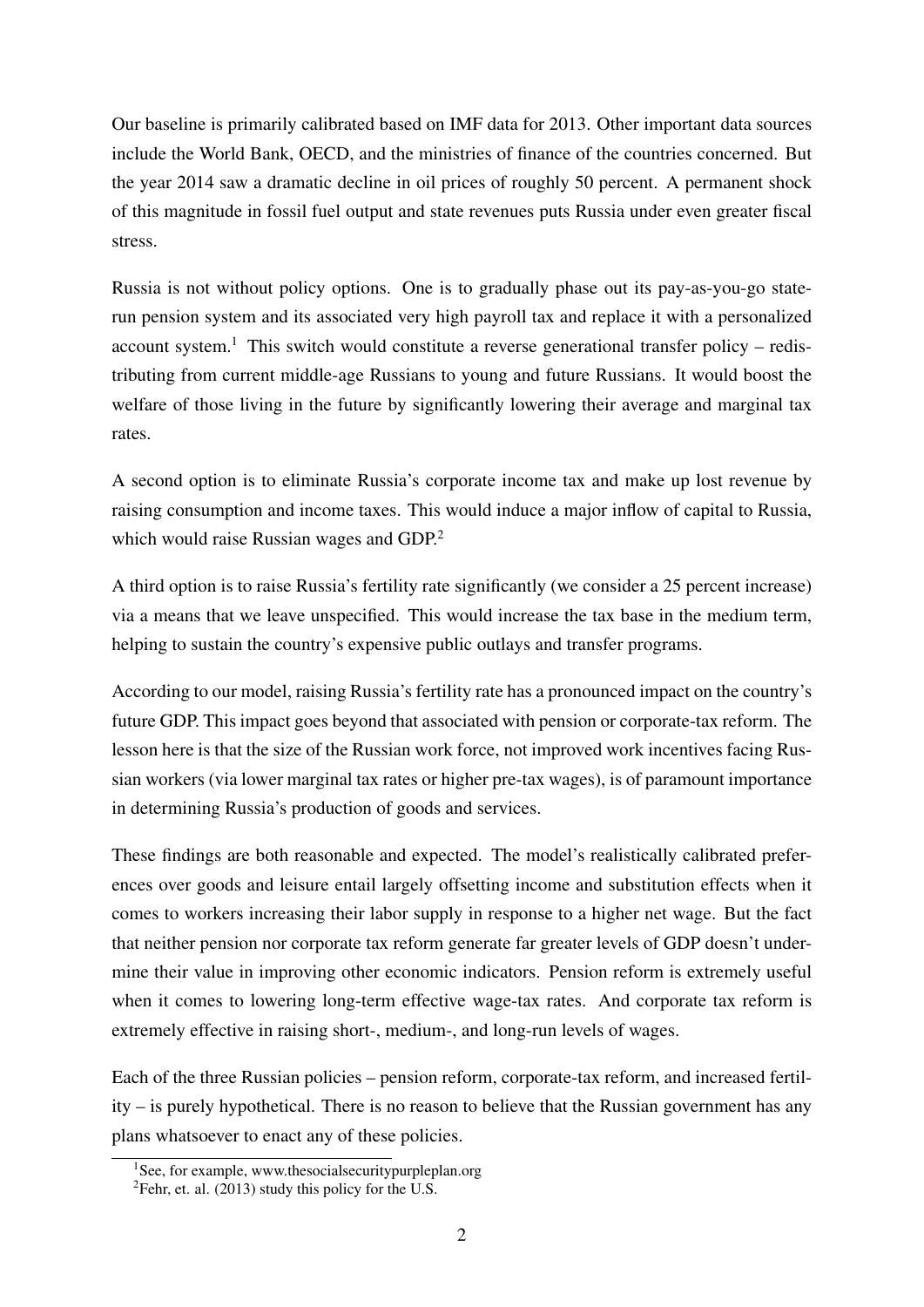But these or related policies could make a major positive impact on Russia's transition. They are, therefore, worth considering as a potential future guide to policy making. In combination the three policies can more than offset any damage done by an ongoing collapse in fossil-fuel revenues.

This said, phasing out its pension system, cutting corporate income taxes, or raising fertility rates may not be politically or, in the case of fertility, socially feasible. Moreover, given that Russia currently has a very low debt-to-GDP ratio, Russian politicians may opt, at least in the short term, to borrow rather than raise tax rates. To investigate the consequences of such borrowing we also simulate a policy of keeping tax rates fixed for the next 10 years. As we show, postponing Russia's fiscal fallout in this manner only makes its eventual fiscal adjustment larger and more painful.

The next section reviews the literature on multi-country, dynamic, life-cycle simulation models. Subsequent sections present our model, discuss its calibration, present baseline results, consider a permanent 50 percent reduction in fossil-fuel rents, consider policy alternatives in the context of low fossil-fuel prices, examine the costs of maintaining the status quo, and conclude.

# 2 Literature Review

The development of computable general equilibrium dynamic life-cycle simulation models dates at least to Tobin's (1967) steady-state analysis of the role of life-cycle saving in aggregate wealth accumulation. A half century later, CGE models with overlapping generations have become a standard tool for quantifying the economic effects of fiscal reforms and demographic changes.<sup>3</sup>

Were all generations altruistically linked, as in Barro (1974) and the vast RBC literature, they would effectively operate as one economic unit in deciding how much to work, save, and consume. In that case there would be no need to know which generations held particular amounts of assets or accounted for different shares of labor income. Nor would we be concerned with generational policy – policies that redistribute across generations.

But the evidence against operational intergenerational altruism seems overwhelming whether one looks at micro studies of consumption (e.g., Altonji, Hayashi, and Kotlikoff, 1992, 1997 and Hayashi, Altonji and Kotlikoff, 1996), cohort studies of consumption (e.g., Abel and Kotlikoff, 1994), or studies of changes in the relative consumption of different cohorts (e.g.,

<sup>3</sup>This section draws heavily on Fehr, et. al. (2013).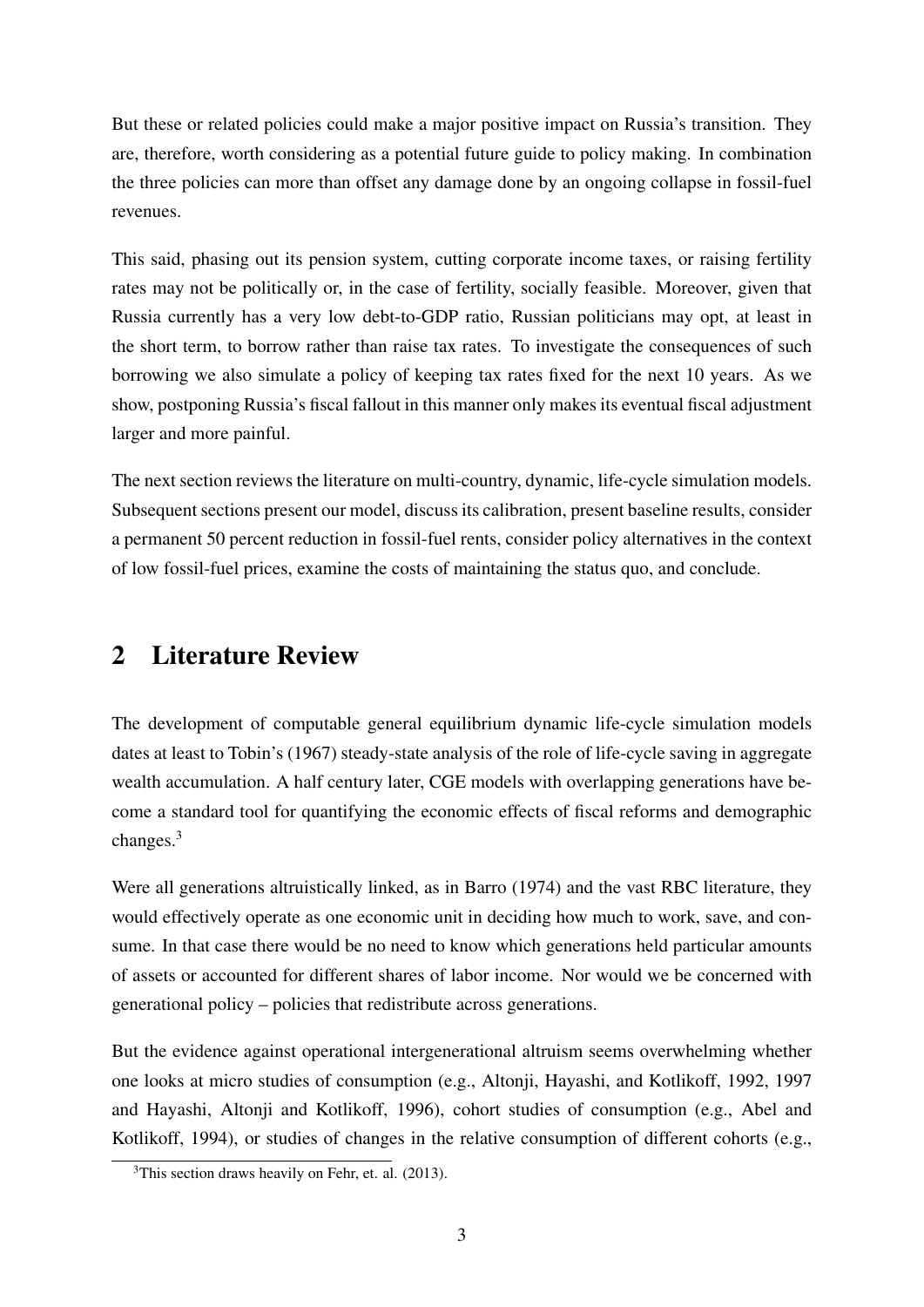Gokhale, Kotikoff, and Sablehaus, 1993 and Lee, 2014).

In late 1979 Auerbach and Kotlikoff began developing a method for solving transition paths of large scale OLG models inhabited by agents who form rational expectations. Their first working paper, Auerbach and Kotlikoff (1981), assumed inelastic labor supply and very simple demographics. But it showed the potential for exploring a range of fiscal and demographic questions. The authors quickly added variable labor supply and demographic change. Their early work is summarized in Auerbach and Kotlikoff (1987).

Auerbach, et. al. (1989) is the first multi-country ancestor of this model. Kotlikoff, Smetters, and Walliser (2007) added age-specific and time-varying fertility and mortality, multiple earnings groups, life-span uncertainty, and bequests arising strictly from incomplete annuitization. Fehr, Jokisch, and Kotlikoff (2008) added multiple goods to the multi-country OLG framework, some traded and some not. Their paper also developed an iterative numerical method to solve for the time-varying pattern of specialization in the production of traded goods.

Other early work simulating life-cycle models includes Kotlikoff's (1979) steady-state model of unfunded Social Security, Summers (1979) myopic expectations model of dynamic transitions, and Seidman's (1986) study of the effects of eliminating Social Security. Somewhat more recent papers considered the importance of land, earnings uncertainty, political economy considerations, liquidity constraints and different options for funding Social Security. These studies include Hubbard and Judd (1987), Imrohoroglu, et. al. (1995, 1999), Kotlikoff (1996), Huang et al. (1997), Huggett and Ventura (1999), Cooley and Soares (1999a,b), De Nardi, et. al. (1999), Kotlikoff, et. al. (1998a,b,1999,2002), Raffelhuschen (1989, 1993), Bohn (2001), Smetters and Walliser (2004), and Diamond and Zodrow (2012).

Broer and Westerhout (1997) include age-specific mortality rates and uncertain life span so that individual consumption and saving decisions are influenced by aging. While in their model assets are completely annuitized, Kato (2002) and others assume that people leave unintended bequests. In contrast, De Nardi, et. al. (1999) consider a life-long bequest motive and assume inheritances to be received throughout the life cycle. Fehr (2000) and Beetsma, et. al. (2003) distinguish different productivity profiles within cohorts to account for intra-generational distribution effects of social security reforms. Nishiyama and Smetters (2005) assume heterogeneous agents who face idiosyncratic wage shocks. Hasanhodzic and Kotlikoff (2013) calibrate and simulate 80-, 40-, and 20-period OLG life-cycle models with aggregate productivity shocks in order to assess the size of generational risk and the ability of the government to mitigate such risk. Hasanhodzic and Kotlikoff (2014) use their framework to value government promises in the context of incomplete markets.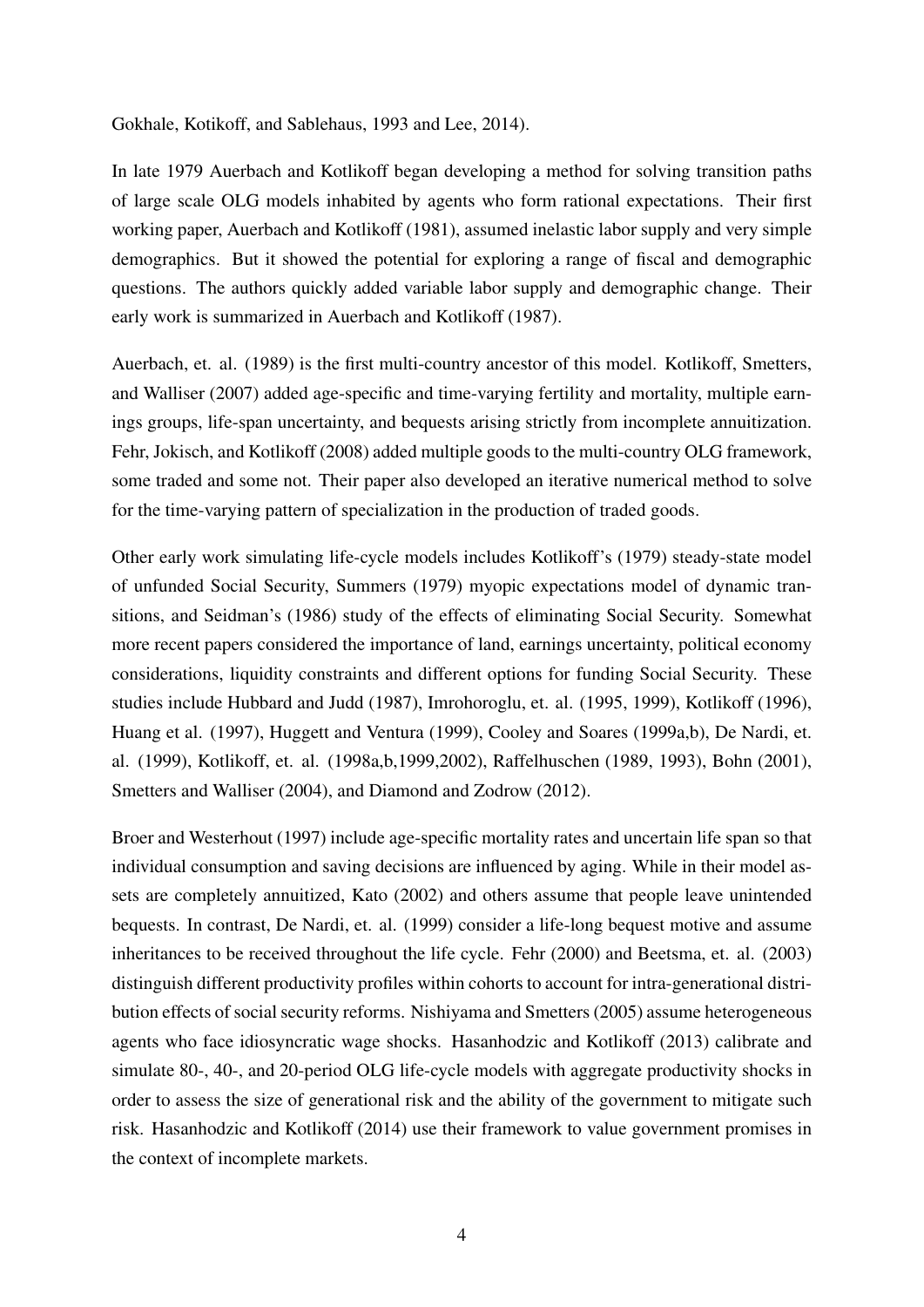Many of these models focus on demographic changes in a single economy modeled either as closed or small and open. However, the different timing and extent of national aging processes can be expected to impact worldwide factor prices and to trigger major international capital flows. Not surprisingly, multi-region CGE models have been developed that analyze the demographic transition in an international context. Examples are Borsch-Supan, et. al. (2006) and Ingenue (2007). These studies find that aging leads to a crowding in of capital, which raises wages and decreases the return to capital.

The multi-region models of Fehr, Jokisch, and Kotlikoff (2004, 2005, 2008b) draw a different conclusion; i.e., they show that two forces lead to at least some shortage of capital (an increase in the effective supply of labor relative to capital) over time. First, productivity growth can expand effective labor supplies even if the number of new workers coming into the workforce is declining. Second, rising taxes needed to pay older cohorts their government pensions and health care benefits limit the saving of younger cohorts.

Brooks (2003) is an early CGE model with developing as well as developed countries. His framework features eight regions - three developed (EU, Japan, North America) and four developing regions (Eastern Europe, Africa, Latin America, China). He finds that the developed regions export capital to the developing regions as long as the baby boom generations are still in the work force. After 2030 when these generations retire and start decumulating their assets, capital will be repatriated to the developed countries.

However, Brooks (2003) assumes that the technology levels in developing countries like China remain unchanged. Other studies assume ongoing closure of the gap in per capita incomes between the developed and developing world. Saarenheimo (2005), for example, presents a five-region model that has China and India reaching 40 percent of the European labor productivity by 2050.

Aglietta, et. al. (2007) consider different rates of Asian catch up. They find that China will improve its current account dramatically between 2030 and 2050 if it catches up to total factor productivity in North America by 2100. In their model, North America is the largest supplier of capital in the medium and long run. Finally, Fehr, et. al. (2007) show the major importance of the future saving behavior of the Chinese population. If China maintains its very high saving rate it could become the developed world's major medium-term supplier of capital.

These studies as well as Fehr, Jokisch, Kallweit, Kindermann, and Kotlikoff (2013) give important insights into how demographic changes might affect international capital movements. What they miss is the fact that the demographic developments together with the dramatic economic growth of Asian regions will also have a major impact on production structures and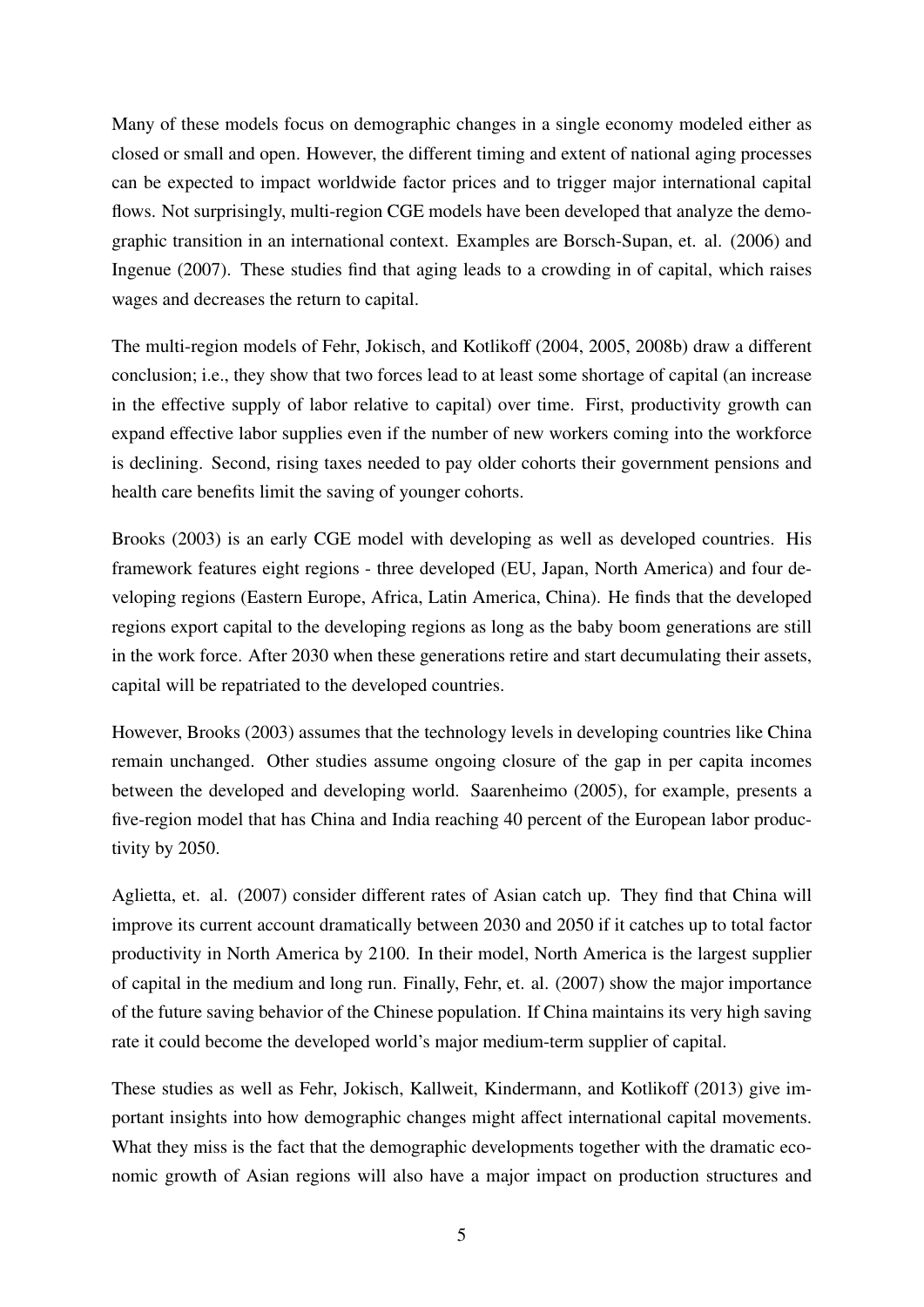international commodity trade. Aglietta, et. al. (2007) and Ingenue (2007) account for international commodity trade but omit other key factors, such as different final consumption goods.

Fehr, Jokisch, and Kotlikoff (2010, 2013) fill in some of these gaps. Their papers analyze the impact of globalization on the world's demographic/fiscal transition path, particularly the course of wage inequality. Their dynamic life-cycle model features six goods and five regions. It predicts a substantial increase of the ratio of high- to low-skilled wages over the century. The major source of this increase comes from Chinese and Indian productivity catch up that produces a significant growth in the relative global supply of unskilled labor.

# 3 Model

In presenting our model, we begin with demographics and then discuss household preferences. We then turn to the model's supply side including our simple formulation of the energy sector. Next we specify the model's fiscal policy. Finally, we explain the model's solution algorithm.

## 3.1 Demographics

Agents in each region live at most to age 90. Consequently, there are 91 generations with surviving members at any point in time. The life cycle of a representative agent is depicted in figure 1. Between ages 0 and 20 agents are non-working children supported by their parents. At age 21 agents enter the labor force and accumulate assets. Between ages 23 and 45 agents give birth, annually, to fractions of children.

Why fractions of children? The answer is to generate realistic distribution of births by age and, thereby, produce realistic distributions of population by age. This approach, which dates to Kotlikoff, Smetters and Walliser (2007), precludes having to incorporate marriage in the model with different couples producing different numbers (including zero) of children at specific child-bearing ages.

An agent's first-born children (those born when the agent is 23) leave home 21 years later when the agent is age 44 and the last-born (those born when the agent is 45) leave when the agent is age 66.

Agents die at an increasing rate between ages 68 and 90, with the probability of death at age 90 set to 1. The assumption that no one dies prior to age 68 simplifies our modeling of bequests. It ensures that children always outlive their parents. To see this, note that if a parent reaches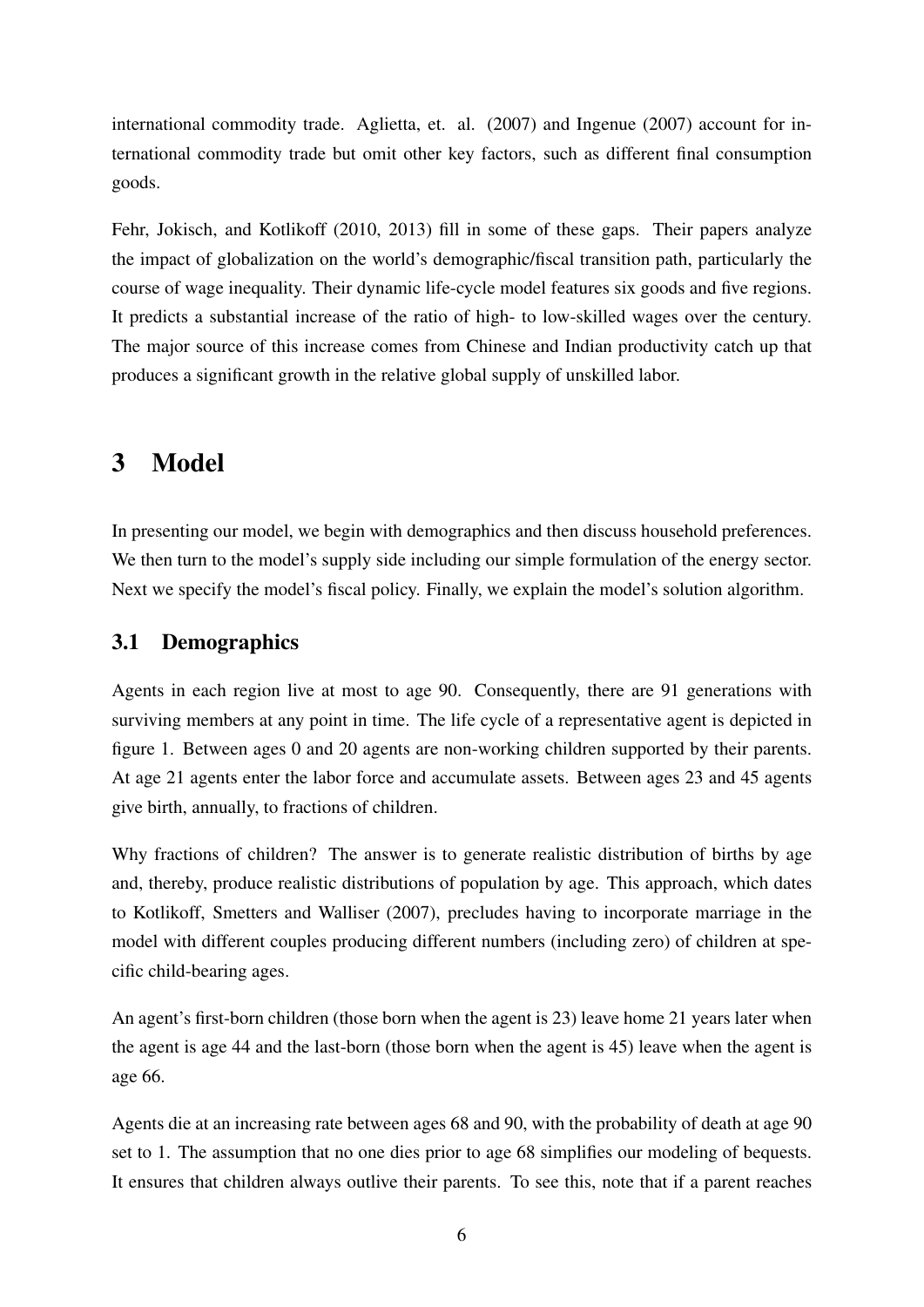age 90, her oldest children, born when the parent was 23, will be 67. For India, where infant mortality is strikingly high, we also incorporate a small rate of infant mortality. This rate is .0093 in 2013 and it declines linearly to .0003 in 2058. After that date it remains constant. Infant mortality in the other regions is neglible and its inclusion would not materially alter our calibration.

Agents accrue no utility from leaving bequests. Hence there are no intentional bequests. Instead, bequests arise due to the model's agents not being fully annuitized. I.e., they die with assets on hand that they intend to spend through the rest of their potential lives.





The model also includes annual age- and skill-specific immigration. In each year new immigrants in each skill and age group arrive with the same number and age distribution of children and the same level of assets as natives of the identical skill and age. Once they join a native cohort, they experience the same future age-specific fertility and mortality rates as native-born cohort members.

#### 3.2 The household sector

The model's preference structure is represented by a time-separable, nested, CES utility function. Remaining lifetime utility  $U(a, t, k)$  of an agent age a at time t belonging to skill-class k takes the form

$$
U(a, t, k) = V(a, t, k) + H(a, t, k),
$$
\n(1)

where  $V(a, t, k)$  records the agent's utility from her own consumption and leisure and  $H(a, t, k)$ denotes the agent's utility from the consumption of her children.The two sub-utility functions are defined by

$$
V(a,t,k) = \frac{1}{1-\frac{1}{\gamma}} \sum_{i=a}^{90} \left(\frac{1}{1+\delta}\right)^{i-a} P(a,i,t) \left[c(i,t+i,k)^{1-\frac{1}{\rho}} + \varepsilon \ell(i,t+i,k)^{1-\frac{1}{\rho}}\right]^{\frac{1-\frac{1}{\gamma}}{1-\frac{1}{\gamma}}}
$$
  

$$
H(a,t,k) = \frac{1}{1-\frac{1}{\gamma}} \sum_{i=a}^{90} \left(\frac{1}{1+\delta}\right)^{a-i} K(a,i,t,k) c_K(a,i,t,k)^{1-\frac{1}{\gamma}},
$$
 (3)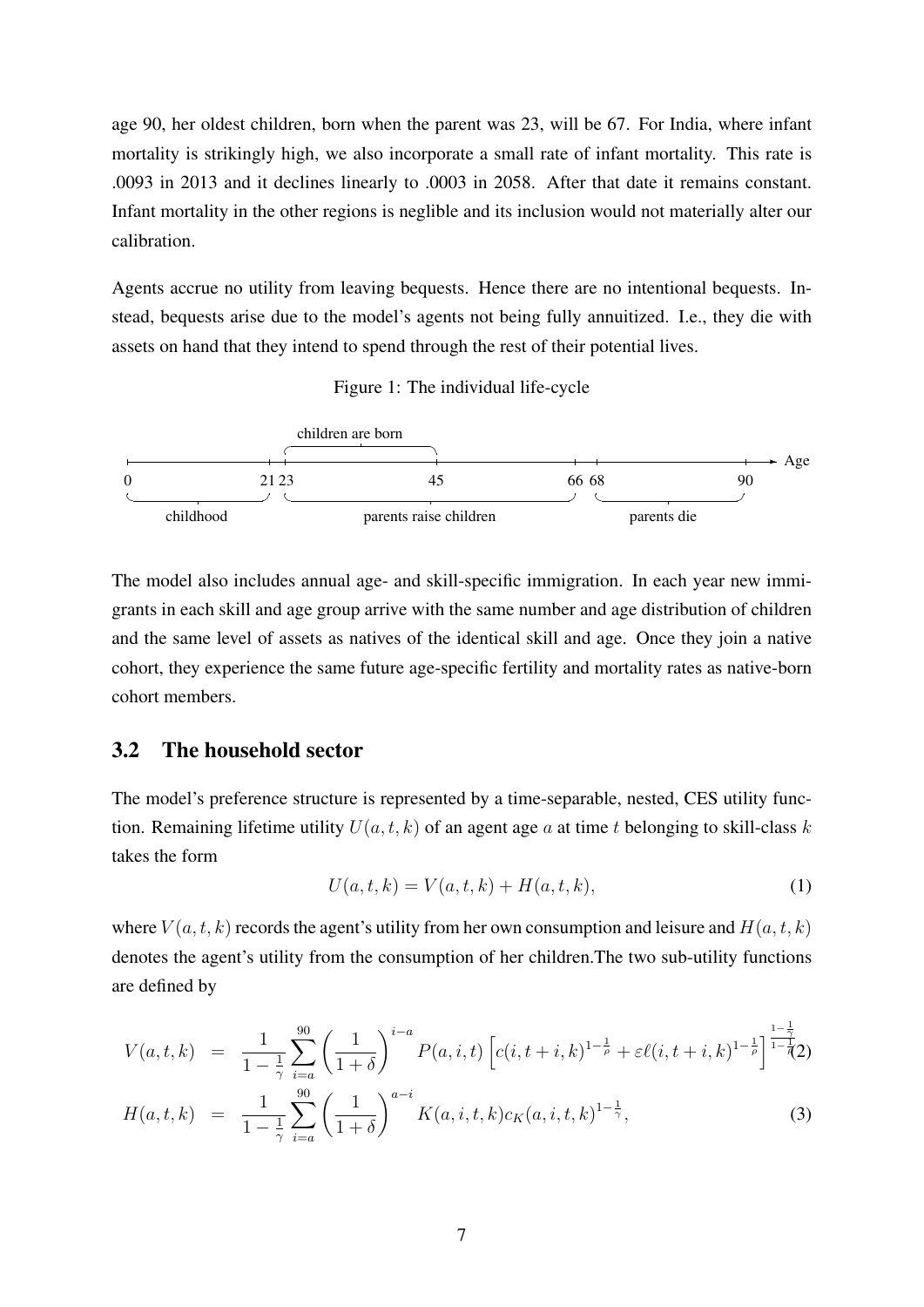where  $P(a, i, t)$  is the probability that an agent who is age a at time t will survive to age i,  $c(a, i, t, k)$  is the age-i consumption of an agent in skill class k who is age a at time t,  $l(a, i, t, k)$ is the age-i leisure of an agent in skill class k who is age a at time t,  $K(a, i, t, k)$  is the number of children of an agent age a at time t in skill class k when the agent is age i, and  $c_K(a, i, t, k)$ is consumption per-child at time t of an agent age a in skill class  $k$  when the agent is age  $i$ .

The parameters  $\delta$ ,  $\rho$ ,  $\varepsilon$  and  $\gamma$  represent the rate of time preference, the intratemporal elasticity of substitution between consumption and leisure, the leisure preference parameter, and the intertemporal elasticity of substitution between consumption and leisure, respectively.

The probability of an agent age  $a$  at time  $t$  surviving to age  $i$  is

$$
P(a, i, t) = \prod_{z=a}^{i} [1 - d(a, z, t)],
$$
\n(4)

where  $d(a, z, t)$  is the agent's probability of dying at age z conditional on surviving to that age.

The assets  $A(a, t, k)$  of a skill-k agent who is age a at time t evolve according to

$$
\mathbf{A}(a+1,t+1,k) = \left[\mathbf{A}(a,t,k) + I(a,t,k)\right](1+r(t)) + w(a,t,k)\left[h(a,t) - \ell(a,t,k)\right] \\
- T(a,t,k) - \left[c(a,t,k) + K(a,t,k)c_K(a,t,k)\right],
$$
 (5)

where  $r(t)$  is the pre-tax return,  $I(a, t, k)$  are inheritances received in year t,  $h(a, t, k)$  is the endowment of time,  $T(a, t, k)$  is net taxes (taxes paid net of pension, disability, and other transfer payments received).  $T(a, t, k)$  includes all taxes, including taxes on asset income, taxes on labor income, and consumption taxes.

To calculate  $I(a, t, k)$  we sum together all bequests within a skill class and distribute them by age. Private assets of all agents who died are aggregated and then distributed according to an endogenous age-dependent distribution scheme  $\Gamma(l, t)$  to all agents aged between 23 and 67. These bounds are the maximum age of death minus the minimum age of fertility, and the minimum age of death minus the maximum age of fertility. To be precise, the inheritance of agents age  $l$  in year  $t$  is given by:

$$
I(l,t,k) = \Gamma(l,t) \frac{\bar{A}(t,k)}{N(l,t,k)} \quad \text{where} \quad \sum_{l=23}^{67} \Gamma(l,t) = 1. \tag{6}
$$

The numerator in this ratio measures the aggregate assets of skill-class  $k$  agents who die in year t. A share  $\Gamma(l, t)$  of these bequests is dedicated to inheritants aged l of the same skill class. This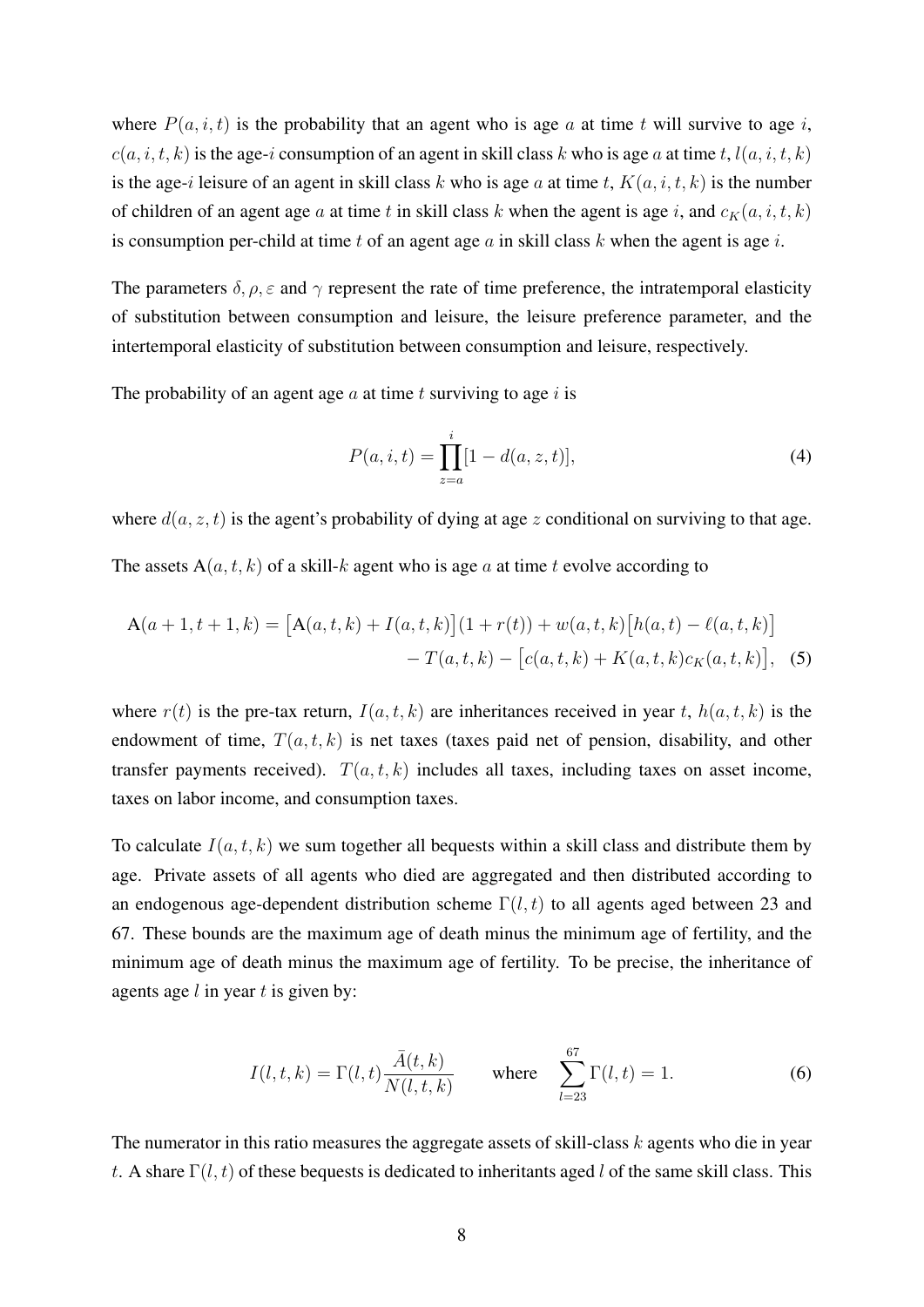share is split equally among all agents of the same age and skill group.  $\Gamma(l, t)$  is the distribution of the ages of children of individuals dying in that year.

As in Altig, et. al. (2001) and Kotlikoff, Smetters and Walliser (2007), we model technical progress as permitting successive generations to use time more effectively whether in working or enjoying leisure. We implement this assumption by having the time endowment of successive generations in each region grow at the common rate  $\lambda$ . Denote  $h(a, i)$  as the time endowment of an agent age  $a$  at time  $i$ , then

$$
h(a, i) = (1 + \lambda)h(a, i - 1).
$$
 (7)

This treatment of technical change ensures eventual convergence of the economy to a longrun steady state. Other formulations of technical change, such as making it labor-augmenting, preclude a steady state given the model's preferences. This would preclude using our iterative method for determining the model's equilibrium transition path, which requires the terminal conditions provided by the economy's long-run steady state.<sup>4</sup>

Gross labor income of an agent in year  $i$  is derived as the product of her labor supply and wage rate. The latter is the product of the skill-specific wage rate  $w(k, i)$  in year i and ageand year-specific productivity per time-unit  $E(a, i)$ . Energy endowment income is denoted by  $x(l, t, k)$ .

Net taxes,  $T(l, t, k)$ , include consumption, capital income, and progressive income taxes as well as social security contributions net of pension, disability, and health benefits received in the form of transfer payments. Given the assumed ceiling on payroll tax contributions, payroll tax rates, both average and marginal, differ across agents. Each agent's pension benefits depend on her pre-retirement earnings history. In contrast, health care and disability benefits are provided on a per capita basis with an adjustment for relative benefits by age. Finally, households receive lump-sum rebates of part of the corporate tax payments made on their behalf. These rebates are needed to ensure reasonable average corporate tax rates, while permitting, for most regions, the use of much higher marginal corporate tax rates.

Given price indices  $p(a, i)$ , interest rates  $r(i)$ , and wages  $w(k, i)$ , agents maximize utility (1) subject to the intertemporal budget constraint (5) and the constraint that leisure in each period not exceed their time endowment (i.e.  $\ell(l, t, k) \leq h(l, t)$ ). They do this by choosing their leisure and consumption demands, i.e.,  $\ell(l, t, k)$ ,  $c(a, i, k)$  and  $c_K(a, i, k)$ .

<sup>&</sup>lt;sup>4</sup>Note that assuming a higher rate of technical progress is isomorphic to assuming the economy has more agents with the same endowment of time. Clearly, adding agents to the model doesn't limit its ability to reach a steady state.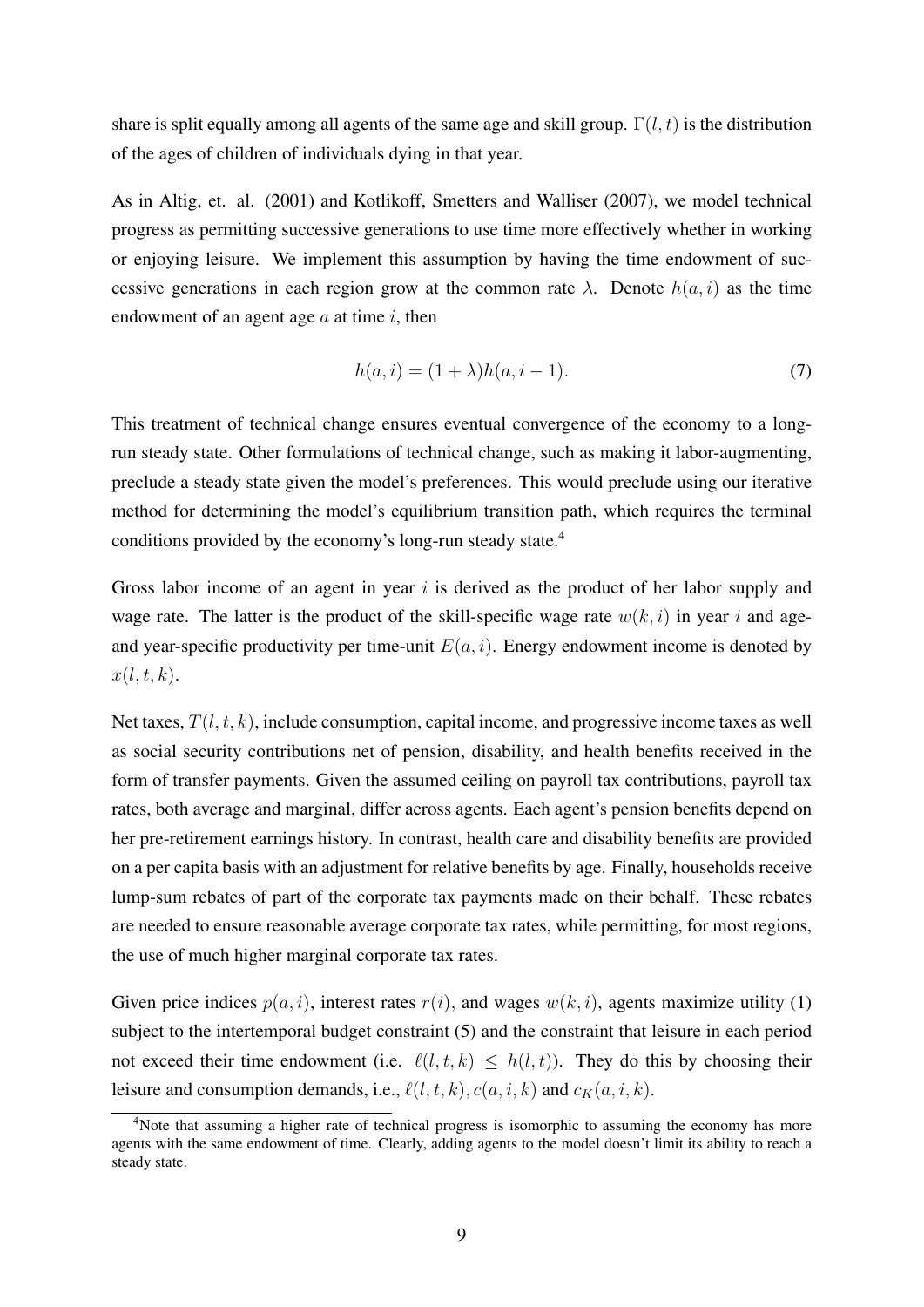Given individual consumption and leisure, agents' asset levels are derived from (5). Aggregate values of assets, private consumption goods, and labor supply obey

$$
A(t+1) = \sum_{k=1}^{2} \sum_{a=21}^{90} \underbrace{a(a+1,t+1,k)N(a,t,k)}_{\bar{A}(a+1,t+1,k)},
$$
\n(8)

$$
C(t) = \sum_{k=1}^{2} \sum_{a=21}^{90} \left[ c(a, t, k) + KID(a, t, k)c_K(a, t, k) \right] N(a, t, k), \tag{9}
$$

$$
L^{s}(k,t) = \sum_{a=21}^{90} E(a,t) [h(a,t) - \ell(a,t,k)] N(a,t,k).
$$
 (10)

Since households die at the beginning of each period, we aggregate across all agents alive at the end of the prior period to compute  $\overline{A}(a + 1, t + 1, k)$ , which is used in the calculation of bequests (see (6)). Total assets of agents alive at the end of period  $t + 1$  can be written as

$$
\mathcal{A}(t+1) = \sum_{k=1}^{2} \sum_{a=21}^{90} \mathbf{a}(a, t+1, k) N(a, t+1, k), \tag{11}
$$

which includes the assets of period  $t + 1$  immigrants.

#### 3.3 Adding Energy to the Model

The current model adds an energy sector to Fehr, et. al. (2013), albeit one formulated in the simplest possible manner. Specifically, we model the endowment of fossil fuels in each country as generating an annual flow of the model's single output good. This flow is net of extraction costs. All regions exhaust their energy resources at the same time.

The model specifies the size of the global energy flow, its division across regions, and the share of each region's flow owned by the government. The government's share of its region's flow of output from the energy sector is treated as a receipt. The flow of energy in each country is constant through time up to the point of exhaustion. And since the global economy grows, GDP originating in the fossil-fuel sector declines each year through 2083 (when exhaustion occurs) as a share of world GDP.

The privately owned share of the global energy flow is a private asset. This asset together with government bonds and capital represent the model's total private assets. Individuals may hold negative assets, on which they pay the domestic interest rate, so there is technically also a fourth asset (private debt), but this is in zero net supply. Arbitrage ensures that all assets earn the same return and that agents are indifferent with respect to the division of their holdings of the assets.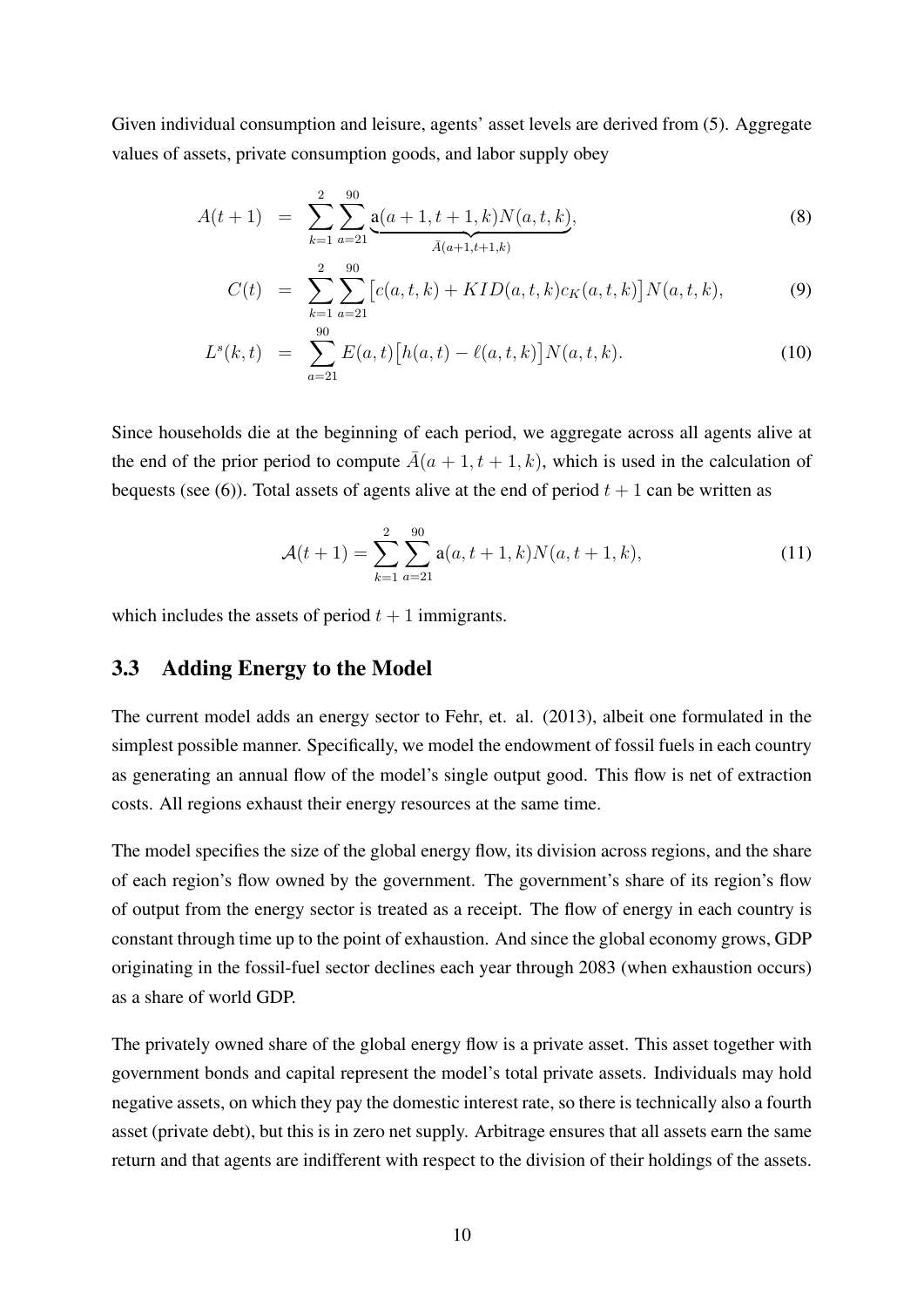This precludes the need to keep track of each agent's portfolio.

### 3.4 The Production Sector

Each region's GDP equals the sum of its endowment flow  $X(t)$  and aggregate non-energy output  $Y(t)$ :

$$
GDP(t) = Y(t) + X(t)
$$
\n<sup>(12)</sup>

Non-energy output is produced via a Cobb-Douglas technology that uses capital  $K(t)$  and skillspecific labor  $L(s, t)$ , i.e.,

$$
Y(t) = \phi K(t)^{\alpha} L(1, t)^{\beta_l} L(2, t)^{\beta_h},
$$
\n(13)

where  $\alpha$  is the share of capital income in production,  $\beta_l$  is the share of low-skilled labor input,  $\beta_h$  is the share of high-skilled labor input, and  $\alpha + \beta_l + \beta_h = 1$ . The parameter  $\phi$  references total factor productivity.

Corporate taxes  $T^k(t)$  equal the corporate tax rate  $\tau^k(t)$  times output net of labor costs and depreciation.

$$
T^{k}(t) = \tau^{k}(t)[Y(t) - \sum_{s=1}^{2} w(s, t)L(s, t) - \delta_{K} K(t)]
$$
\n(14)

Firms maximize profits  $\pi(t)$  given by

$$
\pi(t) = Y(t) - \sum_{s=1}^{2} w(s, t)L(s, t) - (r(t) + \delta_k)K(t) - T^k(t),
$$
\n(15)

where  $w(1,t)$  is the wage of low-skilled workers,  $w(2,t)$  is the wage of high-skilled workers, and r(t) is capital's rental rate.

#### Profit maximization requires

$$
w(1,t) = \beta_l \phi K(t)^\alpha L(1,t)^{\beta_l - 1} L(2,t)^{\beta_h}, \qquad (16)
$$

$$
w(2,t) = \beta_2 \phi K(t)^{\alpha} L(1,t)^{\beta_l} L(2,t)^{\beta_h - 1}, and \qquad (17)
$$

$$
r(t) = (1 - \tau^{k}(t)) \left( \alpha \phi K(t)^{\alpha - 1} L(1, t)^{\beta_l} L(2, t)^{\beta_h} - \delta_K \right).
$$
 (18)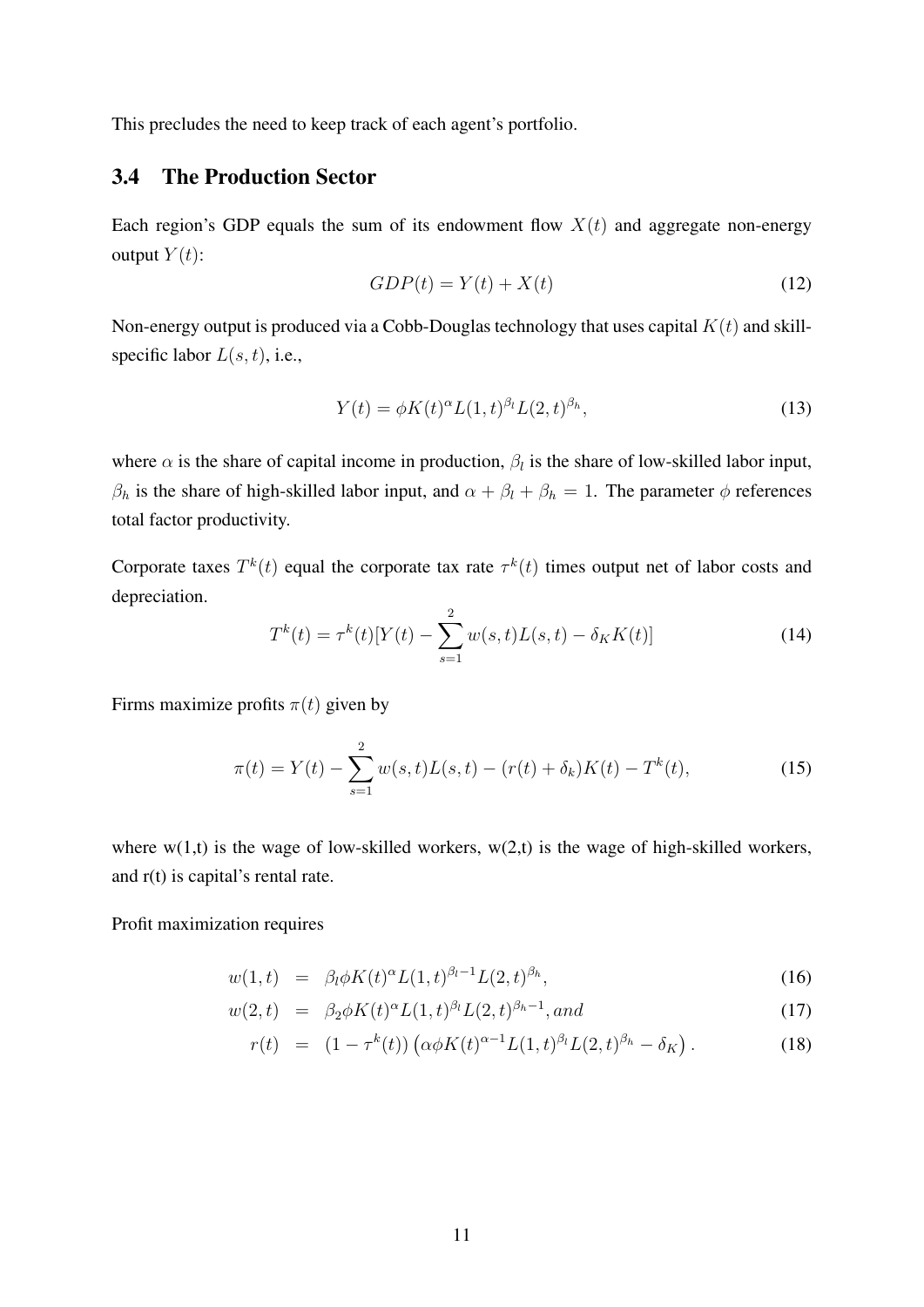#### 3.5 The Government Sector

Each region's government pays for general expenditures via new borrowing,  $\Delta B(t)$ , energysector revenue  $X_q(t)$ , and taxes collected from households and firms. General expenditures consist of purchases of goods and services  $C<sup>g</sup>(t)$ , payment for pension, health care, and disability benefits that aren't covered via payroll taxes, and interest on existing debt:

$$
\Delta B(t) + X_g(t) + \sum_{k=1}^{2} \sum_{a=21}^{90} T(a, t, k) N(a, t, k) + T^k(t) = C^g(t) + \varrho SB(t) + r(t)B(t), \tag{19}
$$

where  $\rho$  denotes the share of these transfer payments financed by general revenues.

To generate realistic marginal and average corporate tax rates we assume that a fraction of gross corporate tax revenues,  $T^k(t)$ , is rebated to households and included in  $T(a, t, k)$  as a lumpsum transfer. The progressivity of income taxation is modelled after Auerbach and Kotlikoff (1987) with marginal income tax rates rising linearly with the income-tax base.

Turning to payroll taxation, let  $PY(t)$  reference the aggregate payroll-tax base. This tax base differs from total labor earnings due to the ceiling on taxable wages. This ceiling is fixed at 290, 200, 155, 300, and 300 percent of average income in the U.S., Europe, Japan+, China, and India, respectively. Japan+'s ceiling is set at Japan's 2012 level (OECD, 2013). For Russia, there is no ceiling.

Average employer plus employee payroll tax rates  $\hat{\tau}^p(t)$  for the pension, healthcare, and disability transfer programs are determined based on each region's transfer-program-specific budget taking into account general revenue finance, i.e.

$$
\hat{\tau}^p(t)PY(t) = (1 - \varrho)SB(t). \tag{20}
$$

Due to contribution ceilings, statutory payroll-tax rates can differ from the average payroll tax rate. Above the contribution ceiling, marginal social security contributions are zero and average social security contributions fall with the agent's income. To accommodate this non-convexity in the budget constraint, we assume that the highest earnings class in each region with a payroll tax ceiling (i.e., all regions except Russia) pays payroll taxes up to the relevant ceiling, but faces no payroll taxation at the margin.

Turning to pension benefits, consider an agent who retires in year  $i$  at the exogenously set retirement age  $\bar{a}(i)$ . Her pension benefit  $Pen(a, t, k)$  in year  $t \geq i$  when she is age  $a \geq \bar{a}(i)$  is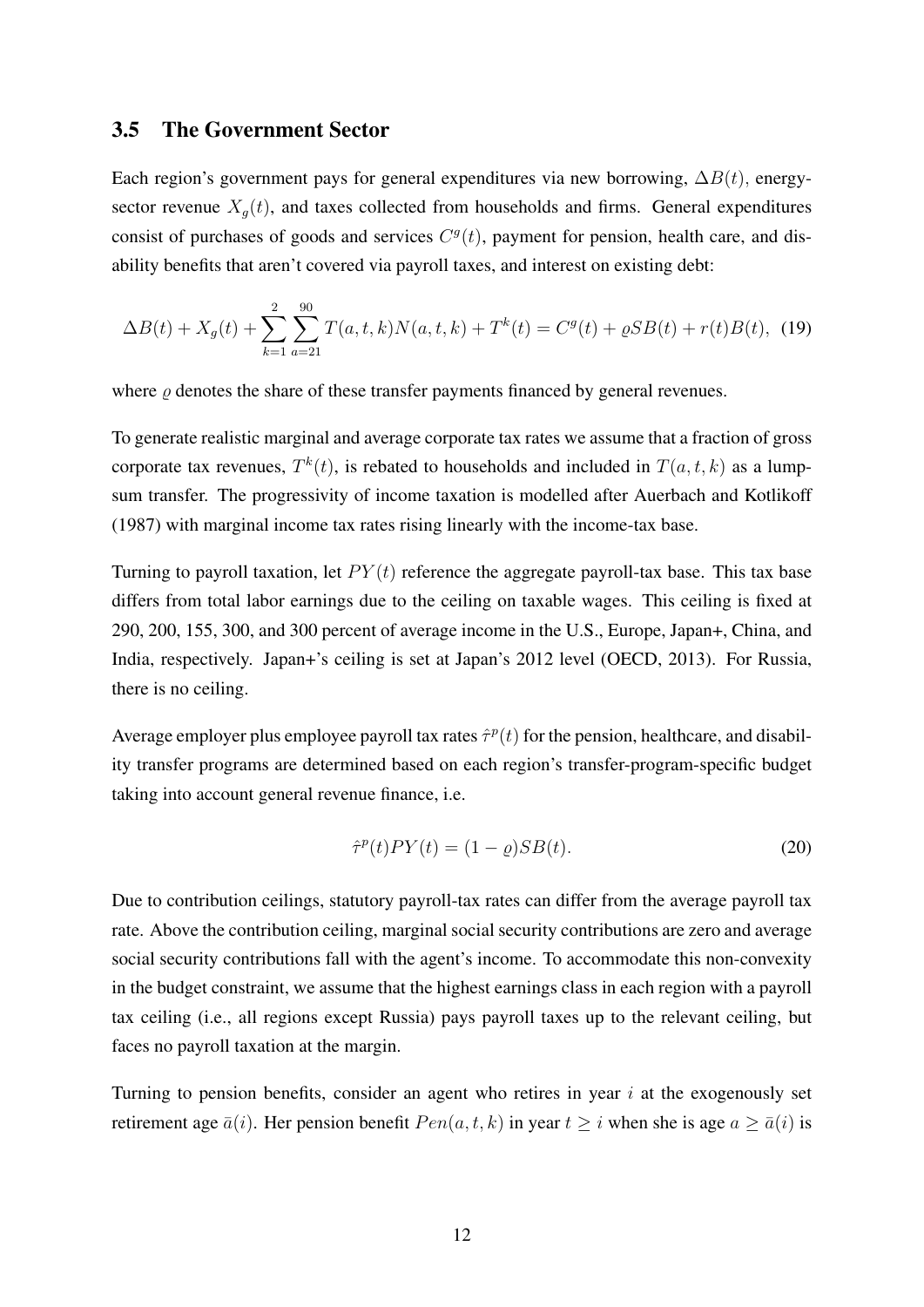assumed to depend linearly on her average earnings during her working life  $\bar{W}(i, \cdot)$ . Thus,

$$
Pen(a, t, \cdot) = \nu_1 \times \bar{W}(i, k). \tag{21}
$$

General government expenditures,  $C<sup>g</sup>(t)$ , consist of government purchases of goods and services, including educational expenditures and health outlays. We keep age-specific per capita purchases fixed in efficiency units over the transition. Consequently, aggregate expenditures adjust with changes in the size and age structure of the population.

Age-specific health outlays also grow with  $Y(t)$ . However, in the U.S., Europe, Japan+, and Russia, we assume an additional growth rate of 1.0 percent per year between 2013 and 2035.<sup>5</sup> In China and India, age-specific health care outlays per capita are assumed to grow at a faster pace: For the first 35 years after 2013 transition there is an additional annual growth rate of four percent. All government health benefits are treated as government consumption, whereas disability benefits are treated as fungible transfers to households.

During the transition, the governments in the U.S., Europe, Japan+, Russia, and India maintain their initial debt-to-GDP ratios. In these regions we keep the ratio of income-tax to consumption-tax revenue fixed each year and balance the government's annual budget (19) by adjusting the intercept in our linear equation determining the average income-tax rate as well as the consumption-tax rate.

### 3.6 Solution algorithm

Given initial individual asset holdings, our initial guesses of tax rates/tax function parameters as well as of the time paths of region-specific capital stocks, wage rates and marginal products of capital, we first calculate the world interest rate path using the first-order condition determining U.S. demand for capital. We then use this new path for the interest rate to update the capital stocks in all regions except the U.S. Afterwards we solve for household consumption, saving, and labor supply decisions.

Aggregating individual labor supplies in each year provides new time paths of aggregate regionspecific labor supplies. Next we aggregate agent-specific assets at each date to determine a time-path of aggregate world-wide asset holdings. Given capital demand in Europe, Japan+, Russia, China, and India, we can calculate the new capital stock in the U.S. as the difference between world-wide asset holdings and capital demand in the remaining regions. The new values for the aggregate supplies of capital in the U.S. and labor in each region in each year

 $5$ As shown in Hagist and Kotlikoff (2009), this is a rather conservative assumption concerning future growth in benefit levels.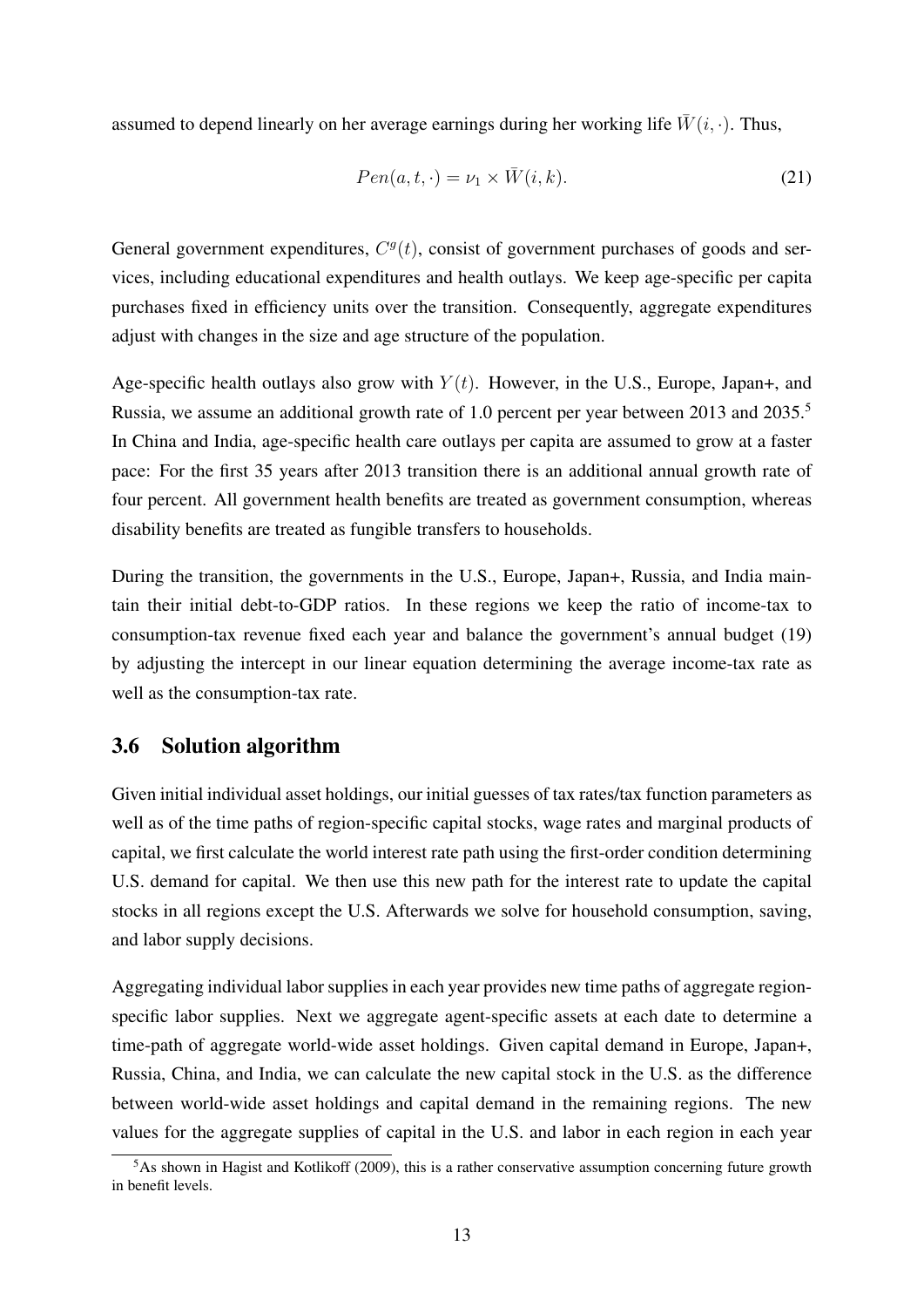are then weighted with the initial guesses of these variables to form new guesses of their time paths.

The next step in our algorithm is to calculate new wage rates and use the annual revenues and Social Security benefit payments implied by the household decisions to update annual tax rates/tax parameters. We also update corporate tax transfers to households. The algorithm then iterates until the region-specific time paths of capital stocks and labor supplies converge to a fixed point. We give our economy 300 years to reach a steady state. This is ample time as our model reaches a steady state to many decimal places decades earlier. It also converges very tightly around the equilibrium transition path.

# 4 Calibration

This section first presents our demographics calibration. Next we explain the calibration of the model's productive technologies and preferences. Finally, we discuss our fiscal calibration.<sup>6</sup>

## 4.1 Population Projections Through 2050

The main source for population data for all regions apart from Russia's is the medium variant of the United Nations population projections (UNPD, 2014). Demographic data for Russia is based on the average of the UNPD and Rosstat's (the Russian Federal State Statistical Service) projections.

Our model generates a future path of demographics based on the start year of 2008 for which we have population counts by age for each country. The model's age-, year-, and country-specific fertility, mortality, and immigration rates are calibrated to match official projections through 2058. After 2058, fertility rates are endogenously set each year to stabilize total births. This entails gradual changes in fertility rates that lead, over time, in conjunction with our assumed stable net immigration rates, to a stable population and age structure in each region.

As indicated, each country's workforce consists of high- and low-skilled workers. We assume that 30 percent of the U.S., European, Japanese+ and Russian work forces are high skilled. This is in line with figures on educational attainment from Barro and Lee (2001). For China and India we assume that 25 percent of the workforce is high skilled class.

Table 1 compares official and simulated projections of total population, fertility rates, and age structures between 2013 and 2050. Since the model features self-fertilizing hermaphrodites

 $6$ This section draws on Fehr, et. al. (2013).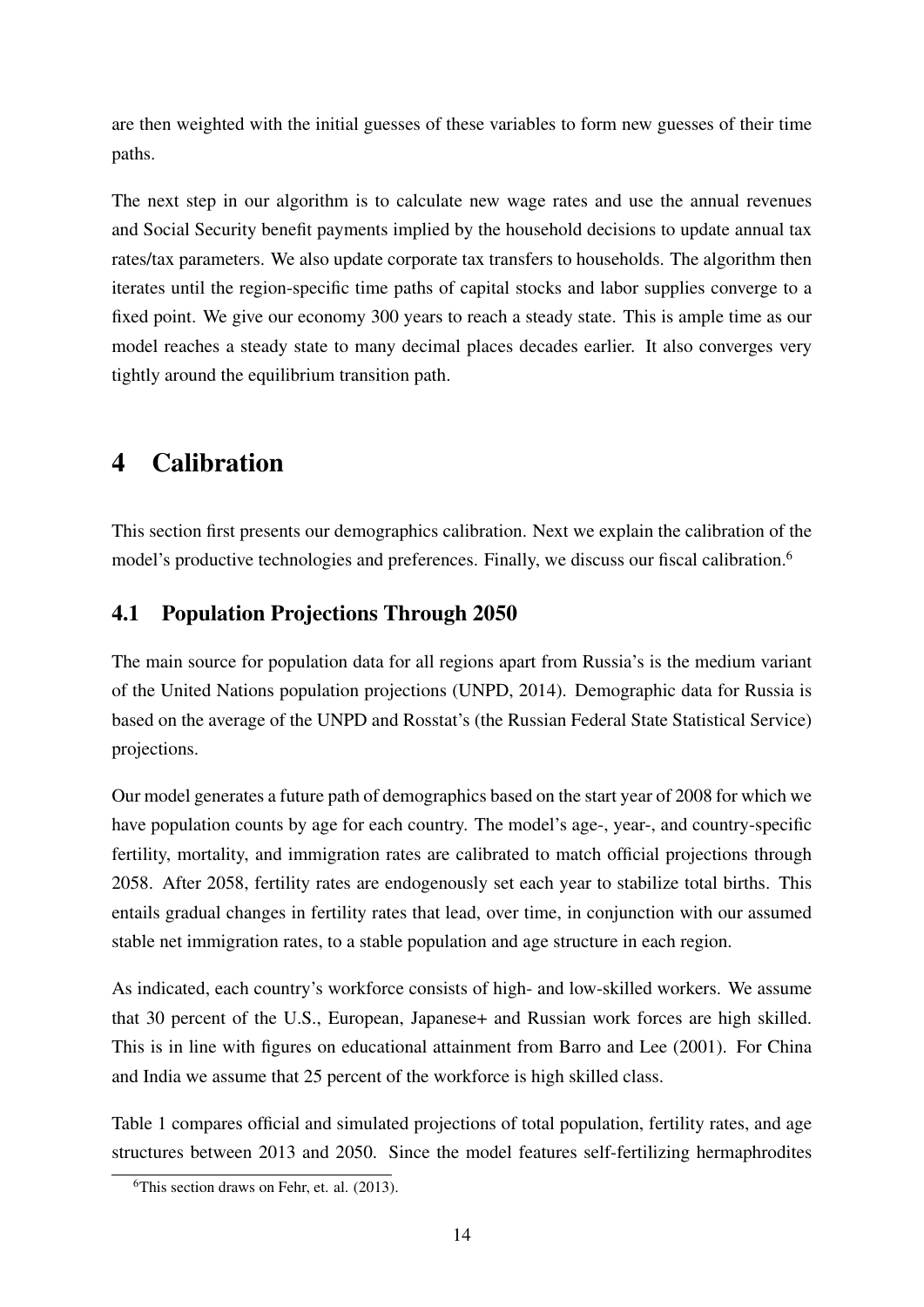(agents that reproduce on their own), long-run zero population growth entails a fertility rate of 1, not 2, ignoring net migration and infant mortality (i.e., each agent needs to reproduce herself, not herself and a sexual partner, to stabilize the population). In reporting the model's regionand year-specific fertility rates, we double the model's rates for comparability with real-world projected rates.

Consider first the official projections of total population counts. Due to relatively high fertility and net immigration, the U.S. population is projected to increase from 320 million in 2013 to 401 million in 2050. This represents a veritable population explosion with the four-decade increase in the number of Americans equaling over 60 percent of Russia's current population.

The Chinese population, in contrast, is projected to rise by "only" 40 million people between 2013 and 2050. The biggest winner when it comes to population growth will be India with a projected increase of 370 million people – far more than the current U.S. population! This will make India the most populous country in the world. In contrast, the EU's population changes very little through mid-century. Finally, Japan+ and Russia populations are projected to shrink by roughly 22 million and 8 million, respectively. For Japan+ this represents a 12.5 percent decline. For Russia the decline is 5.5 percent.

How well does the model reproduce official projections? The answer is remarkably well. In Russia, for example, the model's 2013 population total differs from the official tally by only 0.5 percent. And the discrepancy in 2050 is only about 2 percent. Or consider the EU. In 2013 the model overstates the population count by less than 2 million people. In 2050, there is a larger discrepancy – an 11.4 million underestimate. But, again, this is only a 2 percent differential.

The model also does a remarkably good job tracking region-specific changes in population age distributions. The main exception here is in the share of Russians who are elderly. To keep easy track of bequests, our model requires that parents always predecease their children. As indicated, we set age 68 to be the earliest age at which one can die. At age 68, one's parents are definitely deceased since the youngest parent of a 68 year-old (who gave birth at age 23) would be age 91. And age 90 is the assumed maximum age of life. Ruling out death before age 68 makes replicating the Russian age distribution particularly difficult given that region's unusually high mortality rates in late middle age.

Consider next the model's fertility rates. These closely approximate official projections. Take China with official fertility rate estimates of 1.66 and 1.81 in 2013 and 2050, respectively. The corresponding model values are 1.68 and 1.85. Or compare Russia's projected increase in fertility from a rate of 1.53 in 2013 to 1.69 in 2050 with the model's 1.48 for 2013 and 1.53 value for 2050.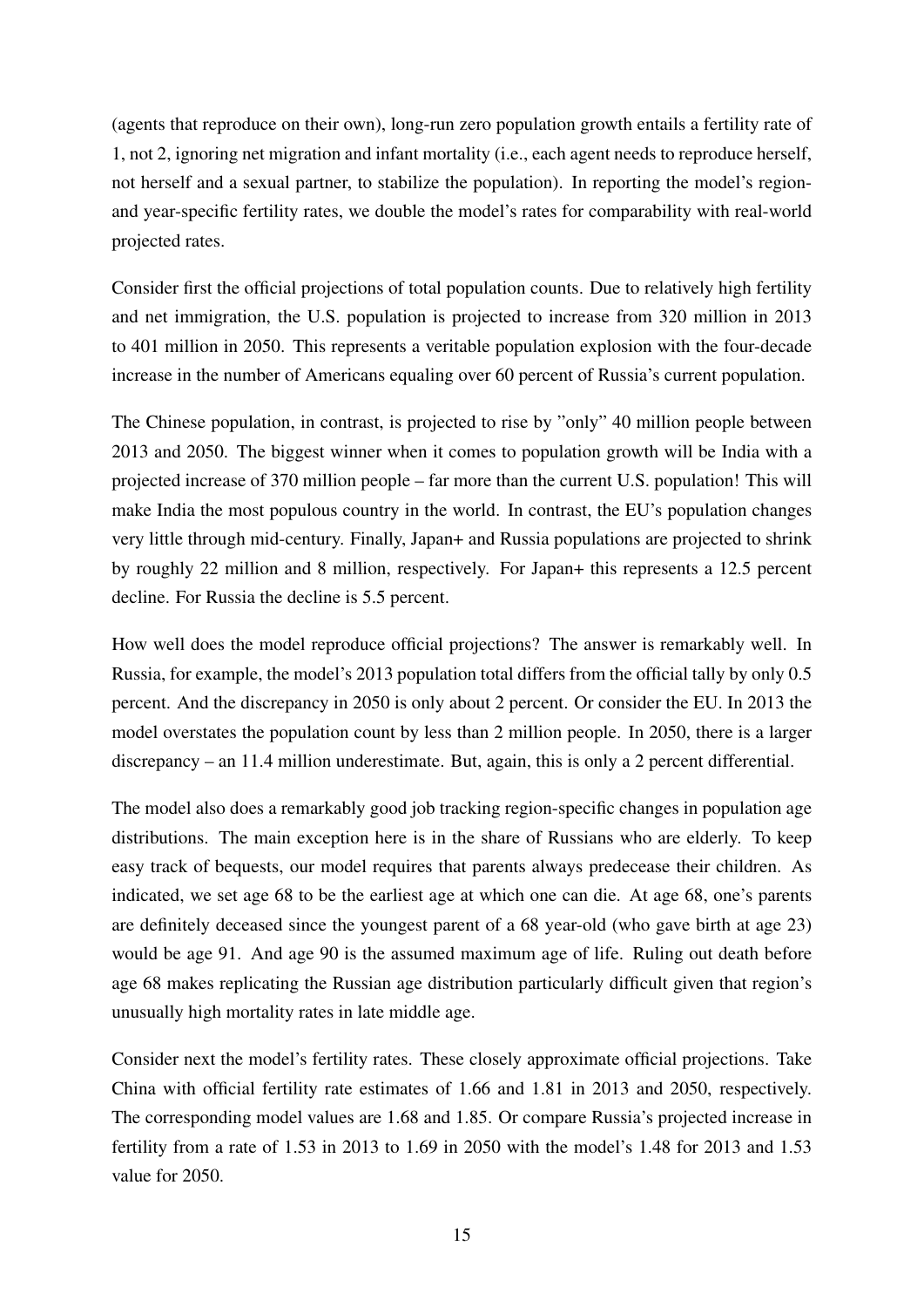According to official projections all six regions will age dramatically in coming decades. The model does a good overall job reproducing this process. For example, the share of Russia's population over age 70 will be 13.7 percent in 2050 based on official forecasts and 13.9 according to our model. Or take the EU, whose over-70 2050 population share is officially projected at 22.6 percent and equals 20.9 percent in our model. The model also captures much of Japan's, China's, and India's aging processes where the projected 2013-2050 increases in the age 70-90 population shares are 14.2, 11.7 and 4.9 percentage points. The respective model-generated increments are 13.4, 11.0, and 7.1 percentage points.

### 4.2 Simulated Demographics, 2050 and 2100

Table 2 reports the model's population totals, fertility rates, and age structures for 2050 and 2100. As previously indicated, we adjust all age-specific fertility rates after 2058 (the last year of our official fertility rate projections) by a factor that leads each cohort to produce the same number of births at a given age as the cohort one year older produced at that age. The above in addition to our assumption of constant age- and skill-specific immigration rates (after 2058), lead over time (after 90 years, to be precise), to a stable age distribution as well as population size in each region.

Note that projected population totals in 2100 can differ dramatically from those in 2058. Countries whose older single-age cohorts are larger in size than the number of newborns will experience population declines. The reason is simple. After 2058, all existing cohorts will gradually be replaced by new cohorts of equal size (ignoring any mortality after age 68) as the number of newborns in 2058.

Take Russia for example. Between 2050 and 2100 the population shrinks from 134.1 million to 102.1 million! This is true notwithstanding the gradual increase in Russia's fertility rate associated with our assumed post-1958 stabilization of the number of new births. Intuitively, below-replacement levels of fertility mean that there will be fewer child-bearing agents in the future than there are in the present, which, for this discussion, we take to be 2058. To produce the same number of births, these smaller sized cohorts need to have higher fertility rates when they reach their child-bearing ages.

The assumed increase in Russia's fertility rate – from 1.53 in 2050 to 1.79 in 2100 – is substantial. Both rates exceed the current rate of 1.51. Yet the legacy of the precipitous post-Soviet era decline in Russian fertility from its post-1970 high of 2.3, recorded in 1987, to its low of 1.2, recorded in 1999, spells a Russian population at the close of this century that's almost one third smaller than exists today! In short, even if the Russian fertility rate starts rising at a pretty rapid clip after mid Century, it will be too little too late to keep the country's total population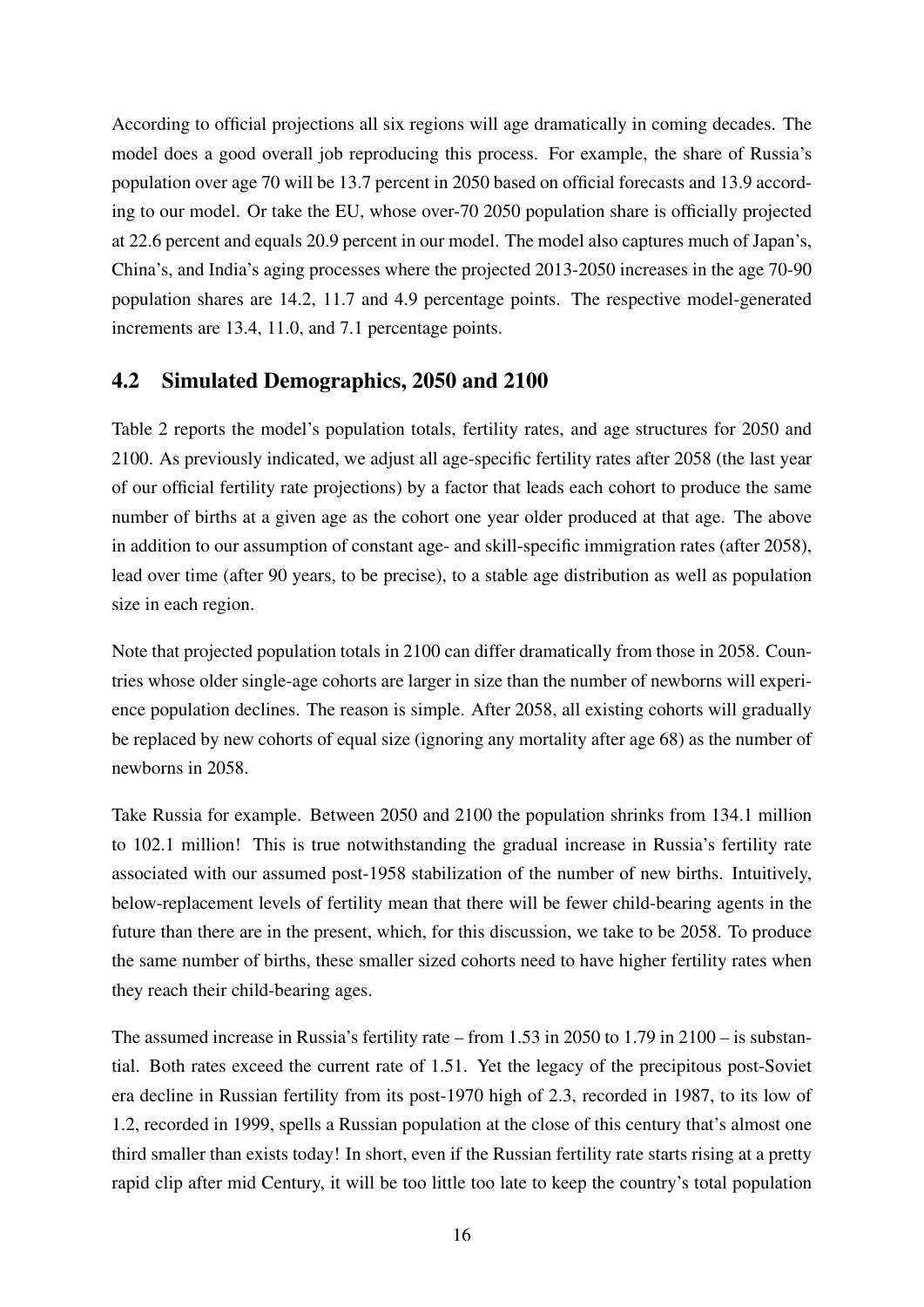at the turn of the Century from shrinking by over 30 percent relative to its current size.

Like Russia, the EU, Japan+, China, and India experience population declines between 2050 and 2100. The EU loses roughly 30 million people, Japan+ loses some 48.6 million, China is down almost a quarter of a million people, and India shrinks by almost 125 million. The U.S., in contrast, experiences a net increase of over 43 million over the second half of the century.

The difference between the Russian demographic transition post 1950 and those of the other four regions reflects differences in their paths of fertility between 2013 and 2050. The EU, for example, is officially projected to experience a significant rise in its fertility rate over this period – from 1.58 to 1.83. This means that in 2058 the ratio of new births to the number of childbearing agents is relatively high. Post 2058, as these relatively large number of new cohorts populate the childbearing ages, the fertility rate needs to fall to maintain fixed the total number of new births each year.

China and India based on our model's assumptions, experience very similar demographic transitions. Both regions witness their populations' first rise, through mid Century, and then shrink. This is true notwithstanding a higher fertility rate at the turn of the Century than at the middle.

The moral to this story, then, is that populations can fall despite high fertility if there aren't enough people of reproductive age. They can also fall if there are enough people in their fertility years, but these child bearers have low fertility.

The last thing to highlight in the table is that fertility rates in China and India end up above the model's 2.0 long-run population replacement-rate value. This reflects the assumption that these countries will experience net emigration – more people leaving then entering. In the other regions net immigration is positive meaning their ultimate fertility rates are below 2.0.

Each region achieves its long-run population distribution and level in 2148, 90 years after 2058, when total births by age are stabilized. Looking through the entire course of the century, the model predicts dramatic changes in absolute and relative population sizes. Japan's population shrinks by 40 percent, Russia's by 28 percent, the EU's by almost 8 percent, and China's by over 16 percent. In contrast, the U.S. population rises over the century by almost 39 percent. And India's population rises by almost 20 percent.

## 4.3 Production, Preference and Policy parameters

Table 3 shows the parameters of our production technology. Table 4 reports values of preference and policy parameters. Capital's share of production is set according to Institut der Deutschen Wirtschaft (2009). The output shares of the low- and high-skill groups were set to generate a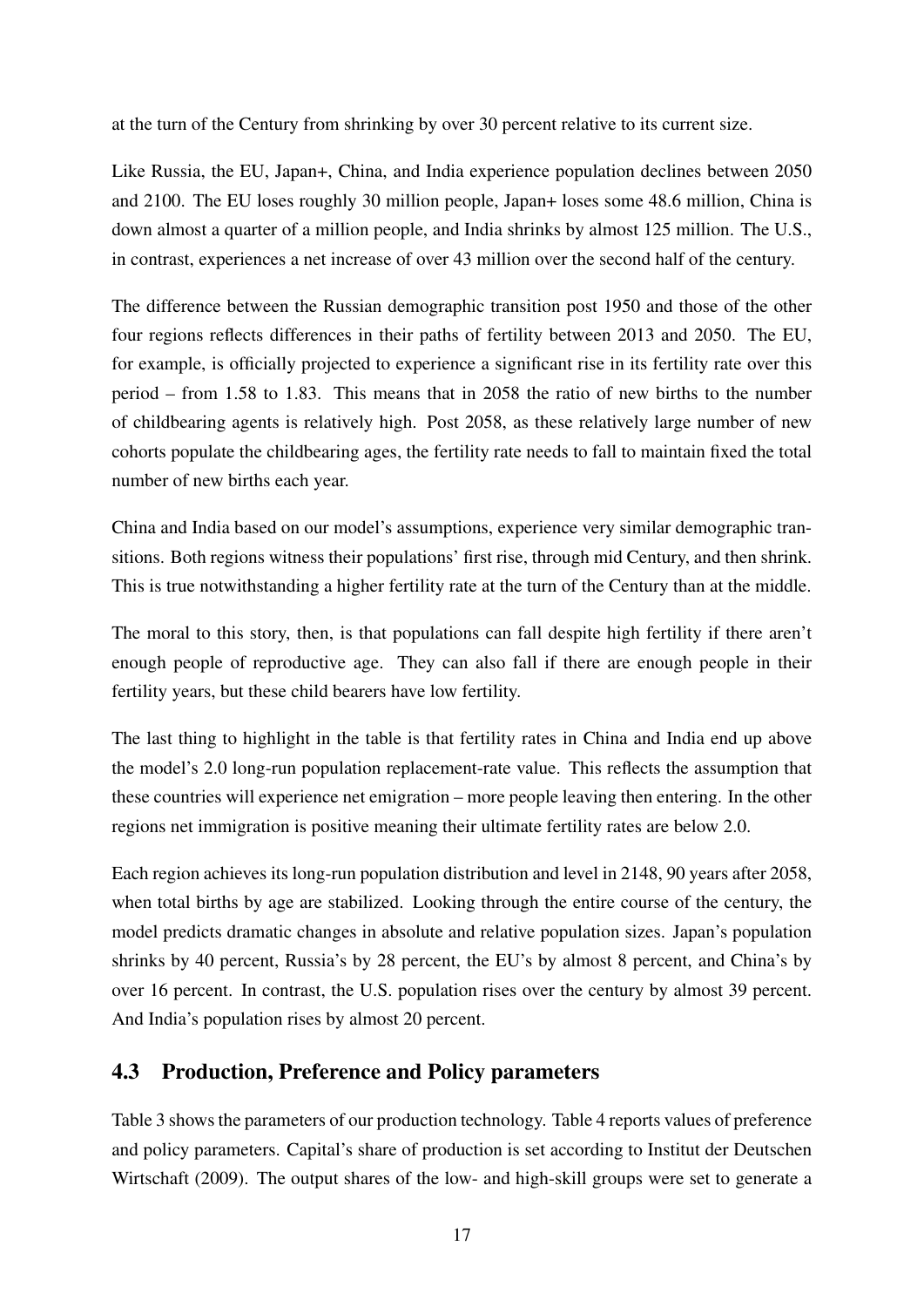roughly 50 percent wage differential between the two groups. The depreciation rate is set at 7.5 percent.

Time-preference rates in the six regions were calibrated to match the model's 2013 regionspecific ratios of private consumption to GDP. However, the time preference rate in China is assumed to grow linearly to the U.S. value of -0.024 in 2023. The intertemporal elasticity of substitution, the elasticity of substitution between consumption and leisure, and the leisure preference parameters are taken from Kotlikoff, et. al. (2007).

The age- and year-specific productivity profile of a low- or high-skilled worker age  $\alpha$  in period  $t$  is given by

$$
E(a,t) = \xi(t)e^{4.47 + 0.033(a-20) - 0.00067(a-20)^2}(1+\lambda)^{a-21},
$$
\n(22)

This profile is that used by Auerbach and Kotlikoff (1987). Note that the higher is the rate of technological change,  $\lambda$ , the steeper is the age-ability profile. This captures the role of technical progress in influencing not just the level, but also the shape of longitudinal ageearnings profiles. The labor productivity parameter  $\xi$  is country specific. It determines the productivity in a given country of the time-t cohort entering the labor market. The U.S. value of  $\xi$  variable is time invariant and normalized at 1. The calibration of this parameter for other regions is described in the following subsection.

Retirement ages – the ages at which agents stop working and also start collecting their state pensions – are taken from OECD (2014) for the U.S. and Europe, from SSA (2010) for Japan+, China, and India, and from the Russian Ministry of Finance.

#### 4.4 Calibrating Government and National Accounts

We chose region-specific values for the following parameters to match official government and national account data in 2013 as closely as possible: the initial productivity parameter,  $\xi$ , the time preference rate,  $\delta$ , income and corporate tax rates, the mix of income versus consumption taxes (that we use in stabilizing debt-to-GDP ratios), the percentage in each region of corporate taxes that is rebated, the pension-income replacement rate, the share of fossil-fuel endowment flow contributing to the GDP of each country, the share of energy revenues collected by each government, the overall contribution of fossil fuels to GDP, and the initial levels of disability, health, education, and other government expenditures.

GDP (PPP) is taken from IMF (2014). Government revenue and expenditure data as well as other national account data for Europe, Japan+, Korea and the U.S. are taken from IMF (2014) and the World Bank's World Development Indicators (WDI, 2015). For some regions the reported data reflects our best judgment about how to classify expenditures by functions.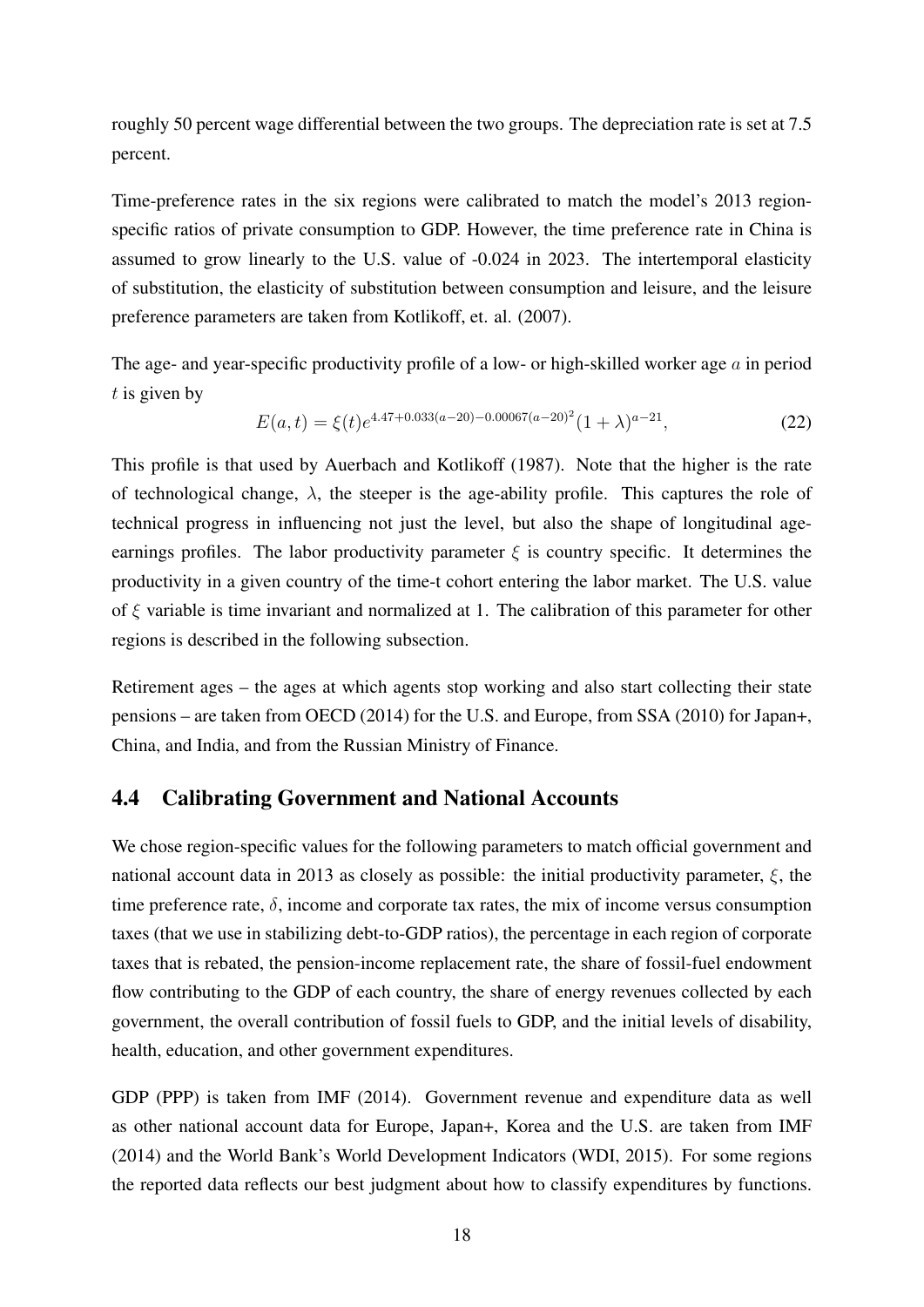For China, India and Russia, these figures are calculated using publicly available data from their respective ministries of finance following the GFS manual. Energy-sector rents are the sum of World Bank oil, gas and coal resource rents, defined as the difference between revenues and extraction costs for the year 2012 (World Bank, 2015).

For non-U.S. regions, the initial values of  $\xi$  parameter are set to help reproduce the 2013 relative values of GDP and are gradually raised to 1 (i.e., to parity with the U.S.) for each successive cohort of new workers. For Europe, Japan+, China, India, and Russia we assume this adjustment occurs over 25, 25, 40, 95, and 40 years, respectively. We have no solid basis for these choices other than their production of plausible relative GDP ratios in 2050. Our assumption of such a slow catch up for India was influenced by Bosworth and Collin's (2008) finding of very little improvement in elementary education in that country over the past four decades.

Each region is assumed to adjust income and consumption taxes to maintain its 2013 debt-to-GDP ratio through time. In 2013, debt-to-GDP ratios are calibrated to match 2013 government net-interest payments. We exogenously set the corporate tax rate to match the official nominal rate. These rates are 40, 22.8, 35.2, 25, 34, and 20 for the U.S., EU, Japan+, China, India, and Russia. But official tax rates are uniformly higher than effective rates. To match actual corporate tax revenues relative to GDP, we assume each nation rebates a percentage of corporate tax revenues as a lump-sum transfer. This rebate is set at 49, 8, 0, 0, 20, and 10 percent, respectively, for the six regions.

The remaining revenue collected in 2013 comes from consumption and income taxes. The consumption-tax shares of these remaining revenues are 53, 58, 48, 93, 85, and 75 percent for the U.S., EU, Japan+, China, India, and Russia, respectively. In each year of the model's transition, we multiply the 2013 region-specific consumption- and income-tax shares by the amount of revenues needed to keep debt fixed as a share of GDP in that year. This determines each year's total consumption- and income-tax revenues. The model's annual consumption and income tax rates are then set to generate these revenue amounts.

Our income tax systems are assumed to be progressive with the parameters of each region's income-tax functions set to generate what appears to be realistic average and marginal tax rates. Revenues raised from the income tax satisfy

$$
R_t = \tau_t B_t + \frac{\varphi_t B_t^2}{2},\tag{23}
$$

where  $R_t$  is total revenues from the income tax,  $\tau_t$  is the endogenously calculated average income tax rate,  $B_t$  is total labor income, and  $\varphi_t$  an exogenously set progressivity term. For the U.S., the EU, and Japan this takes the value 0.3. For the other three regions it is 0.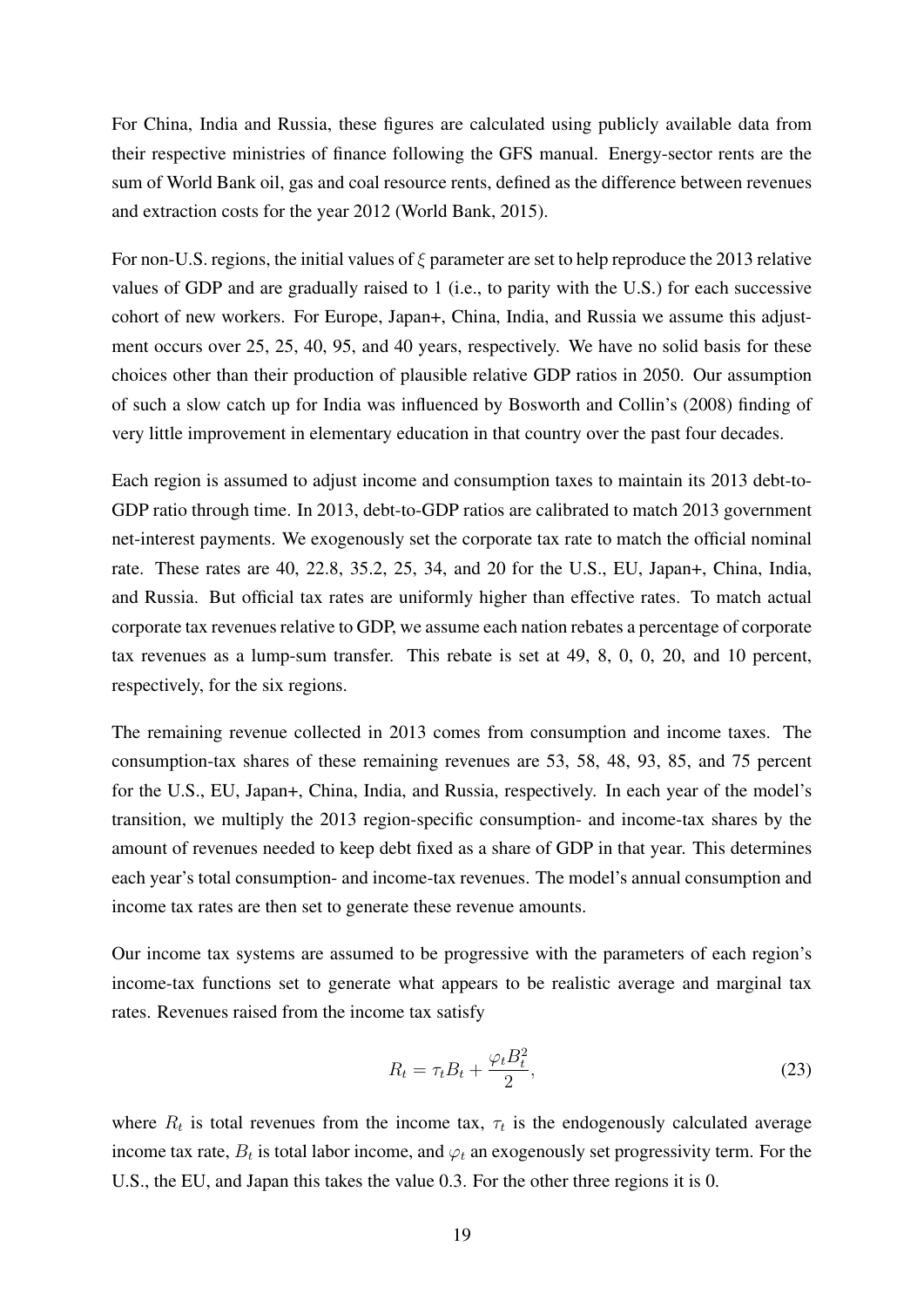Under this calibration the 2013 average U.S. income tax rate is 13.1 percent and the average marginal income tax rates on unskilled and skilled workers are 24.5 and 34.1 percent, respectively.

Outlays of social security systems were calibrated to yield official values from the IMF (2014) and WDI (2015). The level of benefits is calibrated by setting the pension replacement rate. The replacement rates for the U.S., EU, Japan+, China, India, and Russia are set at 71.7, 81.5, 24, 27, 60, and 63 percent respectively. The percentage of pensions paid via a dedicated payroll tax is constant and calibrated based on the 2013 ratio of payroll tax revenues to benefits. For the U.S., 35 percent of pension benefits are paid via general government revenues. For the EU, Japan+, China, India, and Russia the percentages are 6.4, 5, 40, 55, and 21, respectively.

Due to data limitations we use the German age-specific education profile for all regions in the model and re-scale the profile on a country-specific basis to get realistic education outlays in year 2013 in each region. Education expenditures and 'other expenditures', which include military spending and other government services, are calibrated in the same way. We assume the level of disability transfers grows with the rate of technological growth, health expenditures grow as described above, and we assume education and other expenditures remain constant as a share of non-fossil fuel output (GDP less energy sector rents).

In calibrating health expenditures, we apply the Japanese age-specific government health care expenditure profile for Japan+ as well as for China and India. In the case of Europe, we use the German profile. For the U.S. our profile comes from Hagist and Kotlikoff (2009). The Swedish profile from that study is used for Russia. These profiles are then multiplied by a country-specific factor to reproduce the 2013 ratio of health expenditures to GDP.

We assume, for all countries, that disability benefits paid per agent are the same regardless of age. The level of disability benefits in each region is calibrated to match the 'other transfers' share of national public expenditures.

In addition to these parameter values, our model requires an initial distribution of assets by age and income class for each region. We generate the country-age-income class asset distribution by calculating the steady state of the model using 2008 demographics and parameters. The level of each region's asset profile is then adjusted to generate plausible interest rates and ratios of assets between regions. Regions' aggregate share of world assets in the baseline path are given in table 12.

Finally, the model's 2013 ratio of household consumption to GDP is calibrated by adjusting the time preference rate of different regions.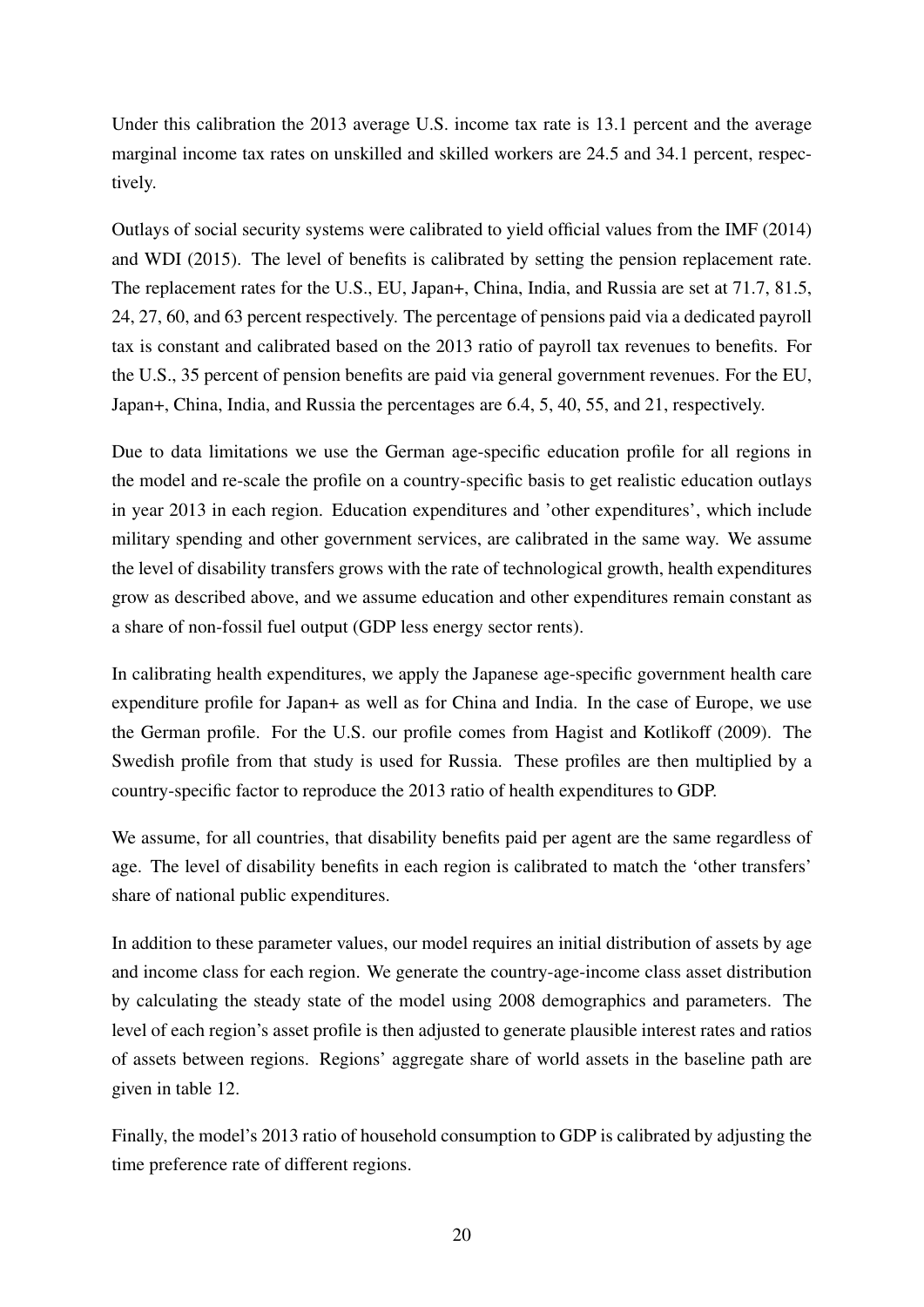Table 5 compares the model's 2013 values of GDP and other variables with actual values. Each country's GDP, including GDP from its energy sector, is presented as a share of U.S. 2013 GDP.

As the table makes clear, the model generally does a very good job matching actual 2013 relative GDPs and ratios of private and government consumption to GDP. And it does a reasonable job matching actual aggregate- and category-specific expenditure ratios to GDP. Since either revenue must adjust to expenditures or the other way around, one can't separately calibrate on both revenues and expenditures. We chose to calibrate on expenditures, which is why they match up to actual data far more closely than the model's endogenously determined revenue amounts.

# 5 Findings

This section presents the model's baseline predictions. Next it examines the consequences of a 50 percent unanticipated, but permanent decline in fossil-fuel prices. It then considers the impact of using debt finance to keep tax rates temporarily fixed in response to this shock. Thereafter, it considers the consequences of three hypothetical Russian policies – pension reform, corporate tax reform, and policy-induced changes in the fertility rate. The section concludes by evaluating the impact of implementing all three policies in the presence of a permanent 50 percent fossil-fuel price shock.

Note that in all scenarios the amount of sovereign debt in 2013 is held at the baseline level. Debt-to-GDP ratios (except in the deficit finance case) are then calculated and fixed at a new level determined by how GDP in 2013 adjusts to the shock. We model scenarios in which energy prices fall in half by simply cutting the flow of energy output in half.<sup>7</sup>

## 5.1 GDP in the Baseline Transition

Table 6 shows, for each country, the evolution of GDP, the capital stock, labor supply, and tax rates along the baseline path. GDP, capital stocks, and labor supplies are written as ratios of

<sup>&</sup>lt;sup>7</sup>Note that were we to explicitly model energy as a separate good with its own relative price, a change in that relative price would not entail a global, i.e., economy-wide wealth effect. The reason is that the physical economy wouldn't change. There would be the same amount of physical capital and energy reserves in our six-region world. The relative price change would, however, visit offsetting wealth effects on young and older cohorts as well as agents in different regions. In this model, since we ignore the relative price of energy, we approximate the energyprice shock by not only cutting in half of the stream of energy output from 2013 through 2083. We also increase the world's stock of capital by over 4 percent to roughly approximate what would arise were we to explicitly model energy as a distinct commodity. This permits us to focus on the point of interest – the redistribution away from Russians toward the rest of the world.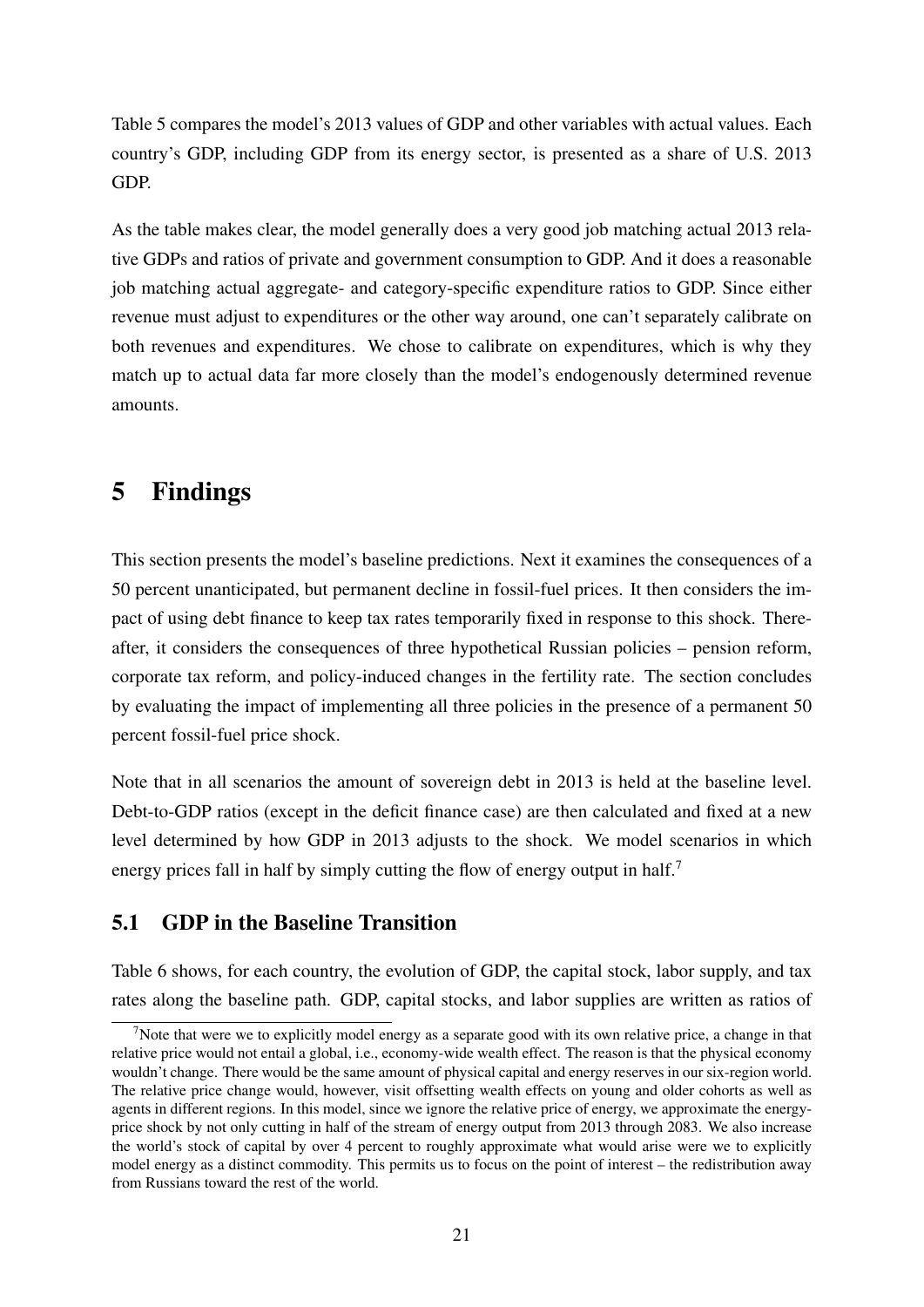their 2013 U.S. counterparts. Thus, India's value of GDP in 2100 indicates that its economy is 9.62 times larger than the U.S. economy was in 2013. Labor supplies are measured in effective units, i.e., they take into account country- as well as cohort-specific labor productivity.

Based on the table, our model's 2013 global GDP is just over 4 times that of the U.S. in 2013. By 2100, it's 27.7 times 2013 U.S. GDP. Hence, the model is predicting tremendous economic growth over the rest of the century on the back of productivity catch up of and larger population entering the labor force mainly in China and India. Altogether the model predicts total output rising by over a factor of 7!

The model also predicts a vastly different long-run world order. In 2100 the U.S. share of global GDP is no longer what it is today, namely 25 percent. Instead, it's less than 13 percent. The EU faces a very similar decline in its share of global GDP.

What about Japan? It's economy accounts for less than 10 percent of global output in 2013 and less than 3 percent in 2100. In 2013, China's output is 2.5 Japan's output. In 2100, it's almost 14.5 times Japan's output.

Japan's productivity does catch up to the U.S.'s. But when it comes to the relative size of its economy, this productivity catch up is not enough to offset the decline in the number of Japanese workers. Whereas Japan's GDP is 39 percent of U.S. GDP in 2013, by the end of the century, it's only 18 percent.

Russia's economy also shrinks compared to the global economy. Currently its economy produces 5 percent of total global output. By 2100 this figure drops to 3 percent.

Thanks to China's fast productivity catch up and India's massive population growth, the East economically eclipses the West by mid century. And by the end of the century the East represents the bulk of the global economy. Taken together, the GDPs of China and India account for 34 percent of 2013 global output. In 2100, the two countries account for 67.6 percent of global output. In 2100, these two nations and Japan+ account for seventy cents of every dollar of global GDP.

The explanation for these striking results lies in differences across the regions in population growth and degrees of labor productivity catch up. In Japan, for instance, population falls by roughly 70 million people between 2013 and 2100. India's population, in contrast, rises by over 400 million. This exceeds the total current U.S. population!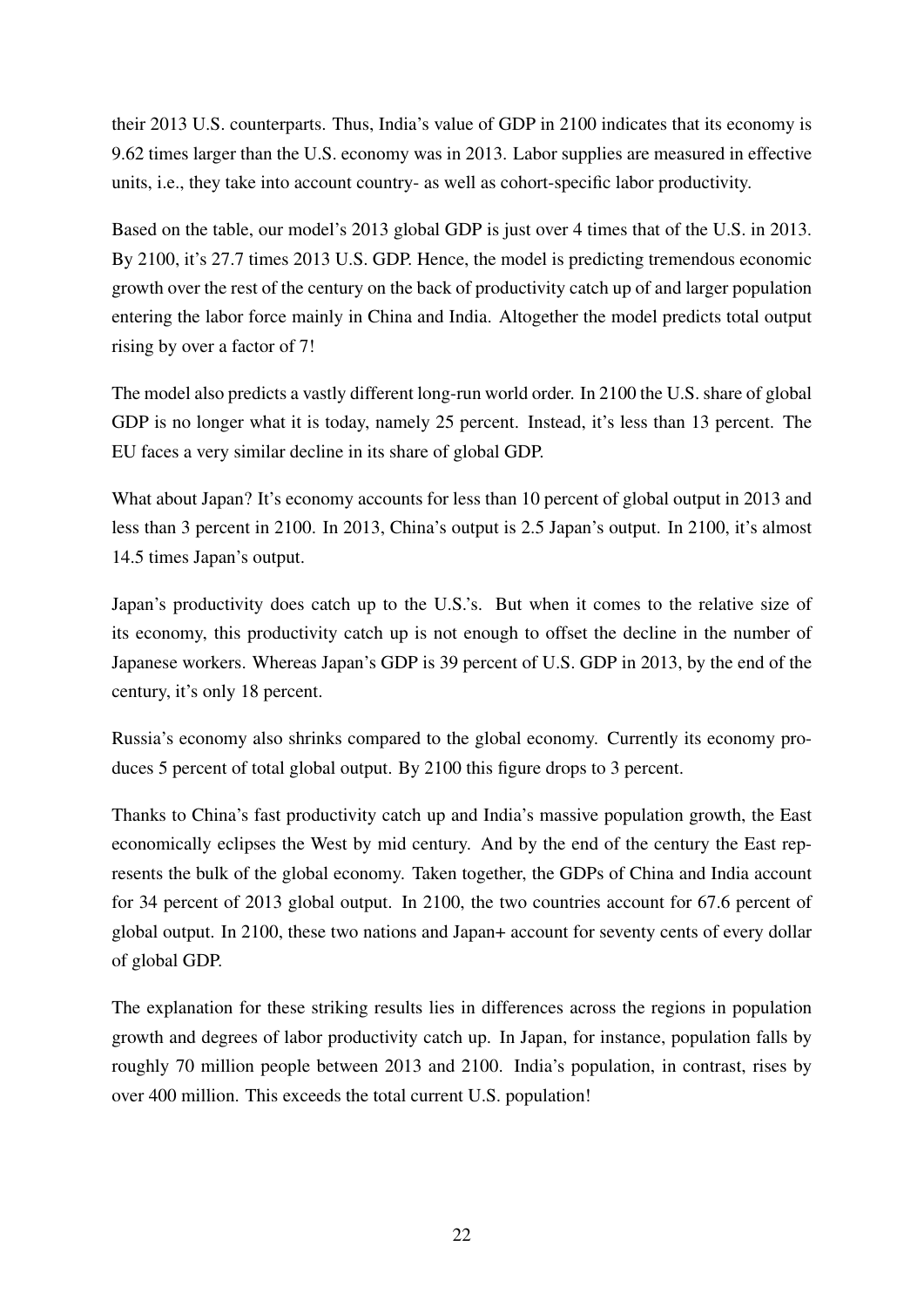## 5.2 Understanding the Sources of Growth Along the Transition

General productivity growth – the 1 percent growth in the time endowment discussed above – would, by itself, raise global GDP, but only by a factor of 2. The remaining growth is due to our assumed productivity catch up, capital accumulation, and global population growth.

The big growers are, of course, China and India, albeit not exactly following the same patterns. India, though far more populous by 2100, is still less productive than the U.S. due to our assumption of slower labor-productivity catch up and the fact that once catch up occurs for new cohorts, it takes roughly four decades for all workers in caught-up regions to have the same productivity as same-aged workers in the U.S. In contrast, by 2100, China is fully caught up, while India still has several decades to go. Nonetheless, India's 2100 GDP is only slightly lower than China's thanks to its larger projected population.

The productivity catch up is clear when observing the relative growth across regions in the total effective labor supplies of low- and high-skilled workers. Take China and Russia. The Chinese and Russian populations both shrink relative to that of the U.S. But the effective U.S. workforce grows to the end of the century by a factor of roughly 3.5 whereas the Chinese and Russian effective work forces grow by factors of roughly 10 and 5, respectively.

Japan also experiences catch-up growth, but its catch up is smaller. Its population also shrinks through time due simply to their demographic transition, characterized by a declining young population. Consequently, Japan's effective labor force grows at a slower rate than that in the U.S., which experiences rapid growth in workers, but zero catch up growth in productivity.

Changes through time in the model's country-specific capital stocks generally align with changes in each country's effective labor supply. Table 7, which shows relatively stable pre-tax marginal products of capital and labor confirms this point. Consider, for example, the gross marginal product of capital in the U.S., which depends on the capital-labor ratio. It is 17.5 percent in 2013 and 16.7 percent in 2060.

Note also that the differences across the regions in gross marginal products reflect differences in their marginal (before rebate) corporate income tax rates. Moreover, since capital's international mobility leads to equalization across regions in the post corporate-tax return to capital (as confirmed in Table 7), regional differences in pre-tax returns (the marginal products of capital) arise due to differences across regions in rates of corporate income taxation.

Table 7 also shows the marginal products of labor per unit of effective labor supply. There are interesting and easily explained regional differences here. For example, the U.S., thanks to its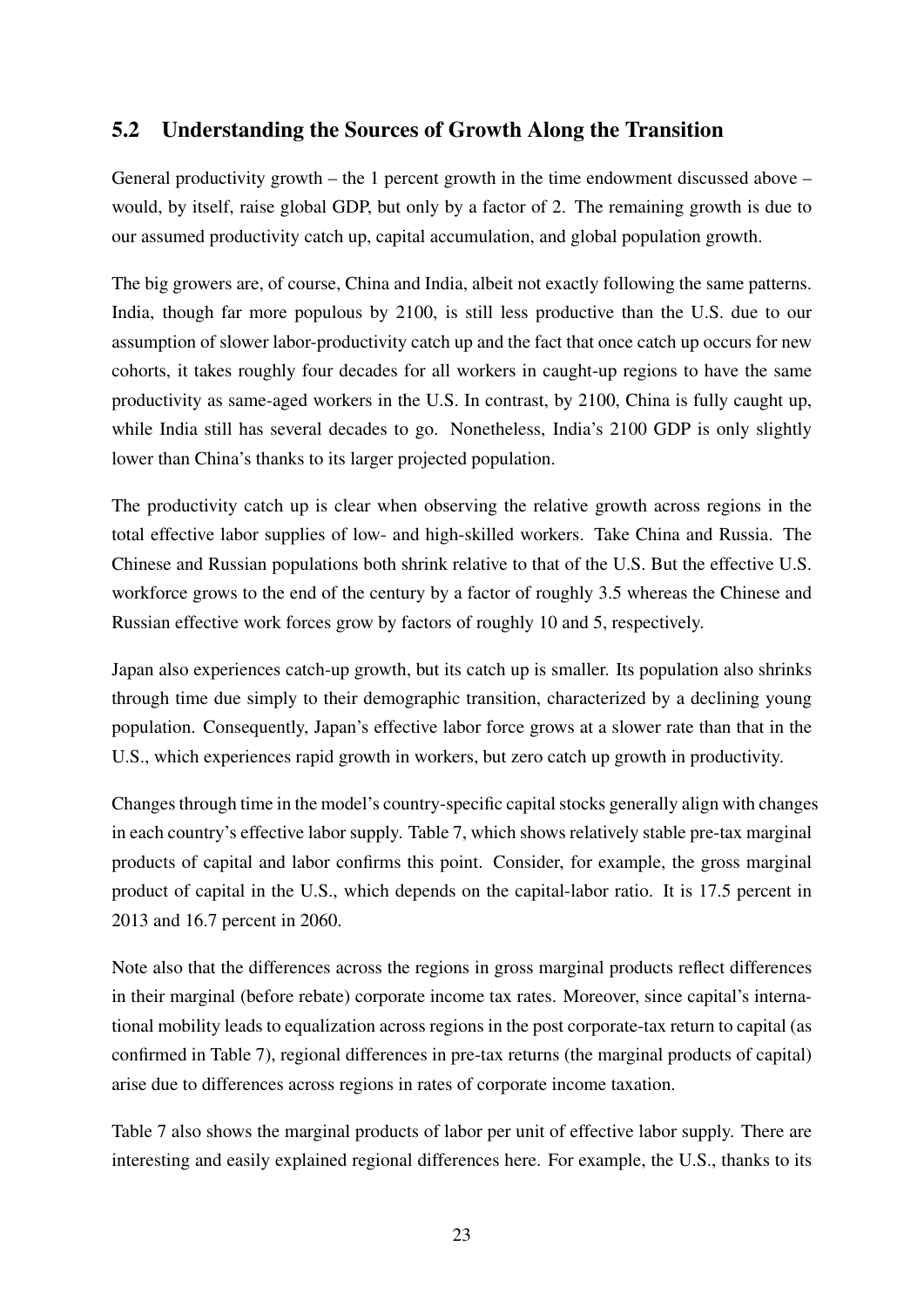relatively high corporate income tax rate, has less capital per worker and, therefore, somewhat lower marginal products of low-skilled labor compared with EU or Russia. Another interesting feature is the relatively high marginal products of skilled workers in China and India. This reflects the initial and assumed ongoing scarcity of skilled relative to unskilled workers in these regions.

The final point to make about Table 7 concerns differences in wage rates (of 30 year-olds) across the six regions at a point in time as well as over time. The marginal products of labor tell us the extra output that a 30 year old of a particular skill type who is endowed with the productive capacity of an equally skilled 30 year-old U.S. worker would produce in the specified country in the year under consideration.

But a 30 year-old skilled (unskilled) worker in a given country in year *t* won't be as productive as her counterpart in the U.S. until the productivity catch up phase in her country is complete. Consequently, the wage rates in the non-U.S. countries are considerably lower than in the U.S. in 2013 and for many years thereafter until the catch up is complete. In Russia in 2020, for example, a thirty year-old low-skilled worker earns only 29.7 percent of her U.S. counterpart. But by 2060, the gap is closed, indeed, more than closed. Russian wages are higher thanks to its higher marginal products of labor, which, in turn, are due to a larger ratio of capital to labor in the country, which, in turn, is due to Russia's relatively low corporate income tax.

### 5.3 Fiscal Dangers Along the Baseline Transition

Although the baseline transition path provides good news when it comes to global output growth, four of the six regions, the U.S., EU, Russia, and India, face extreme fiscal challenges in the next hundred years. Table 6 displays income, pension, and consumption tax rates across regions and time. It shows that in these four regions, each of these tax rates rise over the century. Table 8 combines these tax rates in a single total effective income-tax rate measure. The table presents the values of average (across all workers of all ages) effective income-tax rates as well as the average marginal effective income-tax rate for each region in the year specified. These are weighted averages with the weighting based on workers' earnings.

In the U.S. case, the sum of the income, pension, and consumption tax rates is 37.6 percent in 2013, where the consumption tax is measured as an equivalent tax on income.<sup>8</sup> This total rate rises through 2100 to 64.0 percent! Moreover, the average marginal tax rates are 49.0 and 49.7 percent respectively for unskilled and skilled U.S. workers in 2013. By 2100, the corresponding tax rates are 75.2 and 70.7 percent. Russia follows a similar pattern, with the average effective wage-tax rate increasing from 37.8 to 72.3 percent over the century, for both unskilled and

<sup>&</sup>lt;sup>8</sup>Specifically we add the income tax and the social security tax rate to  $\frac{\eta}{1+\eta}$  where  $\eta$  is the consumption tax rate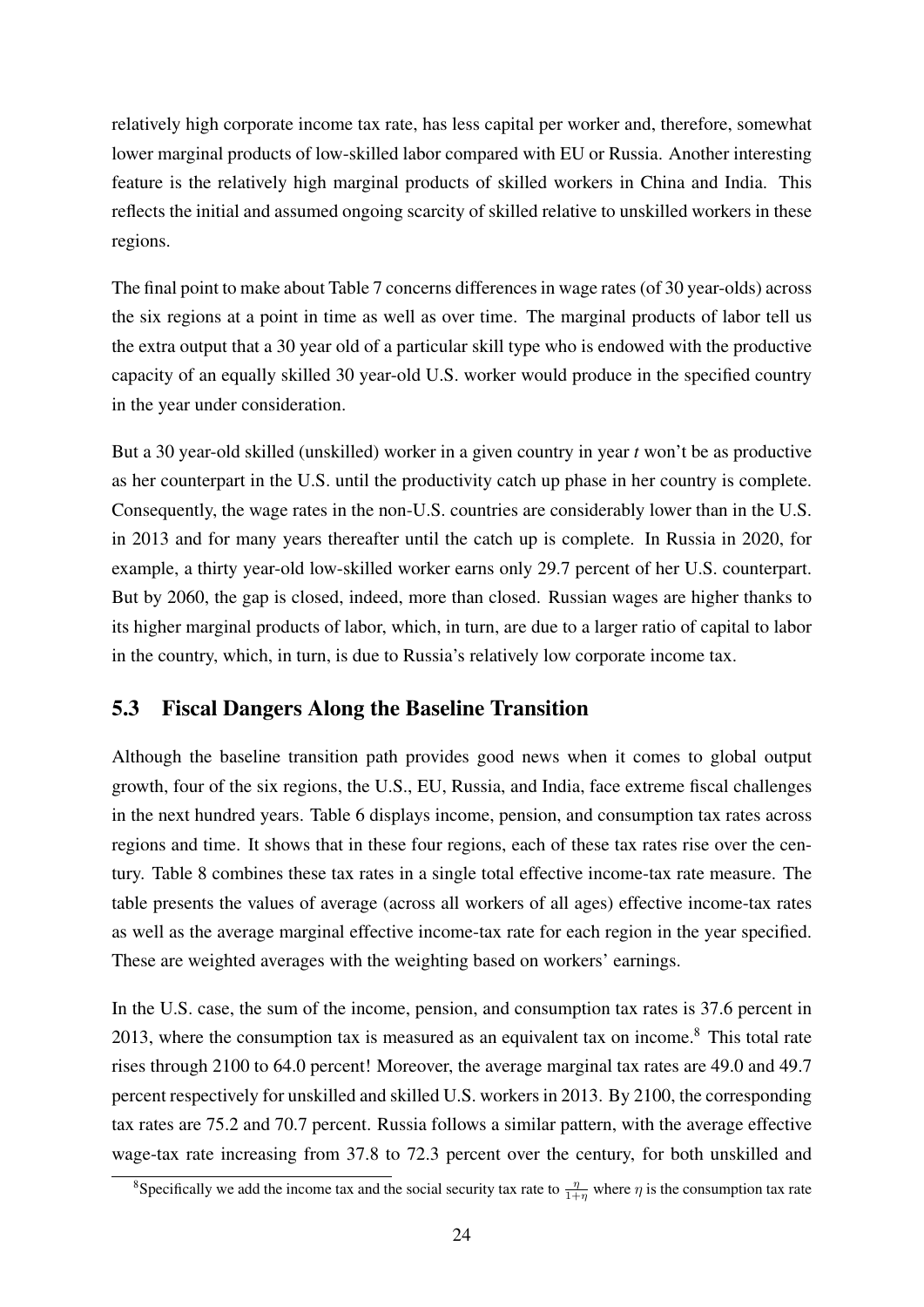skilled workers. Why are these U.S. marginal tax rates on the much higher paid skilled workers initially slightly higher and ultimately lower than those of the unskilled workers? The answer is the ceiling on taxable pension income that leaves high skilled workers paying no payroll tax at the margin.

One might wonder how the model can converge with such high marginal tax rates. The answer is that income and substitution effects largely offset one another, i.e., the need to work due to the income loss from having to pay higher taxes balances out in large part against the incentive to substitute leisure for consumption.

Although the model converges, which says its global economy can withstand much higher average and marginal tax rates than now prevail, the model excludes a key factor that should give one pause. In its current incarnation, the model posits neither tax avoidance nor tax evasion. Were we to incorporate these two important factors in the model (which is on our immediate research agenda), financing projected future expenditure might well be unfeasible.

Unsustainable fiscal policy means a government can't satisfy its intertemporal budget along its transition path, i.e., it can't, as a present value matter, collect enough taxes through time to cover its path of expenditures, also valued in the present. But having the government off its budget constraint, while having households satisfy theirs, implies that the economy is off its budget constraint and is trying to consume more in present value than the present value of its resources – its physical plus human capital. Human capital references the present value of all of the economy's future labor earnings. Our reading, then, of these fiscal tax-rate results is that they portend very major macroeconomic and political problems through time.

The rise in the total effective tax rate is less pronounced in the EU. The 2013 average is 57.1 percent, 1.5 times larger than the U.S. value. This narrows by 2100, when the EU total effective wage tax rate is 1.2 times that of the U.S. Thus the U.S. starts with a much lower total effective wage tax rate, but, at century's end, it closes the gap. The explanation here involves our assumed productivity catch up in the EU. Because the EU's productivity converges to that of the U.S. over the course of 25 years, in the year 2100 all EU workers have U.S. levels of productivity. However, pension benefits are calculated based on the lifetime wage of retirees and in 2100 reflect Europe's previously lower productivity.

Japan+'s fiscal transition is less dramatic than the EU's. Like the EU, the region gets older from a position of already being quite old. Hence, the fiscal impact, measured on a percentage basis, is not as substantial as in the U.S. or China. Additionally, Japan+'s catch-up productivity growth proceeds in the same time frame as in the EU. Consequently, the fiscal impact of having such a large elderly population in 2100 is mitigated by the assumed higher productivity of its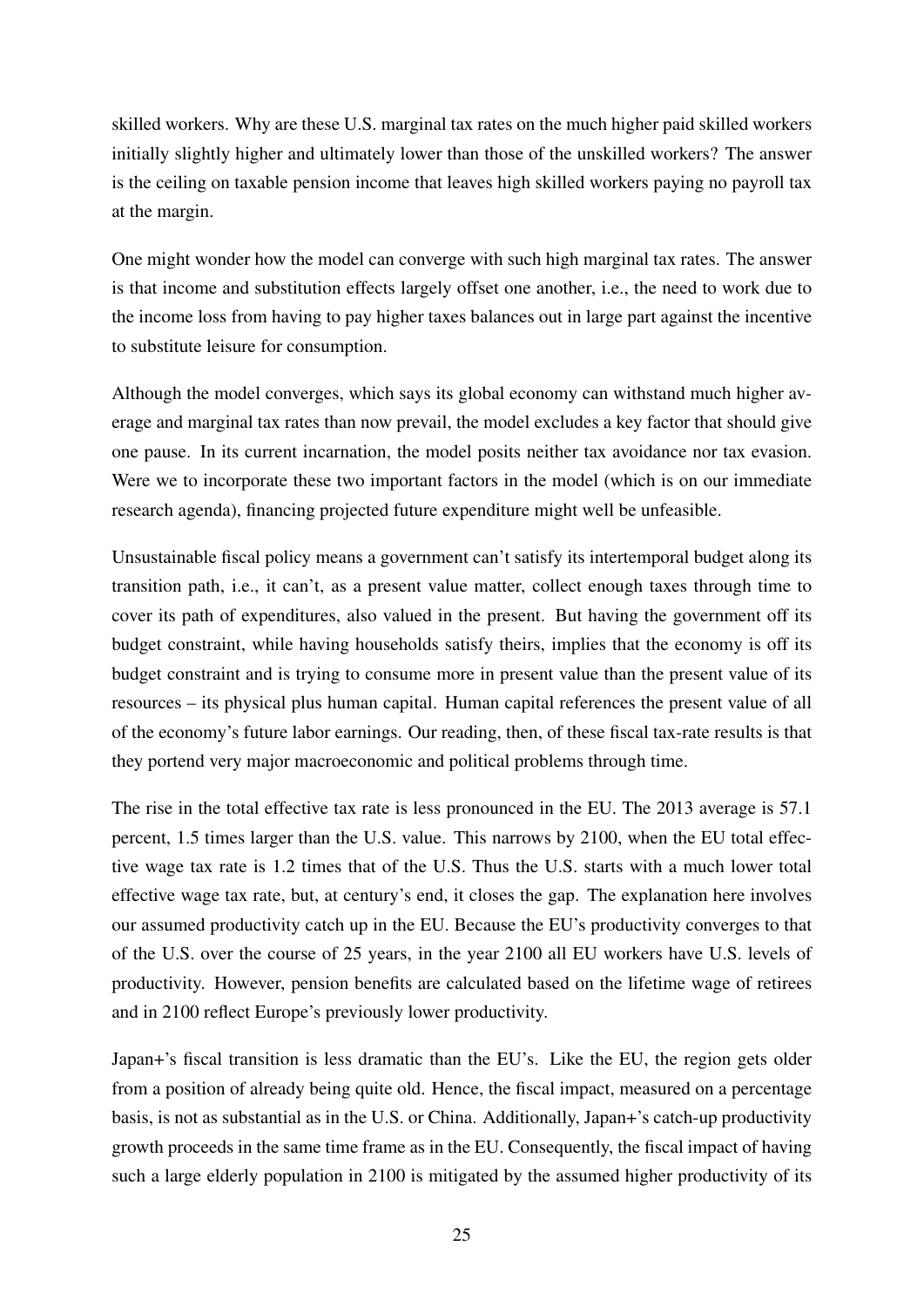workforce. In Japan+, the average total effective income tax rate is 38.1 percent in 2013 and 46.0 percent in 2100. Japan+'s high skilled workers face a higher marginal rate throughout the transition, as pension taxes are a smaller share of Japan+'s total taxes. Japan+'s consumption tax rate (Table 6) is able to decrease while keeping revenues high because of a dramatic increase in private consumption. In fact, Japan +'s consumption's share of GDP rises from 57.8 percent in 2013 to 79.6 percent in 2050! This is due to the retirement of large numbers of Japanese retirees who, due to their advanced ages, have very high propensities to consume.

India also experiences a major hike in its total effective wage-tax rate, but it takes place primarily in the second half of the century as fertility rates gradually adjust and the country gradually becomes roughly as old as its trading partners. China's fiscal transition is relatively benign thanks not to its aging, which is the most significant of any of the six regions, but to its assumed rapid and very significant catch-up growth.

### 5.4 Russia's Fiscal Transition

Of the six regions, Russia faces the greatest challenges in financing government expenditures over the rest of this century. In 2013, its population age 60 and over accounts for less than 18 percent of the total. But by 2050, this age group represents over 34 percent of all Russians.

Other things equal, this should produce a major rise in the payroll tax needed to fund the Russian pension system. Even with Russia's assumed catch up productivity growth this materializes, for instance while in 2013, the average equivalent total wage tax rate in Russia is 37.8 percent, in 2060, it's 54.1 percent.

Russia's fiscal crunch worsens after 2083 with the exhaustion of fossil fuel reserves in Russia as well as in the other regions. By 2100 the average total effective wage tax rate is 72.4 percent. The increase in the Russian tax rate after 2060 has three main drivers. On the one hand, more than half of the increase reflects the loss of fossil fuel receipts. The other half reflects both, the projected continued aging of Russia after 2050 and our assumed growth in health care benefit levels.

Russia, it should be noted, already has a very major problem with tax evasion. Its informal sector is very large as reflected by the difference in its 22 percent<sup>9</sup> statutory payroll tax rate and its 13.6 percent 2013 effective payroll tax rate. Hence, the prospect of a massive increase in tax rates toward the end of the century is particularly challenging for Russia.

Russia also experiences important changes in national saving. From a base of about 51 percent

<sup>9</sup>This tax is designated to finance state pensions. http://www.ssa.gov/policy/docs/progdesc/ssptw/2012- 2013/europe/russia.html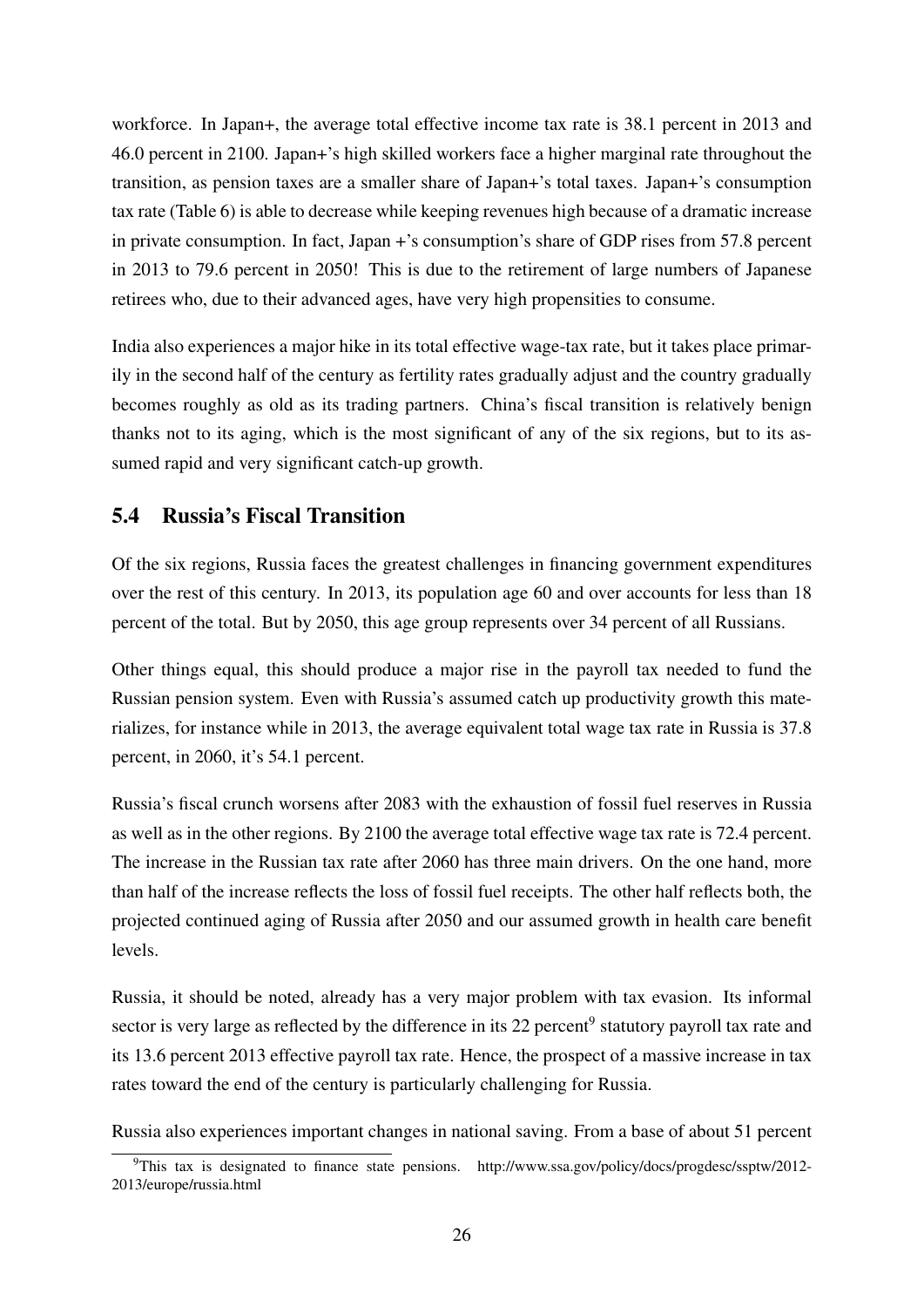of GDP in 2013, private consumption decreases to a low of 43 percent of GDP in 2063. This is due to Russians increasing their savings in anticipation of hard times. Subsequently, however, Russian private consumption increases steadily to about 47 percent of GDP after fuel's exhaustion in 2083. This is due to Russian aging and the larger propensity to consume of the elder.

## 5.5 Fossil Fuel Price Shock

In this section we assume that fossil-fuel output permanently falls in half starting in 2013. Again, this is an approximation to the impact that would arise were we to explicitly model energy as a distinct commodity and consider a halving of its relative price. This reduction in fossil-fuel income disproportionately impacts Russian government finances. Russia's debt to GDP ratio increases by 6.5 percent immediately.

Unsurprisingly, the change has a sizable negative impact on Russian welfare. Welfare for a skill- and country-specific cohort born in year *t* is measured as a compensating differential. The compensating differential measures the percentage change in annual consumption under the baseline simulation needed to achieve the same utility gain or losses as arise in the transition under consideration. This measure is presented for a selection of Russian birth cohorts in Table 13.

In 2013, Russian GDP is 6 percent below its baseline level (Table 9), representing a \$200 billion decline in Russian GDP. However, the Russian economy recovers over time. In 2080, Russia's GDP is only 1.4 percent below its baseline level. This reflects increased labor supply as Russians respond to the loss of income associated with their now higher taxes.

The halving of fossil-fuel output entails a reduction in the present value of income from energy assets. This means that more of workers' savings are crowded into capital. This is particularly beneficial to Japan+, which benefits from the larger world capital stocks but has negligible fossil fuels of its own. Its 2013 GDP rises by 1.5 percent. However, by 2040 Japan's capital stock is pretty close to its baseline level.

While all Russians alive in 2013 are hurt by the decline in the fossil fuel price, elderly Russians are hurt the most. Cohorts entering retirement between 2008-2018 are worst off, with the low skilled retiring in 2015 facing a nearly 6 percent reduction in lifetime utility, while future generations are impacted to a lesser extent. This is because the old face higher consumption taxes, which must be raised to make up the shortfall. The young must pay higher taxes as well, but they have more time to adjust their labor supply and saving. Future generations are little affected compared with the baseline as fossil fuels exhaust in any case in the baseline. Other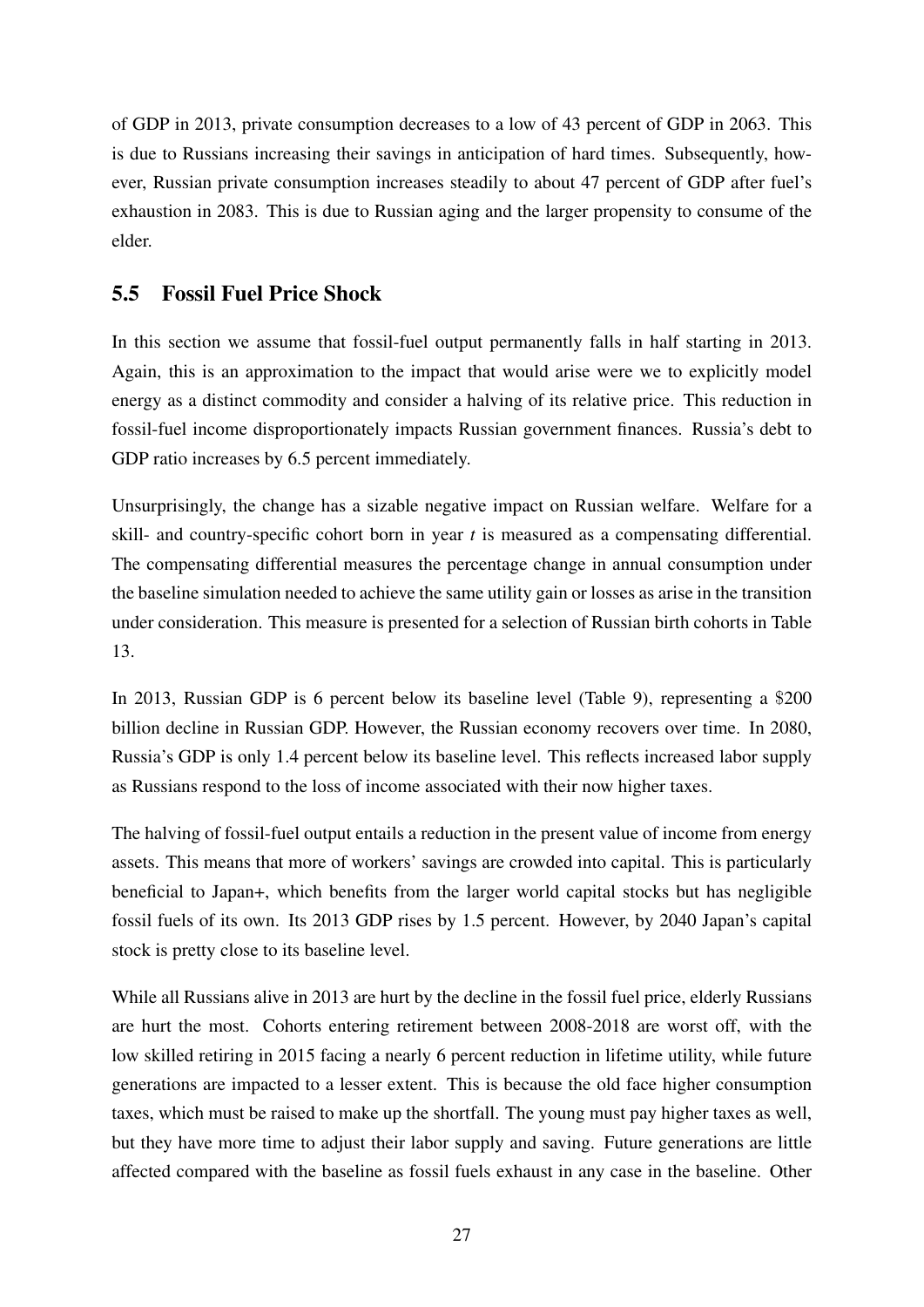nations of the world are barely affected.

As stated, the main mechanism for the immiseration of the Russian old is an increase in taxes. Spending is left unchanged so tax rates must increase to make up for the loss of fossil fuel revenue. Consumption taxes are 44 percent higher and income taxes 33 percent higher in 2013 as a result of the changes.

### 5.6 Using Debt Finance to Buy Time

A permanent collapse in fossil fuel revenues leaves Russia in a particularly tenuous position. If, as assumed above, Russia chooses not to make cuts to spending, then it will need to increase taxes, institute growth-enhancing reforms, or resort to debt finance. Here we consider debt finance. In this scenario Russia fixes all non-pension tax rates at their 2013 no-fossil-fuelshock levels for 10 years. This leads to a dramatic expansion of Russia's debt-to-GDP ratio, placing an even larger repayment burden on future generations while shielding current older generations from immediate tax hikes or spending cuts.

Absent additional revenue or expenditure cuts, Russia's public sector immediately runs higher deficits. In fact, its primary balance falls from a surplus of 0.6 percent of GDP to a deficit of 5.4 percent of GDP. This raises the overall deficit to 6.3 percent of GDP. For the next 10 years, the gap between revenues and non-interest expenditures rises, raising the primary deficit to 9.5 percent of GDP in 2023, the last year of deficit finance. Moreover, interest payments increase by an average of 20 percent annually, driving the peak overall deficit to 14.7 percent of GDP. Given this 10-year period of persistent high deficits, public sector debt explodes from 17 percent of GDP to 115 percent of GDP. Indeed, in this scenario, Russian interest payments in 2024 total 5.7 percent of GDP versus 0.7 percent in the baseline. Assuming spending isn't cut, taxes must be raised dramatically after 2024 to handle both the ongoing revenue shortfall and interest on the additional debt.

Temporarily keeping tax rates low is good for current retirees but places a larger burden upon future generations. The impact on current retirees of the fossil-fuel shock is roughly cut in half. The first generation to suffer, compared with facing the energy-price shock without debt finance, is the generation born in 1940. The generation born in 2100, which is relatively unaffected by the fossil fuel shock in the previous scenario, finds itself about 5 percent worse off due to having to help make permanently higher interest payments on the national debt.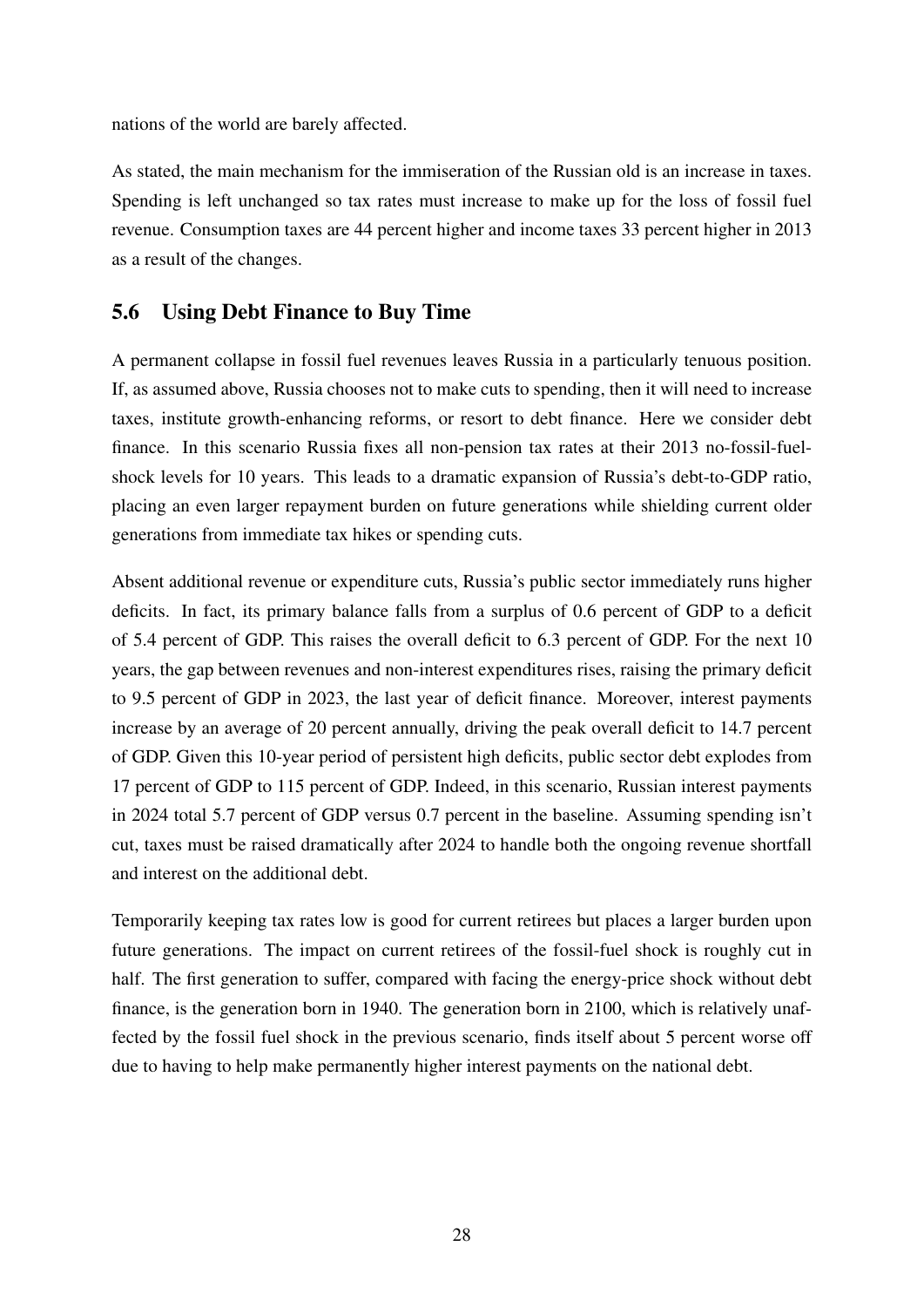## 5.7 Russian Corporate Tax Reform

An alternative approach to addressing a permanent fossil-fuel price shock is to undertake reforms that boost economic growth. Such policies can expand the tax base improving the medium and long-term fiscal revenues and easing the fiscal burden for future generations. One such policy would be to reduce the corporate income tax while raising personal income taxes to make up for reduced revenue not recouped via induced economic growth.

In order to exemplify how a corporate tax reform may render better outcomes, in this chapter, the model simulates a reform that eliminates the corporate tax. This policy dramatically boosts foreign investment in Russia.<sup>10</sup> The extra capital put to work in the country makes labor more productive. This boasts the demand for labor producing significantly higher real wages.

Table 9 shows the impact on GDP in the six regions of eliminating the corporate tax. As before, a combination of income and consumption taxation is used to make up revenue shortfalls in each country. The table presents, for each country in selected years, baseline values of GDP, values of GDP after the fossil fuel price shock, and values of GDP arising from each hypothetical Russian policy reform as well as from combining all reforms. As Table 9 makes clear, the corporate tax reform leads to an immediate and sizable boost to Russia's economy. In fact in 2013, Russia's GDP is 5.4 percent higher than in the baseline.

Finally, this reform differentially affects different birth cohorts. For example, generations that are about to retire (those born around 1955) are made 3.7 percent worse off as a reduction in corporate taxes must be made up for through increases in consumption and income taxes. In fact, the model shows that income and consumption taxes are 6.3 and 17.8 percent, respectively, higher in 2013 as a result of the reform. But future generations benefit from the change. The generation entering the workforce today (born around 1990) is 1.4 percent better off as a result of the change. The generations born just on 1975 are the oldest to see a universal benefit from corporate tax reforms.

## 5.8 Russian Pension Reform

Another strategy for boosting Russia's long-term welfare is pension reform. Russia's current "pay as you go" pension system taxes workers to pay for the pension needs of the current elderly. As Russia's population ages, this places an increasing burden on Russia's workers. One option for preventing this crisis would be to slowly phase out the current pension system and replace it with a system of personal retirement accounts that are invested globally, but passively (i.e., in index funds). Kotikoff proposes such a system at www.thepurplesocialsecurityplan.org.

 $10$ The potential for such investment in the real world clearly depends on geopolitical factors.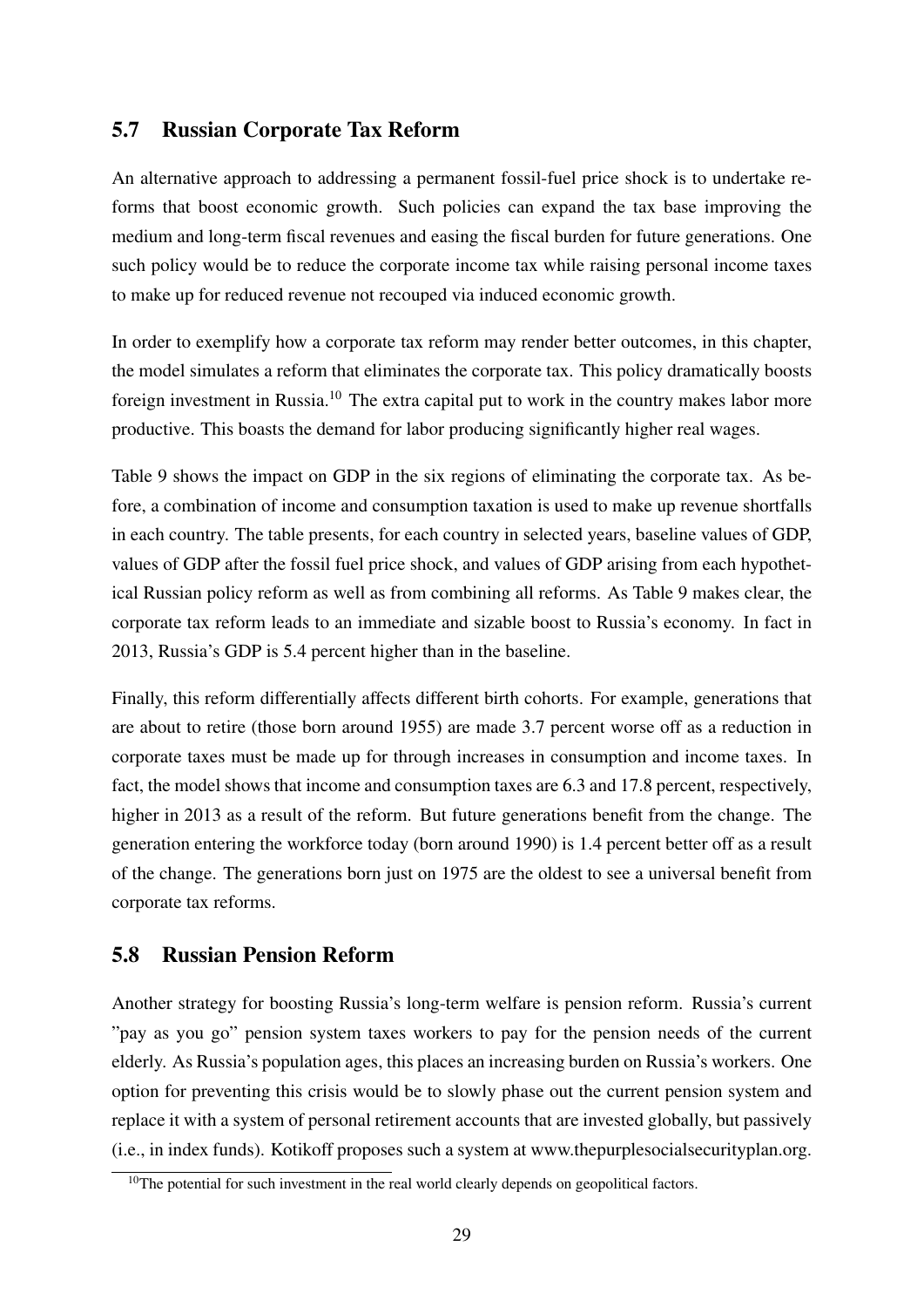Because private net saving arising is ultimately privately determined, we can model this possible pension reform simply by gradually eliminating the current pension system. I.e., there is no need to go beyond this and model the personal accounts, contributions to which can be viewed simply as a component of each worker's total private saving in each year.

In this simulation we consider a slow phase out of the Russian pension system beginning in 2013. Starting in that year, every generation reaching retirement age receives a slightly less generous pension. More precisely, we linearly reduce by 3 percent per year the pension replacement rate for each cohort as it enters retirement. The generation retiring in 2034 is the first to receive zero benefits, but grandfathered benefits are still being paid to earlier retirees through 2065.

The goal of this reform is to gradually raise national saving, wealth accumulation, and lower taxes. The reform hurts those about to retire, but helps those who have not yet begun working. Unfortunately, because of capital is mobile internationally, increases in Russian saving arising from the reform have only a very small impact on the amount of capital that actually ends up being invested in Russia. As a result of the reform Russian GDP will be only about 50 billion dollars higher than the baseline in 2040. In the year 2100, GDP is almost a full trillion dollars lower. Other countries benefit from increased Russian saving. U.S. GDP slightly improves and in 2040 is about 160 billion dollars higher. After 60 additional years, U.S. GDP is 500 billion dollars larger.

Unsurprisingly, phasing out the current pension system reduces total government spending considerably. After 2065 state pension spending is zero. In the baseline simulation the level of pension spending is 9.9 percent of GDP in that year. Other elements of spending are unaffected. Pension taxes plummet as a result of these changes.

The increase in personal saving induced by the pension reform permits much larger consumption over time. In 2100 Russian private consumption as a share of GDP is 71 percent rather than 56 percent. However, not everyone enjoys the same positive effects on welfare. Those nearing retirement are negatively impacted. The generation born in 1970 is worst off with their lifetime welfare reduced by about 9.8 percent. This and similarly aged generations neither had the time necessary to build up precautionary savings nor are they young enough to be helped by lower pension tax rates. The generation entering the labor force in 2013 is roughly indifferent to pension reform, while subsequent generations benefit. Lower tax rates allow Russians to consume more and work less. GDP is marginally lower in the long run thanks to this reduction in labor supply. Indeed, in 2100 labor supply is about 8 percent below its baseline level.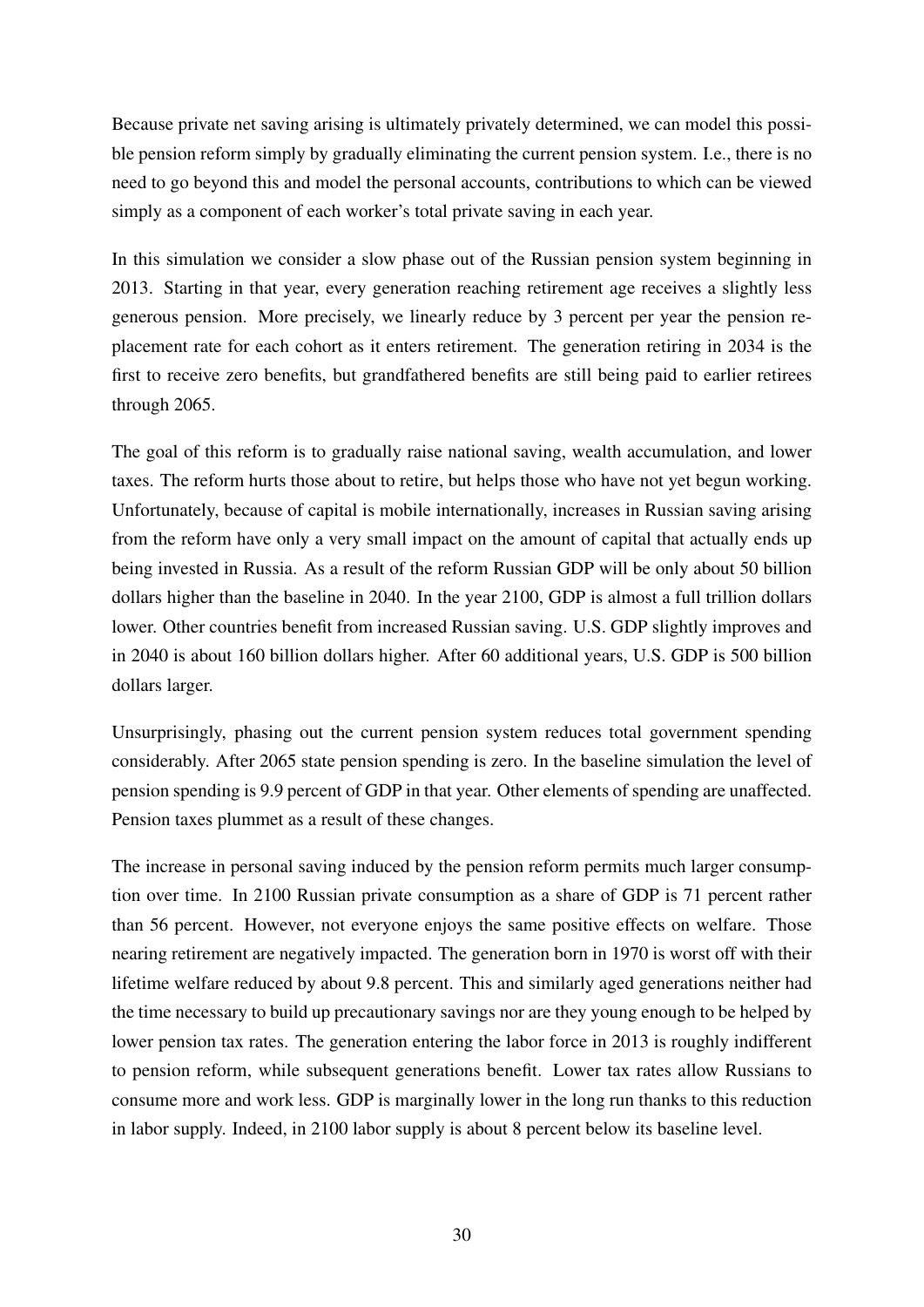## 5.9 Russian Fertility Increase

The Russian government's attempts to raise the nation's fertility rate have, so far, met with limited success. Yet, it is interesting to investigate what a successful fertility policy would achieve.

A higher fertility rate would, over time, ease the burden of supporting Russia's elderly and the financing of other government spending commitments. On the other hand, higher fertility means a larger economic burden on Russia's young parents who will be forced to sacrifice – to consume less and work more – to provide for their additional children.

One thing Russia need not worry about, assuming it remains open to foreign investment, is that a larger long-run work force would depress Russian wages. The reason is that additional capital would flow into Russia to maintain Russian labor productivity.

To see what higher fertility would mean for Russia we reran our model assuming a 25 percent increase in Russian fertility rates at all ages through 2058. After 2058 we assume the higher level of births prevailing in 2057, which are associated with the assumed higher fertility rates, continues into the future. This change in demographic assumptions produces a much younger as well as much larger (indeed 40 million larger) Russian population in 2100 than in the baseline projection.

The economic impacts of such a successful fertility policy are shown in Table 9. As with the other hypothetical policies considered, the rest of the world is little affected by higher Russian fertility. But, over time, the impact on the Russian economy is substantial. In the year 2100, Russian GDP is almost two fifths larger than it would otherwise have been. And the total effective wage-tax rate in that year is 69 percent smaller than baseline.

This assumed successful higher fertility policy also has striking generational implications. Current retirees are not particularly hurt or helped by the increase in fertility. But young agents, at the time the policy is initiated, face a different fate. Their welfare as measured by utility from consumption and leisure falls significantly as they find themselves consuming less and working more to pay for their additional children. And since their extra children and those of others don't contribute to the economy for decades, there is no near-term decline in taxation to offset their additional child-rearing costs.

Consider, as an example, those born in 1995. They experience a 5.8 percent welfare loss. Future generations increasingly benefit from the expansion in the tax base. The generation born in 2030 is the first to benefit from the change, with generations after that experiencing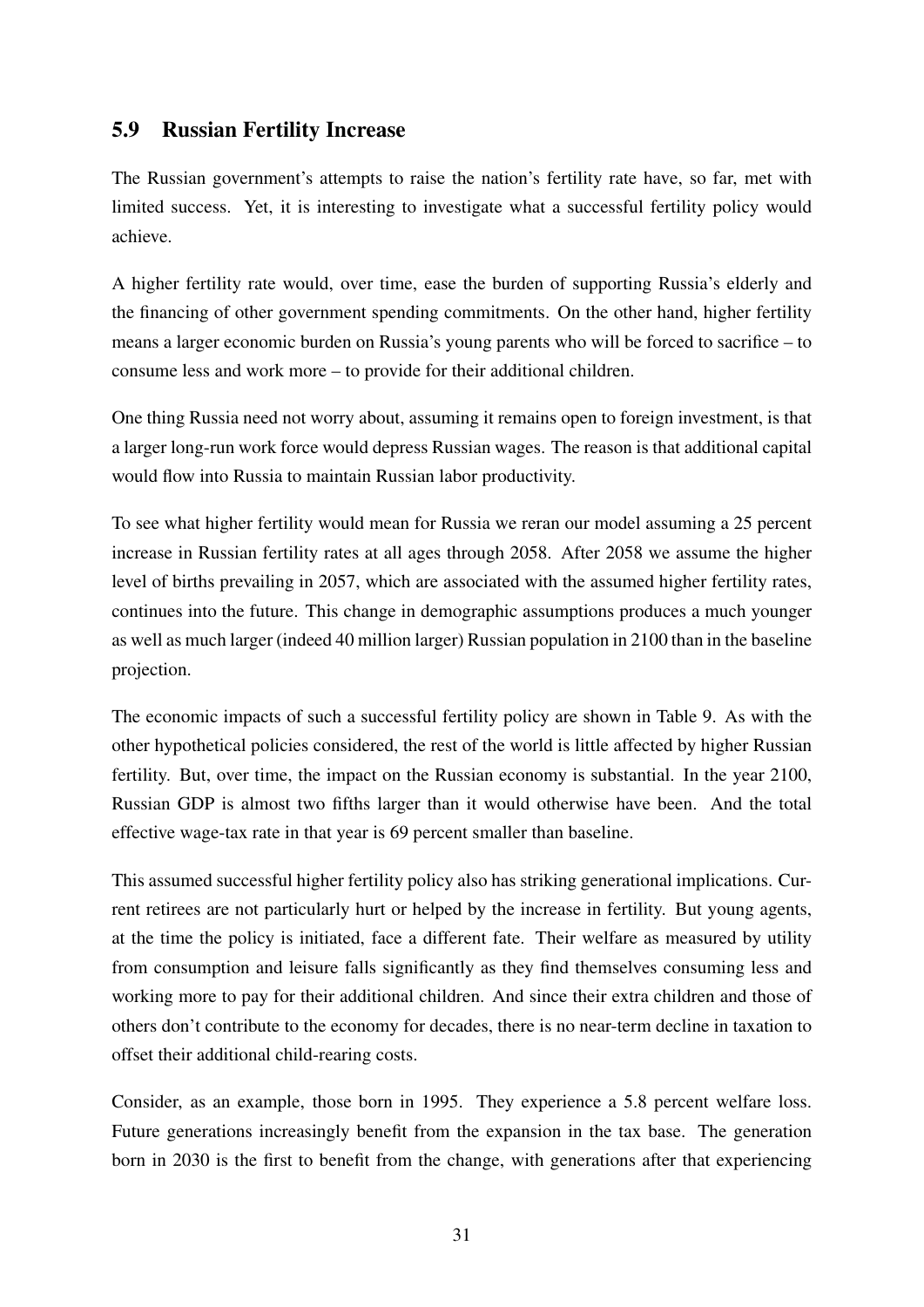even larger welfare gains.

### 5.10 Combined Scenario

In this simulation we implemented all three reforms simultaneously. But we did so in the context of the previously posited permanent decline in fossil-fuel rents. While there are no clear synergies between these policies, their combination is interesting to consider for a simple reason. They each have the ability to ameliorate different long-run economic conditions.

As Table 9 shows, of the three policies, only the higher fertility rate produces a major long-run increase in Russian GDP. On the other hand, as Table 11 indicates, when it comes to raising wage rates, eliminating the corporate income tax is the most effective tool. This is thanks to the major inflow of foreign capital (which makes Russian workers more productive) to Russia in response to Russia's becoming a corporate tax haven. As for pension reform, it, combined with the fertility increase, produce much lower long-run effective taxation of labor supply. In fact, the effective wage-tax rate at the end of the century is less than half its baseline value.

Losing pension benefits is no light matter. So in this three-policy simulation, it comes as no surprise that initial retirees suffer and future generations benefit. The first generation to come out ahead, despite the permanent decline in the price of fossil fuel is the cohort born in 2015. The cost of these reforms is, however, quite steep for initial older generations. An example is the cohort born in 1965, which suffers a 14.8 percent reduction in its welfare. However, the gains to future generations are remarkably large. The generation born in 2100 is over 33.5 percent better off than it would be without the implementation of the three policies.

To summarize, in combination, the three policies can deliver a considerable long-run improvement in Russian economic conditions. And this remains true even in the face of a significant permanent reduction in the price of fossil fuels – Russia's most significant export.

# 6 Conclusion

This paper simulates Russia's transition within a global economic setting featuring the U.S., the EU, China, India, and Japan plus Korea. The model predicts vast changes over time within this six-region economy. In particular, the economic ascendancy of China and India transforms the other regions into small players on the global economic stage.

While the Russian, EU, and U.S. economies grow at very similar rates, these rates are dramatically lower than those in China and India. In 2100, these two regions produce almost two thirds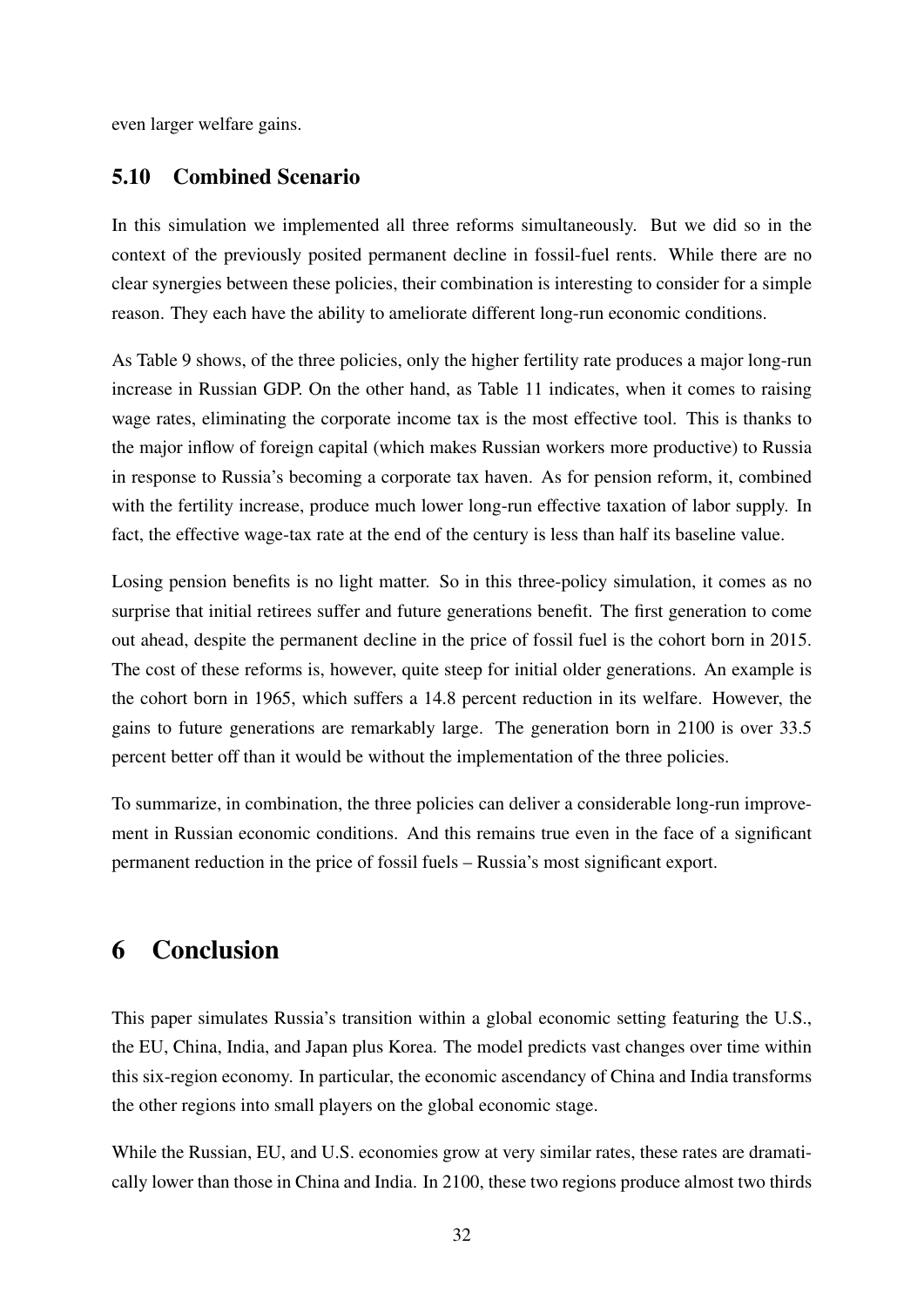of total six-region output – up from one third in 2013. Thanks to its remarkably large projected decline in population, the combined Japanese/Korean economy is unable to keep up even with the Western economies.

Despite Russia's challenges with respect to its relatively high energy dependence, the country grows more rapidly than the U.S. over most of the the century. In 2013, Russia's GDP is 20.0 percent of the U.S. GDP. In 2040, it's 22.9 percent. In 2083, it's 26.2 percent of U.S. GDP and then drops to 25 percent in 2084, when fossil-fuel exhaustion occurs. In 2100 Russia's GDP is 23.6 percent of the U.S. level.

Given the remarkably rapid projected growth in the U.S. population and the projected major decline in the Russian population, Russia's ability to keep pace economically reflects assumed catch-up productivity growth. Specifically, we assume that over the next 40 years new cohorts of Russian workers will become as productive as new young cohorts of U.S. workers. Whether this assumption proves true will depend critically on near-term educational policies in both Russia and the U.S.

The fact that both the Russian and the U.S economies are predicted to grow substantially over the remainder of the century is this study's good news for citizens of these two regions. The bad news is the massive tax hikes both regions face unless policy is quickly changed.

Both the U.S. and Russia face major fiscal challenges over the course of the Century. In the U.S. government expenditures associated with population aging require massive hikes in tax rates. In Russia, population aging also takes a fiscal toll. But fossil-fuel depletion and the potential for permanently lower fossil fuel prices make Russia's fiscal finances particularly precarious. Whether either country can weather its coming fiscal storms without the types of reforms examined here is very hard to say.

With no change in policy, average tax rates in both countries will nearly double over the Century. Marginal effective wage-taxation will also rise to levels that provide far greater incentives for tax avoidance and tax evasion. This points calls into question the sustainability of long-term fiscal policy in both countries.

The U.S. and Russia are not alone when it comes to running what may be unfeasible fiscal policies. The EU and India are in much the same boat. Tax rates in China and Japan are also projected to rise over time, but less dramatically. This is true despite rapid aging in both countries. But the population share of the elderly is not the only factor at play. The share of younger dependents in the population also matters. So does the age-pattern of government transfer payments. Another key factor is the country's reliance on particular taxes to cover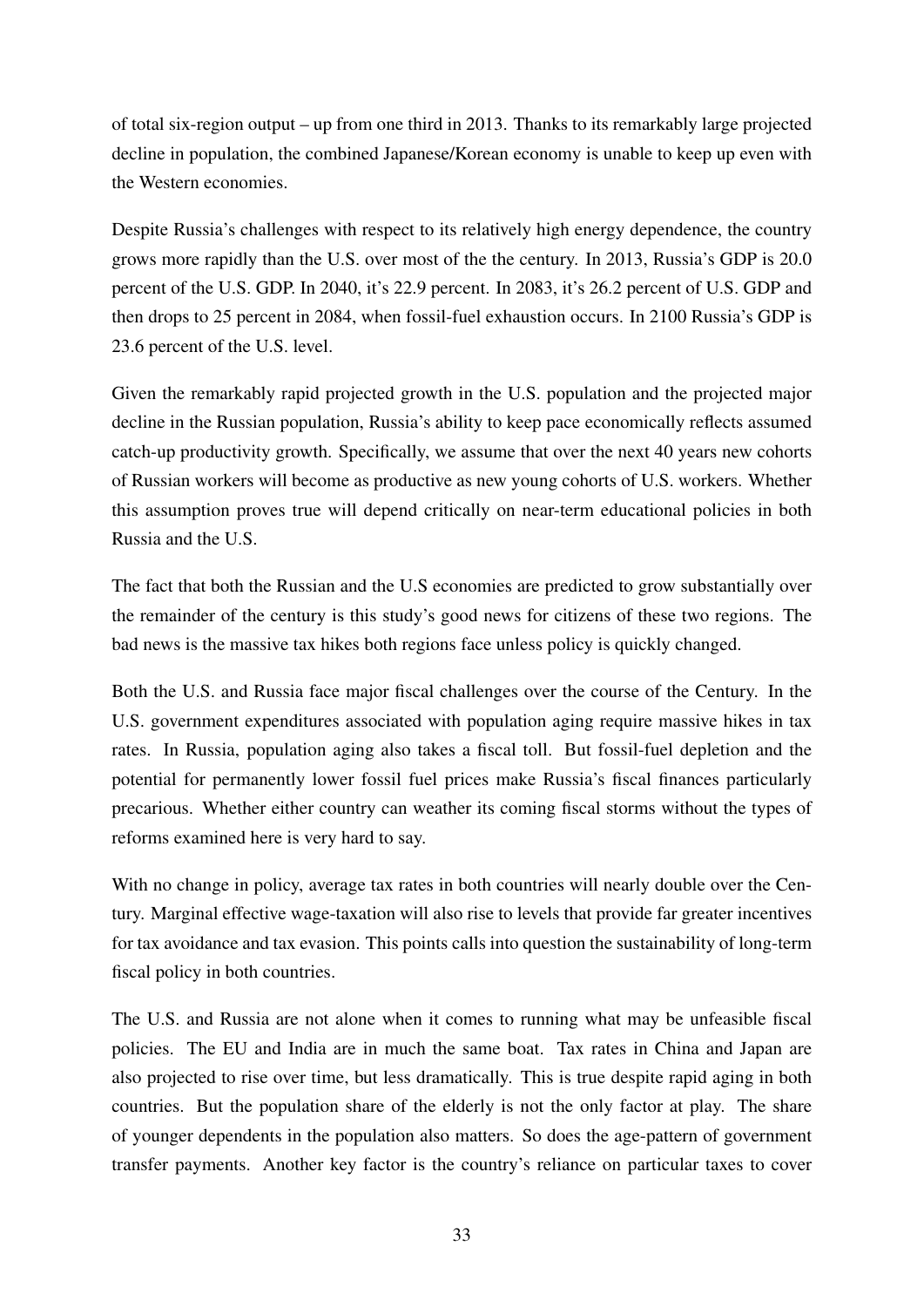its spending. Finally, the precise demographic changes each region faces (and they are each unique) determine the size of particular tax bases at different points in time.

In sum, real world economies and models of them have a lot going on. Only large-scale simulation models of the type presented here can capture the major, highly complex, and interconnected factors at play in economies experiencing rapid changes in productivity, demographics, fiscal policies, and factor prices. Although such models are, by necessity, black boxes, they are black boxes whose equations can be carefully checked and that will only work (as in converge) if all budget constraints are satisfied at each point in time and all optimality (first order) conditions hold. This is certainly the case in the model presented here. Consequently our model's warning about current fiscal policies potentially pushing countries, including Russia, into deep insolvency needs to be fully heeded.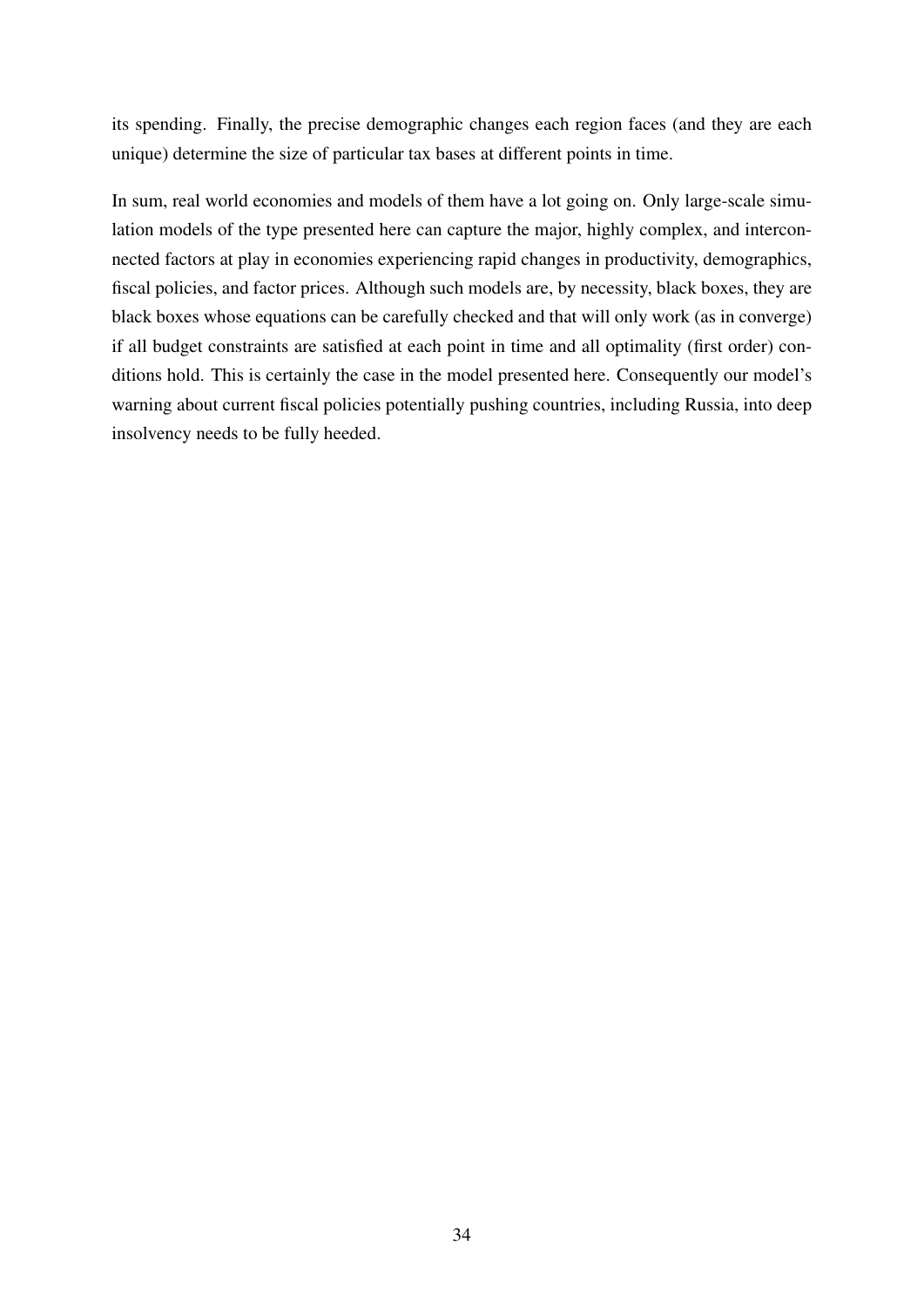#### References

Abel, Andrew B. and Laurence J. Kotlikoff. (1994). "Intergenerational Altruism and the Effectiveness of Fiscal Policy: New Tests Based on Cohort Data," in Savings and Bequests.

Altonji, Joseph G., Fumio Hayashi, and Laurence J. Kotlikoff. (1992). "Is the Extended Family Altruistically Linked? Direct Tests Using Micro Data," The American Economic Review 82(5), 1177-1198.

Altonji, Joseph G., Fumio Hayashi, and Laurence J. Kotlikoff. (1997). "Parental Altruism and Inter Vivos Transfers: Theory and Evidence," The Journal of Political Economy 105(6), 1121-1166.

Aglietta, M., Borgy, V., Chateau, J., Juillard, M., le Cacheux, J., Le Garrec, G., and Touze, V.(2007). "Asian Catch Up, World Growth and International Capital Flows in the XXIstCentury: A Prospective Analysis with the Ingenue 2 model", Working Paper No. 2007 – 01,CEPII.

Altig, D., Auerbach, A.J., Kotlikoff, L.J., Smetters, K.A. and J. Walliser. (2001). "Simulating Fundamental Tax Reform in the United States", American Economic Review 91, 574-595.

Auerbach, A.J. and L.J. Kotlikoff. (1987). Dynamic Fiscal Policy, Cambridge University Press, Cambridge.

Auerbach, A. J., Kotlikoff, L. J., Hagemann, R. P., and Nicoletti, G. (1989). "The Economic Dynamics of an Ageing Population: The Case of Four OECD Countries", Economics Department Working Paper No. 62, OECD, Paris.

Barro, R.L. and J.W. Lee. (2001). "International Data on Educational Attainment: Updates and Implications", Oxford Economic Papers 53, 541-563.

Beetsma, R., Bettendorf, L., and Broer, P. (2003). "The Budgeting and Economic Consequences of Ageing in the Netherlands", Economic Modelling, 20(5), 987-1013.

Borsch-Supan, A., Ludwig, A., and Winter, J. (2006). "Ageing, Pension Reform and Capital Flows: A Multi-Country Simulation Model", Economica, 73(292), 625-658.

Bosworth, B. and S.M. Collins. (2008). "Accounting for Growth: Comparing China and India", Journal of Economic Perspectives 22, 45-66.

Bradford, D.F. (1978). "Factor Prices may be Constant but Factor Returns are Not", Economics Letters 1, 199-203.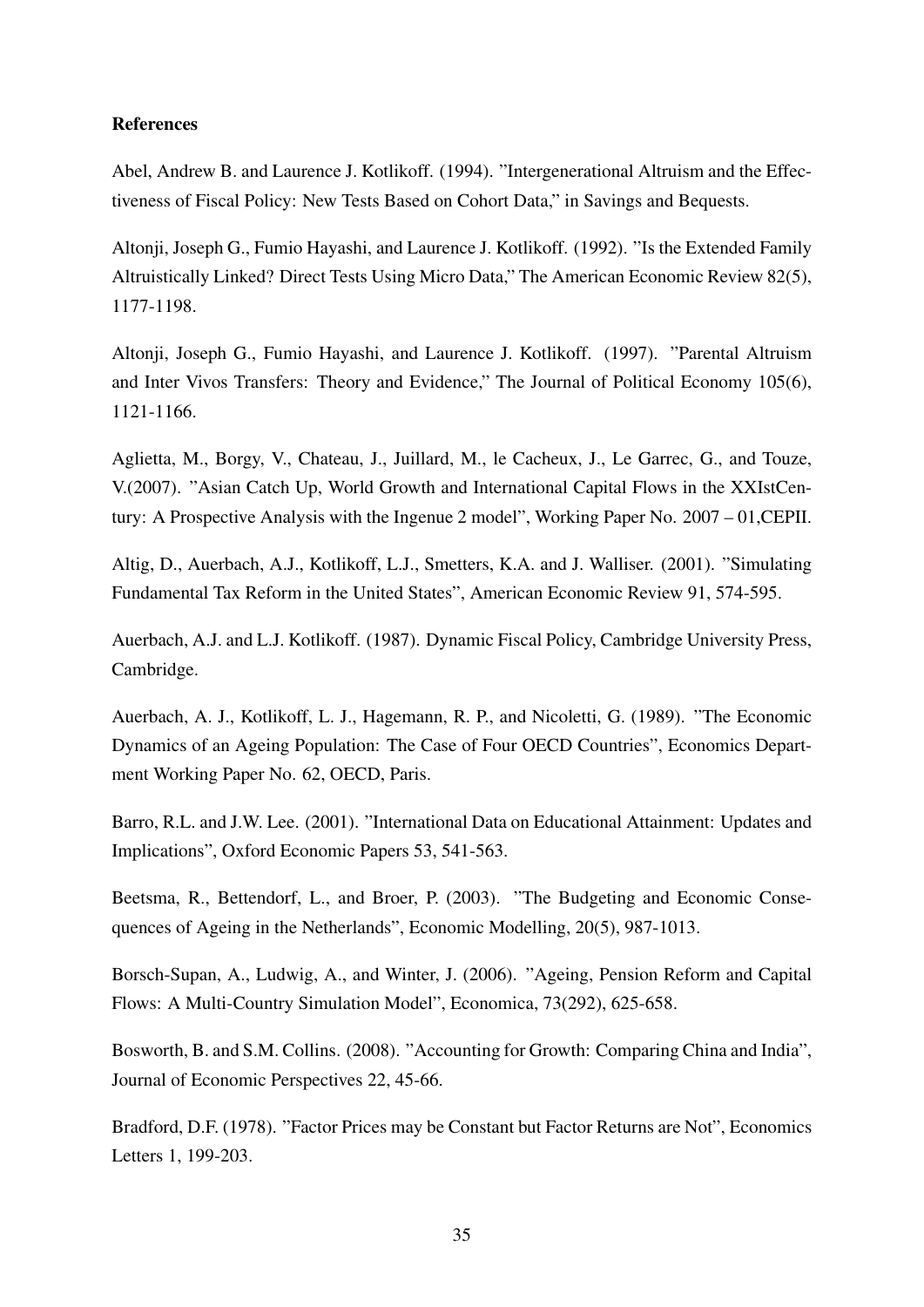Brill, A. and K.A. Hassett, (2007). "Revenue-Maximizing Corporate Income Taxes: The Laffer Curve in OECD Countries", AEI Working Paper No. 137.

Broer, D. P., and Westerhout, E. W. M. T. (1997). "Pension Policies and Lifetime Uncertainty in an Applied General Equilibrium Model", in D. P. Broer and J. Lassila (eds.), Pension Policies and Public Debt in Dynamic CGE Models, Heidelberg, Physica.

Brooks, R. (2003). "Population Aging and Global Capital Flows in a Parallel Universe", IMF Staff Papers, 50(2), 200-221.

Council for Economic Planning and Development (CEPD). (2007). "Population Projections for Taiwan Area 2006-2051", http://www.cepd.gov.tw/

De Nardi, M., Mrohoroglu, S., and Sargent, T. J. (1999). "Projected U.S. Demographics and Social Security", Review of Economic Dynamics, 2(3), 575-615.

Diamond, John W. and George R. Zodrow. (2012). "Dynamic Overlapping Generations Computable General Equilibrium Models and the Analysis of Tax Policy: The Diamond Zodrow Model," in Peter B. Dixon and Dale Jorgenson (ed.),Handbook of Computable General Equilibrium Modeling, Elsevier, ed. 1, vol. 1, num. 1, 05.

D. Domeij, M. Floden. (2006). "Population aging and international capital flows", International Economic Review, 47, 1013-1032.

Deutsche Bank Research. (2006). China's pension system, Current Issues, China Special, February 17, 2006, Frankfurt.

Devereux, M. and K. Bilicka. (2012). CBT Corporate Tax Ranking 2012, Project Report. Centre for Business Taxation.

Diamond, P.A. (1965). "National Debt in a Neoclassical Growth Model", American Economic Review, 55, 1126-1150.

Fehr, H. (2000). "Pension Reform During the Demographic Transition", Scandinavian Journal of Economics, 102(3), 419-443.

Fehr, H., Jokisch, S., and Kotlikoff, L. J. (2004). "The Role of Immigration in Dealing with the Developed World's Demographic Transition", Finanzarchiv, 60(3), 296-324.

Fehr, H., Jokisch, S., and Kotlikoff, L. J. (2005). "The Developed World's Demographic Transition - The Roles of Capital Flows, Immigration, and Policy", in R. Brooks and A. Razin, eds., Social Security Reform, Cambridge, Cambridge University Press.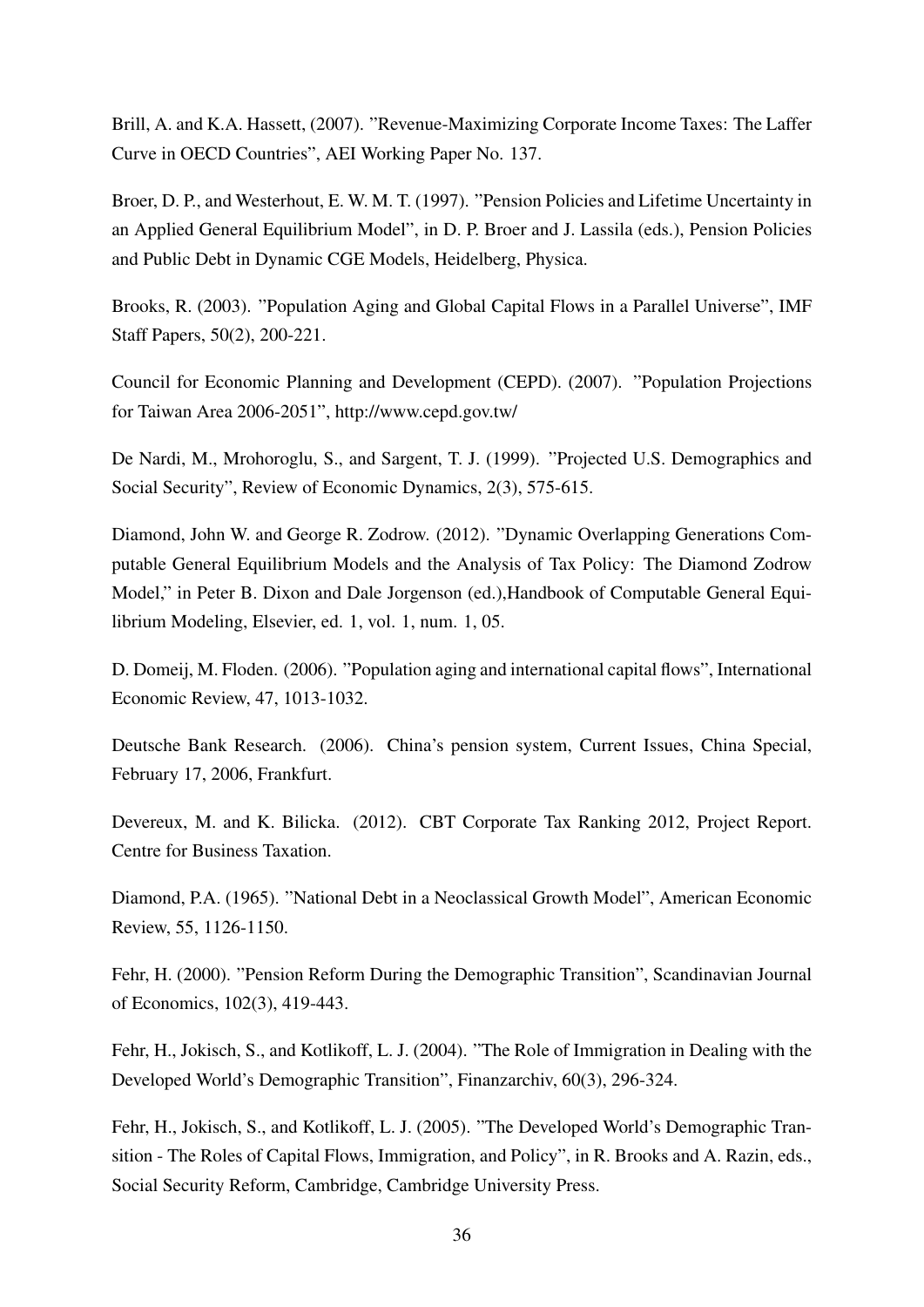Fehr, H., Jokisch, S., and Kotlikoff, L. J. (2007). "Will China Eat Our Lunch or Take Us to Dinner? Simulating the Transition Paths of the U.S., EU, Japan, and China", in T. Ito and A.Rose (eds.), Fiscal Policy and Management, East Asia Seminar on Economics Volume 16, Chicago, University of Chicago Press.

Fehr, H., Jokisch, S. and L.J. Kotlikoff. (2008a). "Dynamic Globalization and Its Potentially Alarming Prospects for Low-Wage Workers", NBER Working Paper No. 14527, Cambridge.

Fehr, H., Jokisch, S., and Kotlikoff, L. J. (2008b). "Fertility, Mortality and the World's Demographic Transition", Journal of Policy Modeling 30(3), 455-473.

Fehr, H, Sabine Jokisch and Laurence J. Kotlikoff. (2010). "Global Growth, Aging and Inequality Across and Within Generations", Oxford Review of Economic Policy 26 (4), 636-654.

Fehr, Hans, Sabine Jokisch, and Laurence J. Kotlikoff. (2013). "The world's interconnected demographic/fiscal transition", Journal of the Economics of Aging 1-2, 35-49.

Fehr, Hans, Sabine Jokisch, Manuel Kallweit, Fabian Kindermann, and Laurence J. Kotlikoff. (2013). Generational Policy and Aging in Closed and Open Dynamic General Equilibrium Models, chapter in Handbook of Computational General Equilibrium Modeling, Volume 1, 1719–1800, Elsevier.

Fehr, Hans, Sabine Jokisch, Ashwin Kambhampati and Laurence J. Kotlikoff. (2013). "Simulating the Elimination of the U,S. Corporate Income Tax", NBER Working paper No 19757, Cambridge.

Feldstein, M. S. (1974). "Social Security, Induced Retirement, and Aggregate Capital Accumulation", Journal of Political Economy, 82(5), 905-926.

Jagadeesh Gokhale, John Sabelhaus, and Laurence J. Kotlikoff.(1996). "Understanding the Postwar Decline in United States Saving: A Cohort Analysis," The Brookings Papers on Economic Activity.

Hagist, C., and Kotlikoff, L. J. (2009). "Who's Going Broke? Comparing Healthcare Costs in ten OECD Countries", Hacienda P $\tilde{A}^{\circ}$ blica Española, 188(1), 55-72.

Harberger, A. (1962). "The Incidence of the Corporation Income Tax", Journal of Political Economy 70, 215-240.

Jasmina Hasanhodzic and Laurence J. Kotlikoff. (2013). "Generational Risk - is it a Big Deal?: Simulating an 80-Period OLG Model with Aggregate Shocks", NBER Working Paper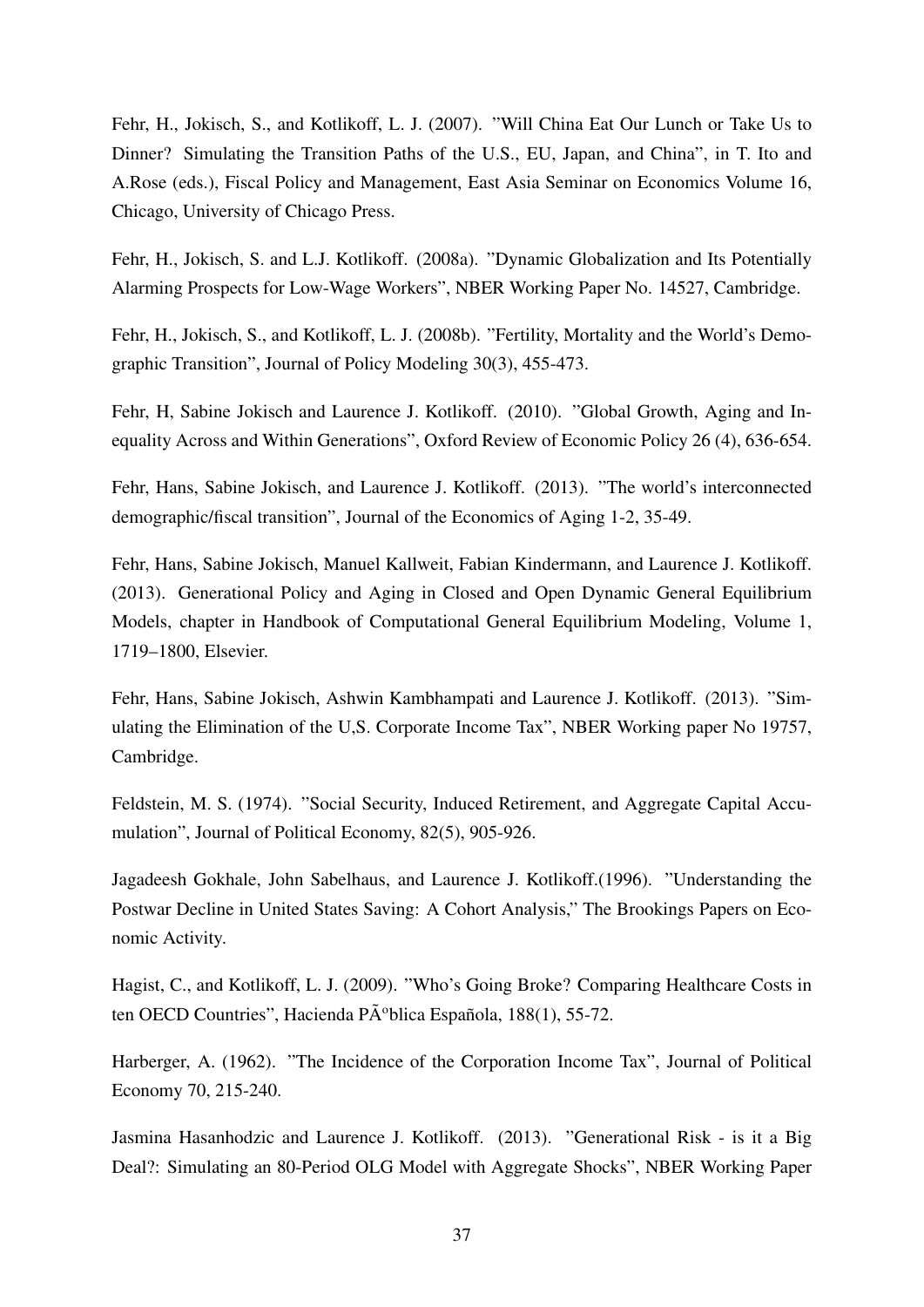No 19179, Cambridge.

Hasanhodzic, Jasmina and Laurence J. Kotlikoff. (2014). Valuing Government Obligations When Markets Are Incomplete.

Hayashi, Fumio, Joseph Altonji, and Laurence Kotlikoff. (1996). "Risk-Sharing Between and Within Families," Econometrica 64(2), 261-294.

Ingenue. (2007). "Ingenue 2: A Long Term Intertemporal World Model for the 21st Century", Mimeo.

International Labour Office (ILO). 2010. World Social Security Report 2010/11. Geneva.

International Monetary Fund Fiscal Affairs Department. 2010. From Stimulus to Consolidation: Revenue and Expenditure policies in Advanced and Emerging Economies, International Monetary Fund. Washington D.C.

International Monetary Fund. (2014). World Economic Outlook. Washington: International Monetary Fund, April.

International Monetary Fund. (2001) Government Finance Statistics: Manual. Washington, DC: International Monetary Fund.

Kato, R. R. (2002). "Government Deficit, Public Investment, and Public Capital in the Transition to an Aging Japan", Journal of the Japanese and International Economies, 16(4), 334-362.

Kennickell, A.B., Starr-McCluer, M. and B.J. Surette. (2000). "Recent Changes in U.S. Family Finances: Results from the 1998 Survey of Consumer Finances", Federal Reserve Bulletin 86, 1-29.

Kotlikoff, Laurence H.(1981). Capital Taxation and Accumulation in a Life Cycle Growth Model. American Economic Review, September, pp. 533-44.

Kotlikoff, Laurence J., Smetters, Kent A. and Jan Walliser. (2007). "Mitigating America's Demographic Dilemma by Pre-Funding Social Security", Journal of Monetary Economics 54, 247-266.

Lee, Ronald. 2014. "How Population Aging Affects the Macroeconomy." Panel on demographics, Federal Reserve Conference, Jackson Hole, August 22, 2014. http://www.kc.frb.org/publicat/sympos/2014

Mintz, J. and D. Chen. (2011). "New Estimates of Effective Corporate Tax Rates on Business Investment", Tax and Budget Bulletin 64. Washington: Cato Institute.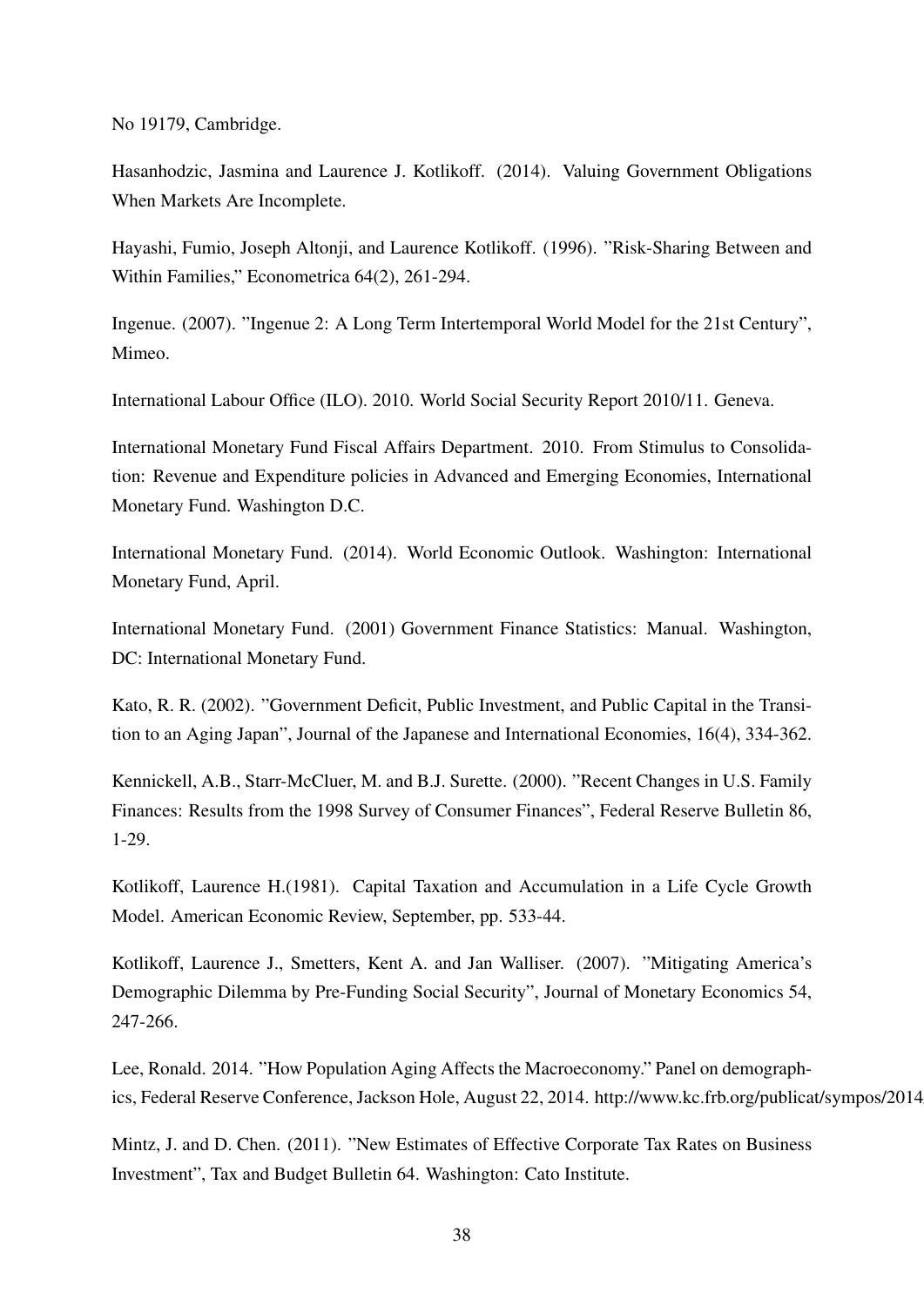Nishiyama, S., and Smetters, K. (2005). "Consumption Taxes and Economic Efficiency with Idiosyncratic Wage Shocks", Journal of Political Economy, 113(5), 1088-1115.

OECD. 2006. Live Longer, Work Longer. Paris.

OECD. 2007a. Main Economic Indicators, December, Paris.

OECD. 2007b. OECD Health Data 2007: Statistics and Indicators for 30 Countries, Paris.

OECD. 2007c. Pensions at a Glance, Public Policies Across OECD Countries. Paris.

OECD. 2007d. Social Expenditure Database (SOCX 2007), 1980-2003, Paris.

OECD. 2008. Employment Outlook. Paris.

OECD. 2010a. Education At A Glance 2010. Paris.

OECD. 2010b. Revenue Statistics 1965-2009. Paris.

OECD. 2010c. Social Expenditure: Aggregated data, OECD Social Expenditure Statistics (database).

OECD. 2013. Pensions at a Glance, Public Policies Across OECD Countries. Paris.

Saarenheimo, T. (2005). "Ageing, Interest Rates, and Financial Flows", Discussion Paper 2/2005, Bank of Finland Research, Helsinki.

Seidman, Laurence. (1986). "A Phase-Down of Social Security: Transition in a Life Cycle Growth Model," National Tax Journal, March.

Social Security Association (SSA). (2006). Social Security Programs Throughout the World: The Americas, Washington D.C.

Social Security Association (SSA). (2007). Social Security Programs Throughout the World:Asia and the Pacific, Washington D.C.

Social Security Association (SSA). (2009). Social Security Programs Throughout the World: The Americas, Washington D.C.

Social Security Association (SSA). (2010). Social Security Programs Throughout the World: Asia and the Pacific, Washington D.C.

Statistics Bureau Japan. (2002). 1999 National Survey of Family Income and Expenditure, Vol. 7: Reference Material, No. 2: Family Assets. Tokyo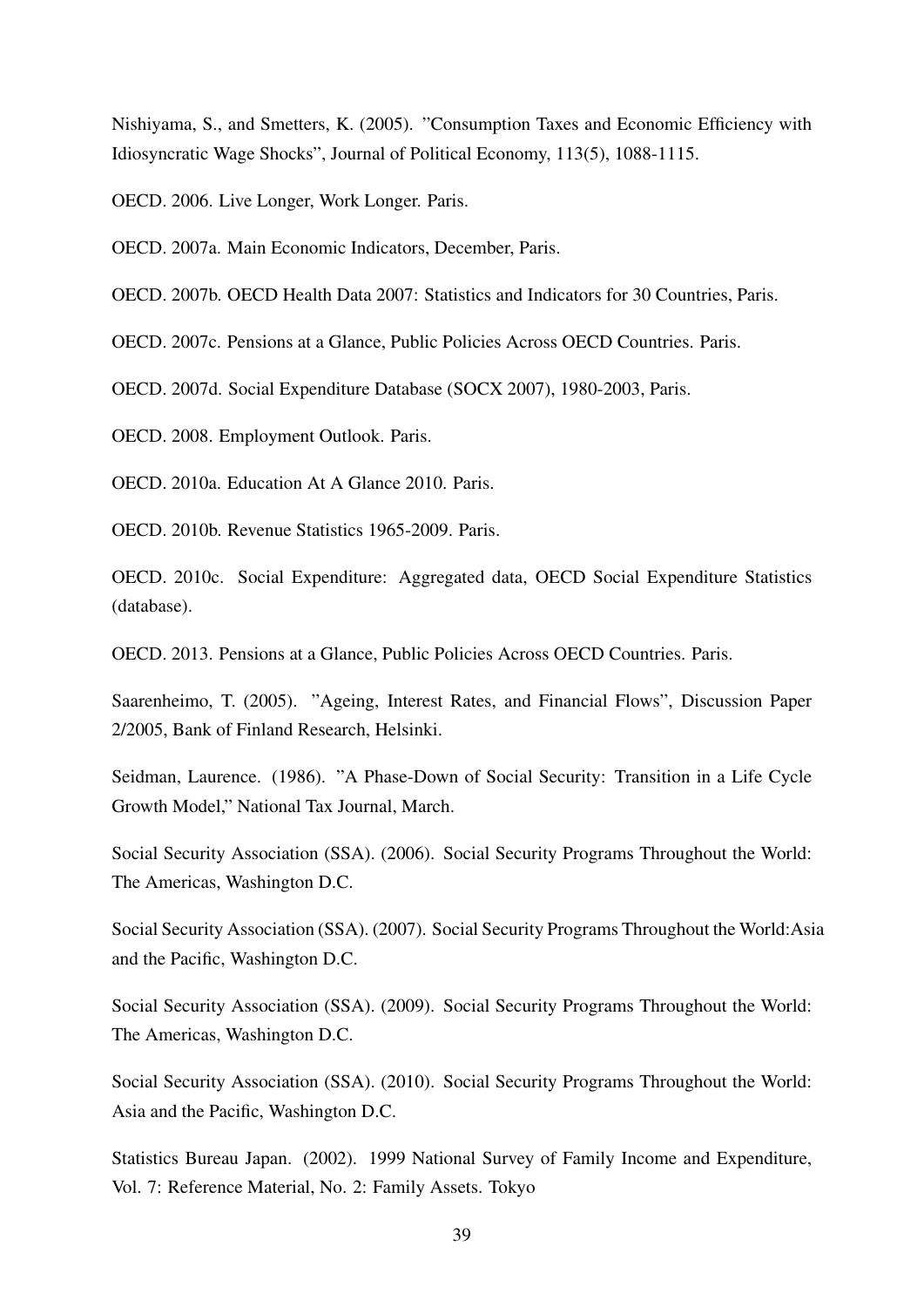Timmer, M., van Moergastel, T., Stuivenwold, E., Ypma, G., O'Mahony M., and Kangasniemi, M. (2007). "EU Klems Growth and Productivity Accounts", Groningen Growth and Development Centre and NIESR London. http://www.euklems.net/

Tobin, James. (1967). Life Cycle Saving and Balance Growth, in William Fellner, ed., Ten Economic Studies in the Tradition of Irving Fisher, 231-56. New York: Wiley.

United Nations Population Division (UNPD). (2014). "World Population Prospects: The 2012 Revision, Methodology of the United Nations Population Estimates and Projections". ESA/P/WP.235, New York.

U.S. Census Bureau. (2008). Current Population Survey, 2007 Annual Social and Economic Supplement, Washington D.C.

U.S. Department of Labor. (2007). "Consumer Expenditures in 2005", U.S. Bureau of Labor Statistics Report998, Washington.

Wood, A. (1995). "How Trade Hurt Unskilled Workers", Journal of Economic Perspectives, 9(3), 57-80.

World Bank. (2005). South Asia Pension Schemes for the Formal Sector. Finance and Private Sector Development Unit. Washington.

World Bank. World Development Indicators Database. Washington, 2007, 2010, 2014. www.worldbank.org.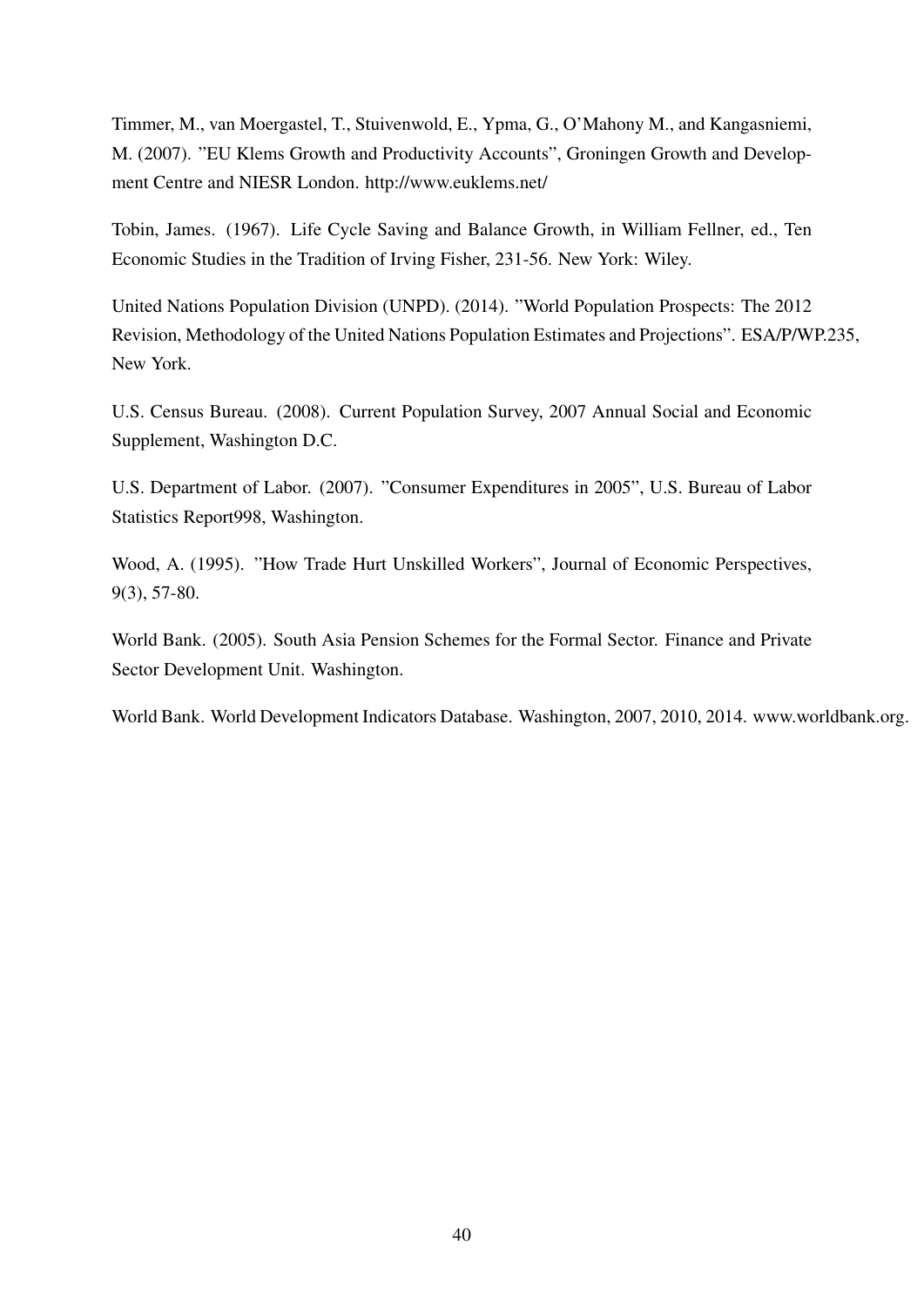| Country           | U.S.           |                | EU             |                | Japan+         |              | China                          |                                             | India             |                | Russia         |               |
|-------------------|----------------|----------------|----------------|----------------|----------------|--------------|--------------------------------|---------------------------------------------|-------------------|----------------|----------------|---------------|
| Year              | 2013           | 2050           | 2013           | 2050           | 2013           | 2050         | 2013                           | 2050                                        | $\overline{2013}$ | 2050           | 2013           | 2050          |
|                   |                |                |                |                |                |              |                                |                                             |                   |                |                |               |
|                   |                |                |                |                |                |              | Total Population (in millions) |                                             |                   |                |                |               |
|                   |                |                |                |                |                |              |                                |                                             |                   |                |                |               |
| Model             | 319.4          | 402.6          | 510.4          | 500.2          | 176.8          | 154.4        | 1364.5                         | 1401.5                                      | 1256.0            | 1623.9         | 141.9          | 134.1         |
| Official          | 319.9          | 400.9          | 509.2          | 511.6          | 176.3          | 159.4        | 1384.9                         | 1385.0                                      | 1251.7            | 1620.1         | 142.7          | 131.1         |
|                   |                |                |                |                |                |              |                                |                                             |                   |                |                |               |
|                   |                |                |                |                |                |              | <b>Fertility Rate</b>          |                                             |                   |                |                |               |
| Model             | 2.04           | 1.85           | 1.55           | 1.82           | 1.42           | 1.49         | 1.68                           | 1.85                                        | 2.56              | 1.85           | 1.48           | 1.53          |
| Official          | 1.97           | 1.99           | 1.58           | 1.83           | 1.41           | 1.73         | 1.66                           | 1.81                                        | 2.50              | 1.92           | 1.53           | 1.69          |
|                   |                |                |                |                |                |              |                                |                                             |                   |                |                |               |
|                   |                |                |                |                |                |              |                                | Age Structure (percent of total population) |                   |                |                |               |
| $0 - 9$           |                |                |                |                |                |              |                                |                                             |                   |                |                |               |
| Model             | 13.61          | 11.76          | 9.89           | 10.03          | 9.42           | 7.34         | 12.50                          | 10.76                                       | 20.43             | 12.06          | 11.99          | 9.28          |
| Official          | 12.99          | 12.10          | 10.45          | 10.01          | 8.78           | 8.17         | 12.38                          | 9.74                                        | 19.40             | 12.86          | 11.10          | 11.31         |
| $10-19$           |                |                |                |                |                |              |                                |                                             |                   |                |                |               |
| Model             | 12.91          | 12.17          | 10.58          | 10.00          | 9.67           | 8.22         | 13.43                          | 10.82                                       | 18.34             | 12.36          | 9.61           | 9.90          |
| Official          | 13.39          | 12.19          | 10.50          | 9.94           | 10.09          | 8.52         | 12.49                          | 10.00                                       | 19.10             | 13.52          | 9.99           | 11.34         |
| 20-29             |                |                |                |                |                |              |                                |                                             |                   |                |                |               |
| Model<br>Official | 13.80<br>13.86 | 12.33<br>12.54 | 12.13<br>12.48 | 10.84<br>10.59 | 11.43<br>11.47 | 8.83<br>9.21 | 15.60<br>17.35                 | 10.84<br>10.40                              | 16.51<br>17.73    | 12.74<br>14.09 | 14.11<br>15.93 | 9.76<br>11.54 |
| 30-39             |                |                |                |                |                |              |                                |                                             |                   |                |                |               |
| Model             | 12.84          | 12.98          | 12.98          | 11.27          | 13.79          | 10.13        | 14.76                          | 12.38                                       | 14.84             | 13.50          | 16.79          | 13.23         |
| Official          | 13.07          | 12.42          | 13.79          | 11.43          | 13.83          | 9.87         | 14.73                          | 12.46                                       | 14.86             | 14.31          | 15.44          | 13.65         |
| 40-49             |                |                |                |                |                |              |                                |                                             |                   |                |                |               |
| Model             | 12.98          | 12.51          | 15.28          | 11.58          | 14.68          | 11.28        | 17.27                          | 11.66                                       | 11.86             | 14.15          | 13.86          | 12.68         |
| Official          | 13.29          | 11.99          | 14.74          | 11.35          | 14.72          | 10.19        | 16.73                          | 11.46                                       | 11.75             | 14.00          | 13.45          | 12.22         |
| 50-59             |                |                |                |                |                |              |                                |                                             |                   |                |                |               |
| Model             | 14.27          | 12.05          | 14.19          | 12.32          | 13.06          | 11.64        | 12.98                          | 13.62                                       | 9.27              | 13.09          | 15.67          | 11.78         |
| Official          | 13.62          | 11.76          | 13.67          | 11.55          | 13.09          | 11.86        | 12.40                          | 13.13                                       | 8.79              | 12.91          | 15.07          | 11.47         |
| 60-69             |                |                |                |                |                |              |                                |                                             |                   |                |                |               |
| Model             | 11.05          | 11.90          | 12.25          | 13.04          | 12.73          | 13.93        | 9.41                           | 14.92                                       | 6.19              | 12.45          | 12.37          | 18.49         |
| Official          | 10.31          | 10.66          | 11.23          | 12.50          | 12.76          | 12.77        | 8.25                           | 15.47                                       | 5.17              | 10.22          | 9.70           | 14.80         |
| 70-90             |                |                |                |                |                |              |                                |                                             |                   |                |                |               |
| Model             | 8.55           | 14.30          | 12.71          | 20.92          | 15.22          | 28.63        | 4.05                           | 15.01                                       | 2.56              | 9.64           | 5.60           | 13.88         |
| Official          | 9.47           | 16.34          | 13.13          | 22.64          | 15.26          | 29.41        | 5.68                           | 17.34                                       | 3.20              | 8.09           | 9.33           | 13.68         |

# Table 1: Comparing Actual and Simulated Population Projections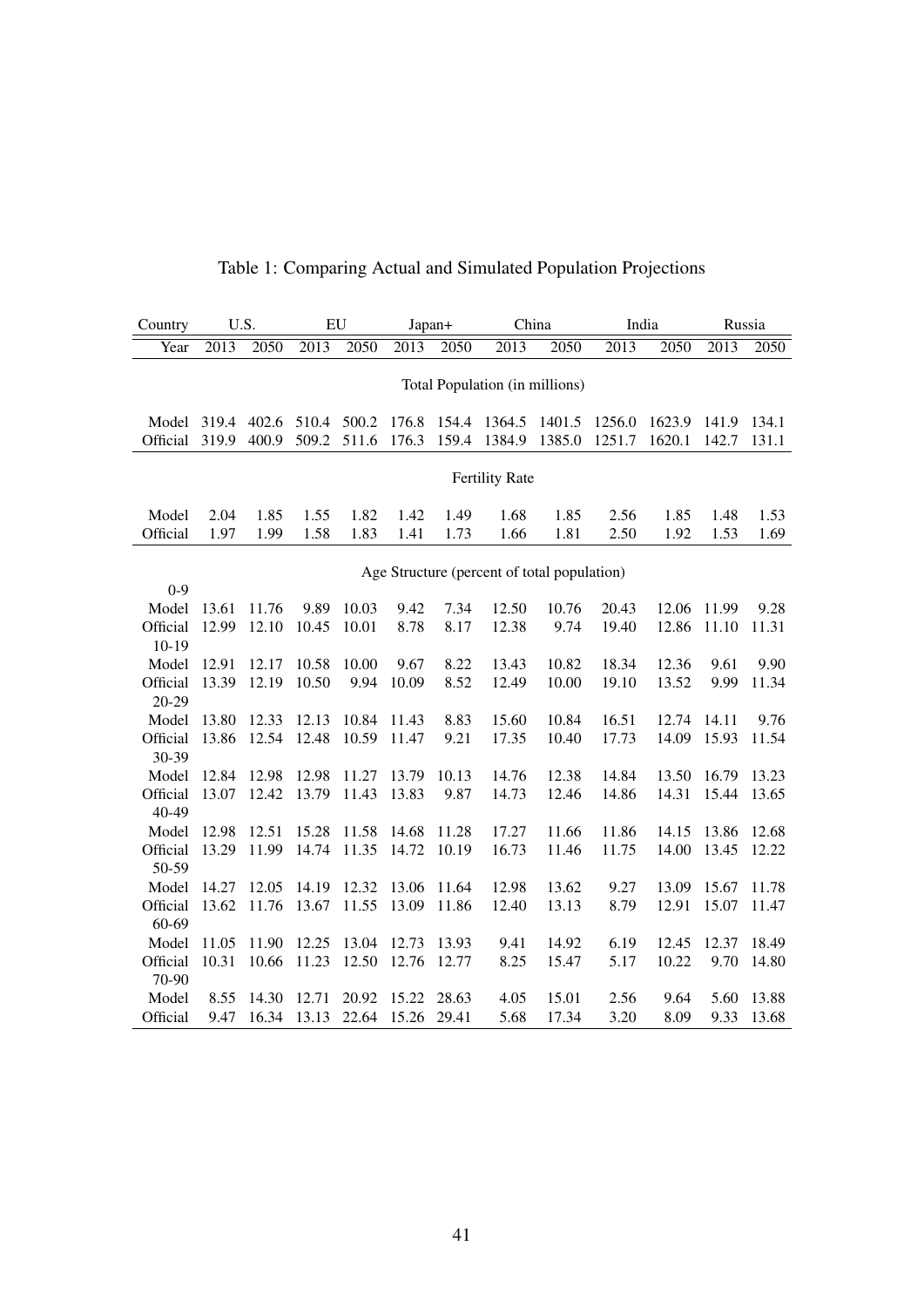| Country   |                                             | U.S.                           |             | EU     | Japan+ |               |                       | China   |        | India   | Russia |        |
|-----------|---------------------------------------------|--------------------------------|-------------|--------|--------|---------------|-----------------------|---------|--------|---------|--------|--------|
| Year      | 2050                                        | 2100                           | 2050        | 2100   | 2050   | 2100          | 2050                  | 2100    | 2050   | 2100    | 2050   | 2100   |
|           |                                             | Total Population (in millions) |             |        |        |               |                       |         |        |         |        |        |
|           | 402.6                                       | 444.21                         | 500.2       | 470.12 | 154.44 | 105.95 1401.5 |                       | 1157.05 | 1623.9 | 1499.02 | 134.1  | 102.1  |
|           |                                             |                                |             |        |        |               | <b>Fertility Rate</b> |         |        |         |        |        |
|           | 1.85                                        | 1.77                           | 1.82        | 1.79   | 1.49   | 1.92          | 1.85                  | 2.04    | 1.85   | 2.15    | 1.53   | 1.79   |
|           | Age Structure (percent of total population) |                                |             |        |        |               |                       |         |        |         |        |        |
| $0 - 9$   | 11.76                                       | 10.55                          | 10.03       | 10.83  | 7.34   | 10.12         | 10.76                 | 12.34   | 12.06  | 12.80   | 9.28   | 10.45  |
| $10-19$   | 12.17                                       |                                | 10.94 10.00 | 11.01  | 8.22   | 10.18         | 10.82                 | 12.30   | 12.36  | 12.40   | 9.90   | 10.65  |
| $20 - 29$ | 12.33                                       |                                | 11.58 10.84 | 11.82  | 8.83   | 10.44         | 10.84                 | 12.13   | 12.74  | 12.10   | 9.76   | 11.24  |
| 30-39     | 12.98                                       | 12.12                          | 11.27       | 12.17  | 10.13  | 10.55         | 12.38                 | 12.06   | 13.50  | 12.06   | 13.23  | 12.04  |
| 40-49     | 12.51                                       | 12.41                          | 11.58       | 12.27  | 11.28  | 10.58         | 11.66                 | 12.03   | 14.15  | 12.05   | 13.68  | -12.66 |
| 50-59     | 12.05                                       | 12.67                          | 12.32       | 12.19  | 11.64  | 11.18         | 13.62                 | 12.71   | 13.09  | 12.30   | 11.78  | 14.66  |
| 60-69     | 11.90                                       | 12.73                          | 13.04       | 11.99  | 13.93  | 12.42         | 14.92                 | 12.81   | 12.45  | 13.01   | 18.49  | 15.32  |
| 70-90     | 14.30                                       |                                | 16.99 20.92 | 17.73  | 28.63  | 24.52         | 15.01                 | 13.62   | 9.64   | 13.28   | 13.88  | 12.98  |

Table 2: Simulated Population Totals, Fertility Rates, and Age Structures, 2050 and 2100

Table 3: Production Parameters

|                                    | Symbol    | Value |
|------------------------------------|-----------|-------|
| Capital share in production        | $\alpha$  | 0.35  |
| Low-skilled labor share $(k = 1)$  | $\beta_l$ | 0.40  |
| High-skilled labor share $(k = 2)$ | $\beta_h$ | 0.25  |
| Technology coefficient             | Ф         | 1.68  |
| Depreciation rate                  |           |       |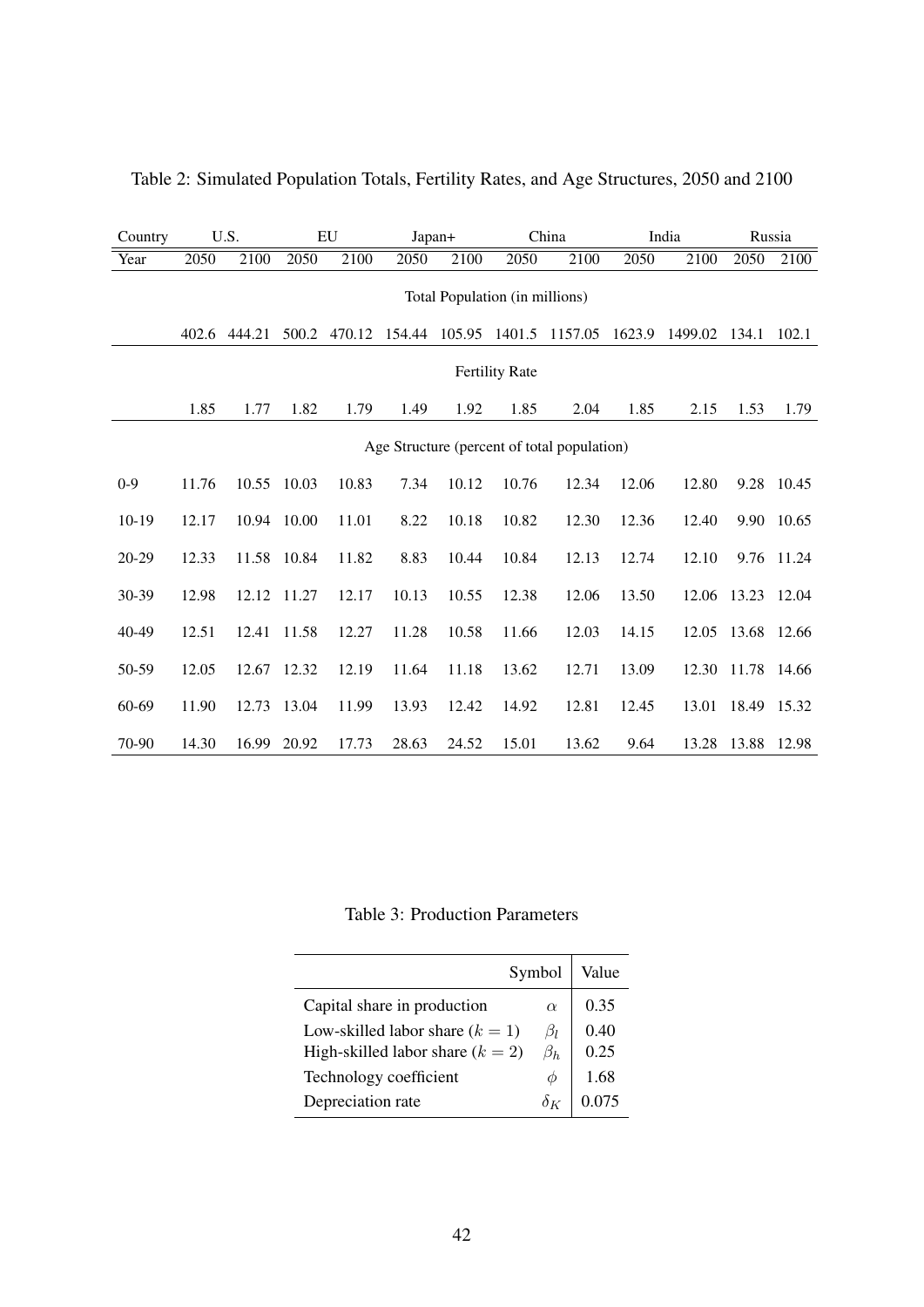|                                          | Symbol        | U.S.     | EU       | Japan+   | China          | India    | Russia   |
|------------------------------------------|---------------|----------|----------|----------|----------------|----------|----------|
| Time preference rate (approximate)       | $\delta$      | $-.0243$ | $-.0440$ | $-.0333$ | $-.0560$       | $-.0043$ | $-.0086$ |
| Intertemporal elasticity of substitution | $\sim$        | 0.25     | 0.25     | 0.25     | 0.25           | 0.25     | 0.25     |
| Intratemporal elasticity of substitution | $\rho$        | 0.4      | 0.4      | 0.4      | 0.4            | 0.4      | 0.4      |
| Leisure preference parameter             | $\varepsilon$ | 1.5      | 1.5      | 1.5      | 1.5            | 1.5      | 1.5      |
| Shift parameter for productivity         | ξ             | 1.00     | .559     | .625     | .207           | .101     | .311     |
| Technical progress                       | $\lambda$     | 0.01     | 0.01     | 0.01     | 0.01           | 0.01     | 0.01     |
| Wage tax progressivity (in $%$ )         | $\varphi$     | 0.3      | 0.3      | 0.3      | $\overline{0}$ | $\theta$ | $\theta$ |
| Age of retirement                        | $\bar{a}$     | 63       | 60       | 60       | 60             | 60       | 58       |
| Corporate Tax Rate (in $\%$ )            | $\tau ^{c}$   | 40.0     | 22.8     | 35.2     | 25.0           | 34.0     | 20.0     |

Table 4: Preference, Productivity and Policy Parameters in 2013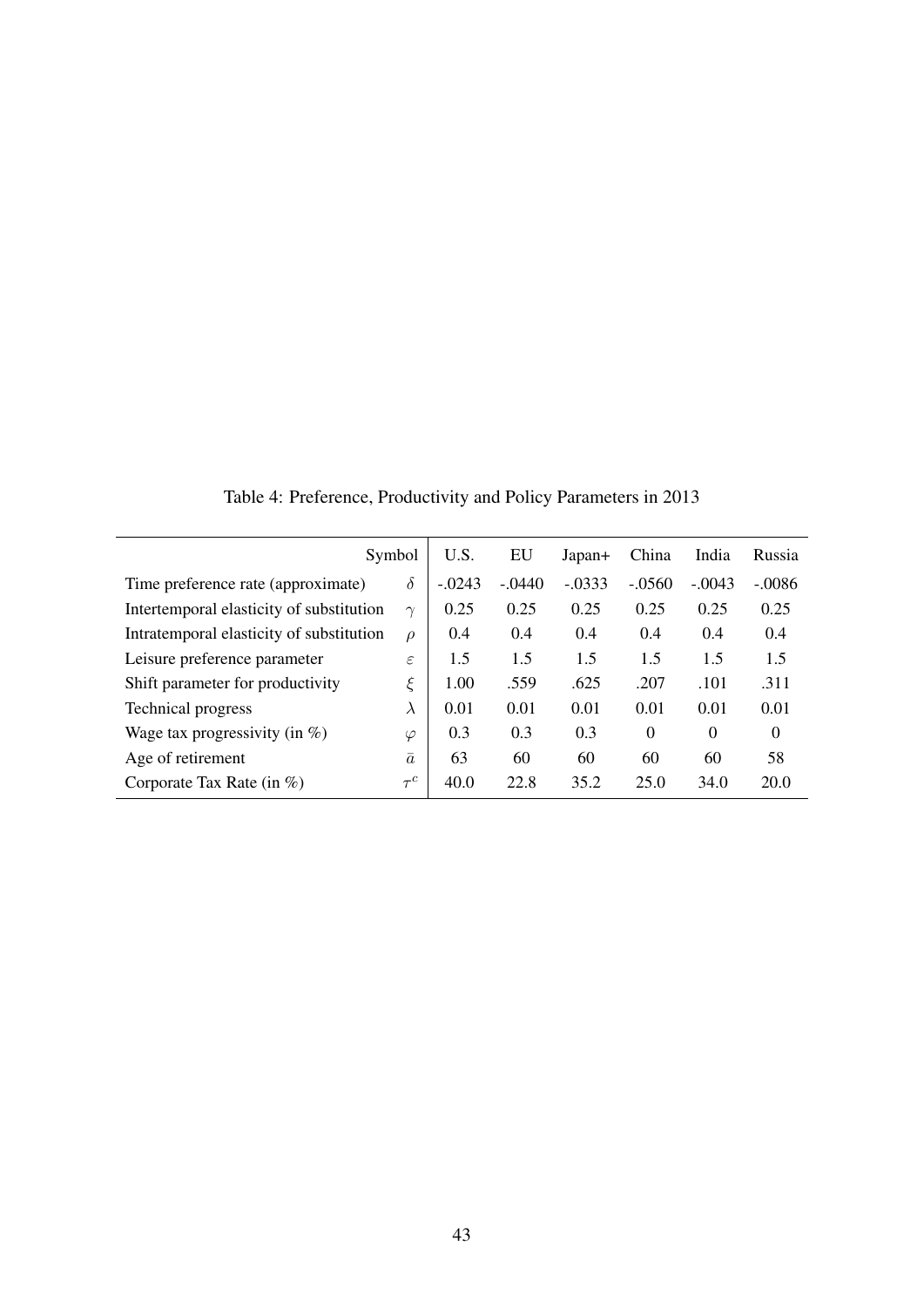Table 5: The year <sup>2013</sup> of the baseline path

|                                                        | Model |        |        |       |       | Actual |       |        |        |       |       |        |
|--------------------------------------------------------|-------|--------|--------|-------|-------|--------|-------|--------|--------|-------|-------|--------|
|                                                        | U.S.  | EU     | Japan+ | China | India | Russia | U.S.  | EU     | Japan+ | China | India | Russia |
| Gross Domestic Product (PPP) as a share of U.S.        | 100.0 | 104.1  | 38.5   | 96.4  | 40.2  | 20.5   | 100.0 | 104.2  | 37.9   | 96.3  | 40.4  | 20.8   |
| Private consumption as a share of GDP                  | 67.7  | 56.3   | 57.8   | 34.5  | 59.6  | 51.0   | 68.6  | 57.5   | 58.0   | 34.0  | 61.0  | 52.0   |
| Government consumption as a share of $GDPa$            | 19.5  | 23.1   | 18.4   | 18.9  | 16.9  | 22.9   |       |        |        |       |       |        |
| Fossil Fuel Rents as a Share of GDP                    | 0.9   | 0.3    | 0.1    | 2.7   | 2.5   | 17.2   | 1.0   | 0.3    | 0.0    | 3.4   | 2.9   | 17.1   |
| Government Revenues as a percentage of $GDPb$          |       |        |        |       |       |        |       |        |        |       |       |        |
| Total tax revenues                                     | 27.8  | 28.1   | 28.6   | 21.8  | 20.6  | 17.4   | 21.0  | 22.7   | 26.2   | 20.9  | 17.5  | 18.2   |
| Consumption tax                                        | 11.6  | 14.5   | 10.3   | 16.0  | 13.0  | 10.7   | 9.8   | 11.7   | 13.7   | 15.7  | 11.7  | 11.3   |
| Corporate tax                                          | 4.7   | 4.2    | 5.6    | 3.4   | 4.7   | 3.5    | 2.4   | 2.7    | 5.5    | 4.1   | 3.7   | 3.1    |
| Income Tax                                             | 11.5  | 9.5    | 12.7   | 2.4   | 2.9   | 3.2    | 8.8   | 8.3    | 7.0    | 1.1   | 2.0   | 3.8    |
| Non-tax revenues                                       |       |        |        |       |       |        |       |        |        |       |       |        |
| Social insurance revenues                              | 5.7   | 15.9   | 5.7    | 1.7   | 2.0   | 7.3    | 5.7   | 15.8   | 0.5    | 1.5   | 1.9   | 7.2    |
| Natural resources                                      | 0.7   | 0.3    | 0.1    | 0.0   | 0.3   | 11.5   | 1.1   | 1.5    | 2.1    | 0.0   | 0.4   | 11.1   |
| <b>Total Government Expenditures</b>                   |       |        |        |       |       |        |       |        |        |       |       |        |
| Health expenditures                                    | 8.2   | 8.2    | 8.3    | 2.0   | 1.3   | 3.3    | 7.8   | 7.9    | 8.2    | 1.4   | 0.9   | 3.9    |
| Education expenditures                                 | 5.4   | 5.3    | 6.3    | 3.2   | 3.2   | 4.0    | 5.1   | 5.7    | 6.8    | 3.9   | 2.8   | 4.4    |
| Government Purchases of G&S excl. Health And Education | 5.9   | 9.7    | 3.8    | 13.7  | 12.4  | 15.6   | 6.3   | 9.6    | 4.0    | 13.8  | 12.8  | 16.0   |
| Pension benefits                                       | 8.8   | 17.0   | 6.0    | 2.8   | 4.6   | 9.2    | 8.5   | 16.9   | 6.2    | 2.6   | 4.1   | 8.9    |
| Other transfer benefits                                | 5.4   | 5.9    | 8.3    | 1.8   | 1.4   | 3.4    | 5.1   | 6.5    | 8.5    | 2.4   | 1.7   | 3.9    |
| Net Payments on Debt/Assets                            | 1.0   | $-2.6$ | 2.0    | 0.3   | 5.0   | 0.8    | 0.6   | $-2.3$ | 1.8    | 0.2   | 4.5   | 0.7    |

a: Government consumption is here defined as the sum of education, health, and other purchases of goods and services. b:All following values aregiven as <sup>a</sup> percentage of GDP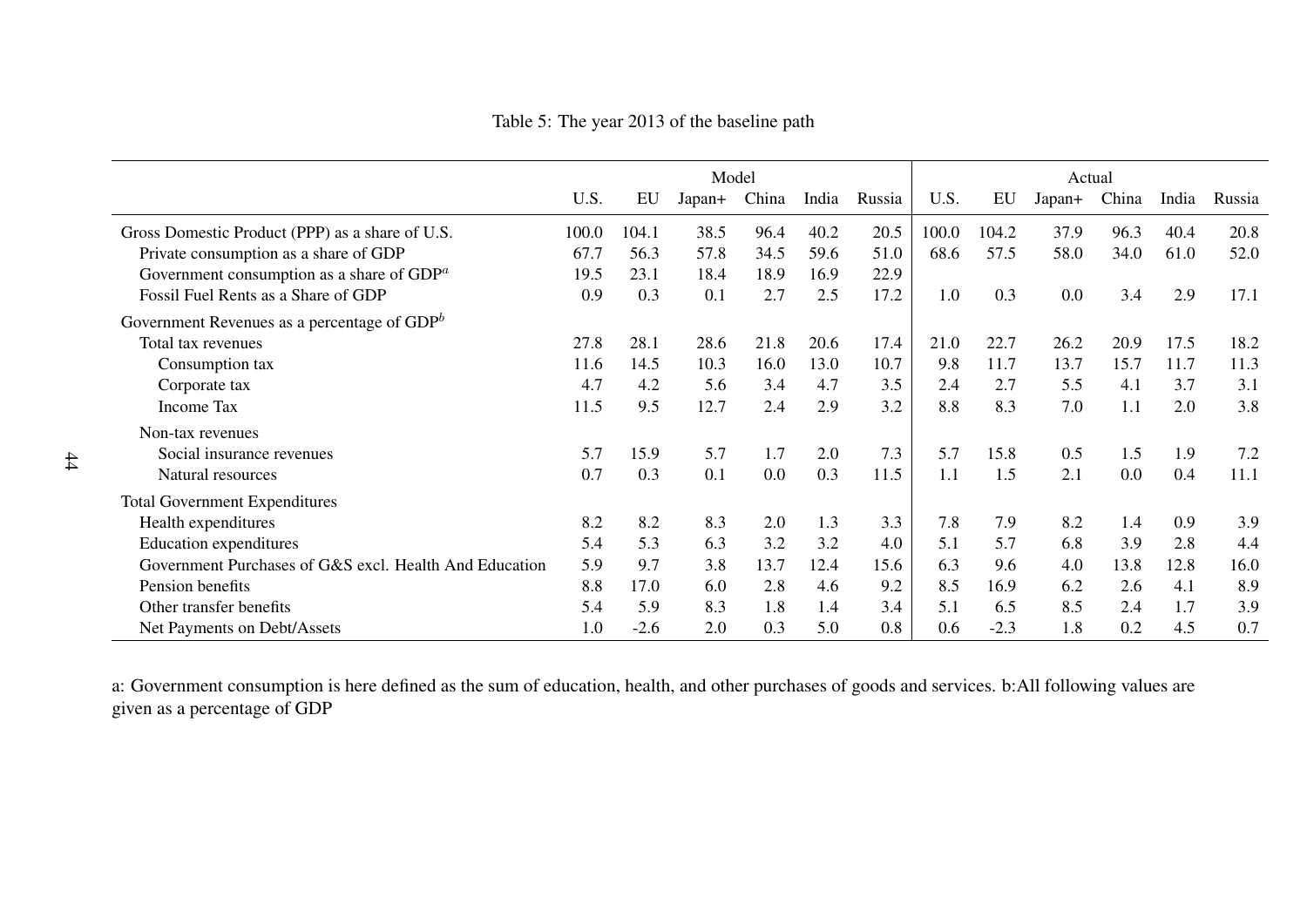|                       | Year | <b>GDP</b> | Capital | Labor Supply | Labor Supply | Corporate | Income | Pension    | Consumption |
|-----------------------|------|------------|---------|--------------|--------------|-----------|--------|------------|-------------|
|                       |      |            | Stock   | Low-Skilled  | High-Skilled | Tax       | Tax    | <b>Tax</b> | Tax         |
| U.S.                  | 2013 | 1.00       | 1.00    | 1.00         | 1.00         | 40.00     | 13.13  | 8.89       | 18.46       |
|                       | 2020 | 1.18       | 1.28    | 1.14         | 1.13         | 40.00     | 15.35  | 10.34      | 21.14       |
|                       | 2040 | 1.66       | 1.72    | 1.65         | 1.64         | 40.00     | 18.56  | 12.57      | 26.40       |
|                       | 2060 | 2.24       | 2.38    | 2.20         | 2.20         | 40.00     | 19.82  | 14.53      | 29.20       |
|                       | 2080 | 3.01       | 3.42    | 2.84         | 2.86         | 40.00     | 20.96  | 15.23      | 32.60       |
|                       | 2100 | 3.68       | 4.11    | 3.52         | 3.58         | 40.00     | 21.78  | 16.61      | 34.47       |
| $\operatorname{E.U.}$ | 2013 | 1.04       | 1.20    | 0.95         | 1.02         | 22.80     | 12.87  | 24.62      | 24.41       |
|                       | 2020 | 1.18       | 1.46    | 1.04         | 1.12         | 22.80     | 13.97  | 26.02      | 25.72       |
|                       | 2040 | 1.65       | 1.96    | 1.48         | 1.60         | 22.80     | 16.18  | 28.77      | 28.54       |
|                       | 2060 | 2.42       | 2.94    | 2.17         | 2.32         | 22.80     | 16.55  | 25.01      | 31.92       |
|                       | 2080 | 3.13       | 4.04    | 2.66         | 2.98         | 22.80     | 16.91  | 30.74      | 32.27       |
|                       | 2100 | 3.87       | 4.90    | 3.29         | 3.81         | 22.80     | 17.04  | 33.80      | 31.92       |
| Japan+                | 2013 | 0.38       | 0.40    | 0.38         | 0.38         | 35.20     | 13.62  | 8.88       | 18.47       |
|                       | 2020 | 0.41       | 0.47    | 0.39         | 0.39         | 35.20     | 14.38  | 9.65       | 18.46       |
|                       | 2040 | 0.45       | 0.49    | 0.44         | 0.44         | 35.20     | 14.44  | 12.96      | 16.15       |
|                       | 2060 | 0.53       | 0.58    | 0.51         | 0.50         | 35.20     | 14.87  | 12.68      | 15.95       |
|                       | 2080 | 0.56       | 0.66    | 0.52         | 0.52         | 35.20     | 15.95  | 14.46      | 16.52       |
|                       | 2100 | 0.62       | 0.72    | 0.58         | 0.58         | 35.20     | 16.59  | 14.67      | 17.35       |
| China                 | 2013 | 0.96       | 1.07    | 0.97         | 0.77         | 25.00     | 1.74   | 2.62       | 48.15       |
|                       | 2020 | 1.28       | 1.54    | 1.27         | 0.98         | 25.00     | 1.70   | 2.74       | 44.49       |
|                       | 2040 | 2.89       | 3.38    | 3.06         | 2.19         | 25.00     | 1.87   | 2.42       | 42.93       |
|                       | 2060 | 5.49       | 6.55    | 5.94         | 3.93         | 25.00     | 2.16   | 2.57       | 48.23       |
|                       | 2080 | 7.75       | 9.85    | 8.27         | 5.22         | 25.00     | 2.26   | 4.60       | 46.28       |
|                       | 2100 | 9.05       | 11.32   | 9.89         | 6.10         | 25.00     | 2.23   | 6.24       | 43.07       |
| India                 | 2013 | 0.40       | 0.42    | 0.42         | 0.34         | 34.00     | 3.34   | 3.22       | 21.13       |
|                       | 2020 | 0.61       | 0.70    | 0.63         | 0.49         | 34.00     | 3.18   | 3.06       | 21.54       |
|                       | 2040 | 1.92       | 2.11    | 2.08         | 1.55         | 34.00     | 3.55   | 2.36       | 26.87       |
|                       | 2060 | 4.12       | 4.61    | 4.50         | 3.20         | 34.00     | 4.31   | 3.39       | 34.63       |
|                       | 2080 | 6.64       | 7.95    | 7.09         | 4.89         | 34.00     | 5.06   | 6.45       | 39.38       |
|                       | 2100 | 9.62       | 11.30   | 10.52        | 7.07         | 34.00     | 5.35   | 7.61       | 41.96       |
| Rusia                 | 2013 | 0.20       | 0.20    | 0.16         | 0.16         | 20.00     | 5.92   | 13.37      | 22.74       |
|                       | 2020 | 0.23       | 0.24    | 0.17         | 0.17         | 20.00     | 7.30   | 14.95      | 27.96       |
|                       | 2040 | 0.38       | 0.41    | 0.32         | 0.31         | 20.00     | 8.72   | 13.46      | 37.76       |
|                       | 2060 | 0.61       | 0.71    | 0.54         | 0.50         | 20.00     | 10.04  | 11.71      | 47.74       |
|                       | 2080 | 0.79       | 0.99    | 0.69         | 0.63         | 20.00     | 10.77  | 18.65      | 50.27       |
|                       | 2100 | 0.87       | 1.12    | 0.80         | 0.73         | 20.00     | 12.45  | 23.14      | 58.13       |

Table 6: Baseline Simulation Results - Capital and Labor Supplies are Relative to 2013 U.S.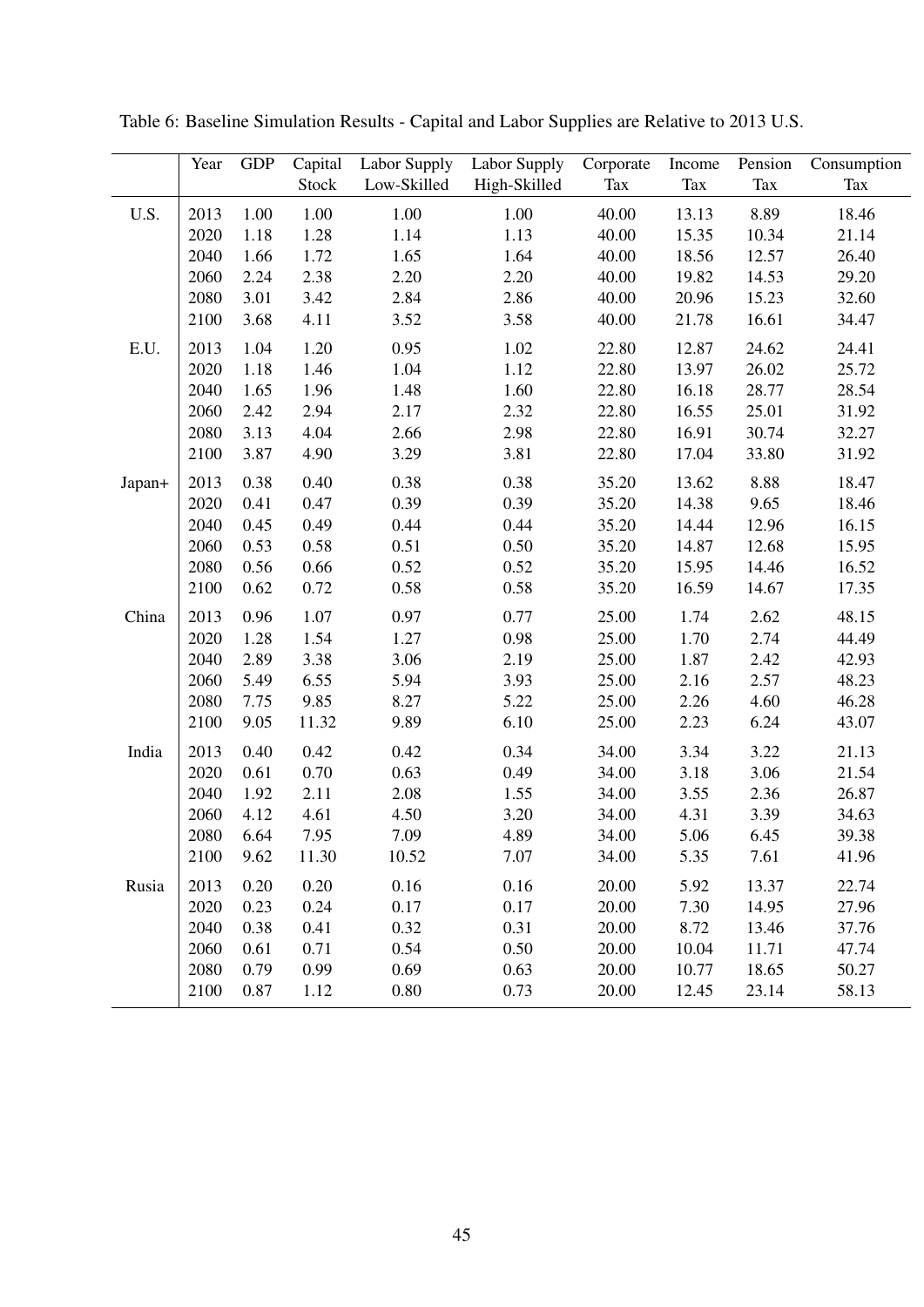|         |      | Marg. Prod. | Global Int. |       | Marg. Prod. of Labor | Wage Rates* |       |
|---------|------|-------------|-------------|-------|----------------------|-------------|-------|
| Country | Year | Capital     | Rate        | Low   | High                 | Low         | High  |
| U.S.    | 2013 | 0.175       | 0.060       | 1.000 | 1.575                | 1.000       | 1.575 |
|         | 2020 | 0.162       | 0.052       | 1.041 | 1.645                | 1.041       | 1.645 |
|         | 2040 | 0.170       | 0.057       | 1.013 | 1.610                | 1.013       | 1.610 |
|         | 2060 | 0.167       | 0.055       | 1.027 | 1.618                | 1.027       | 1.618 |
|         | 2080 | 0.155       | 0.048       | 1.068 | 1.676                | 1.068       | 1.676 |
|         | 2100 | 0.159       | 0.050       | 1.060 | 1.643                | 1.060       | 1.643 |
| E.U.    | 2013 | 0.153       | 0.060       | 1.107 | 1.620                | 0.496       | 0.726 |
|         | 2020 | 0.143       | 0.052       | 1.150 | 1.678                | 0.577       | 0.842 |
|         | 2040 | 0.149       | 0.057       | 1.127 | 1.635                | 0.966       | 1.402 |
|         | 2060 | 0.146       | 0.055       | 1.131 | 1.665                | 1.131       | 1.665 |
|         | 2080 | 0.138       | 0.048       | 1.190 | 1.674                | 1.190       | 1.674 |
|         | 2100 | 0.140       | 0.050       | 1.192 | 1.624                | 1.192       | 1.624 |
| Japan+  | 2013 | 0.168       | 0.060       | 1.033 | 1.589                | 0.549       | 0.844 |
|         | 2020 | 0.156       | 0.052       | 1.071 | 1.664                | 0.618       | 0.121 |
|         | 2040 | 0.163       | 0.057       | 1.038 | 1.641                | 0.913       | 1.443 |
|         | 2060 | 0.160       | 0.055       | 1.042 | 1.676                | 1.042       | 1.676 |
|         | 2080 | 0.149       | 0.048       | 1.084 | 1.729                | 1.084       | 1.729 |
|         | 2100 | 0.153       | 0.050       | 1.074 | 1.701                | 1.074       | 1.701 |
| China   | 2013 | 0.155       | 0.060       | 0.974 | 1.948                | 0.091       | 0.182 |
|         | 2020 | 0.145       | 0.052       | 1.004 | 2.046                | 0.153       | 0.312 |
|         | 2040 | 0.151       | 0.057       | 0.952 | 2.097                | 0.520       | 1.146 |
|         | 2060 | 0.148       | 0.055       | 0.933 | 2.221                | 0.878       | 2.090 |
|         | 2080 | 0.139       | 0.048       | 0.948 | 2.364                | 0.948       | 2.364 |
|         | 2100 | 0.142       | 0.050       | 0.929 | 2.373                | 0.929       | 2.373 |
| India   | 2013 | 0.166       | 0.060       | 0.943 | 1.866                | 0.048       | 0.096 |
|         | 2020 | 0.154       | 0.052       | 0.976 | 1.958                | 0.077       | 0.155 |
|         | 2040 | 0.161       | 0.057       | 0.933 | 1.974                | 0.249       | 0.528 |
|         | 2060 | 0.158       | 0.055       | 0.925 | 2.055                | 0.421       | 0.935 |
|         | 2080 | 0.148       | 0.048       | 0.948 | 2.168                | 0.610       | 1.394 |
|         | 2100 | 0.151       | 0.050       | 0.929 | 2.176                | 0.772       | 1.808 |
| Rusia   | 2013 | 0.150       | 0.060       | 1.092 | 1.699                | 0.232       | 0.360 |
|         | 2020 | 0.140       | 0.052       | 1.128 | 1.771                | 0.297       | 0.467 |
|         | 2040 | 0.146       | 0.057       | 1.089 | 1.768                | 0.660       | 1.072 |
|         | 2060 | 0.144       | 0.055       | 1.086 | 1.822                | 1.030       | 1.728 |
|         | 2080 | 0.135       | 0.048       | 1.113 | 1.906                | 1.113       | 1.906 |
|         | 2100 | 0.138       | 0.050       | 1.099 | 1.890                | 1.099       | 1.891 |

Table 7: Marginal Products and Factor Payments in the Baseline Transition

\*Measured at age 30 per unit of effective time scaled by the wage of 30 year-old low skilled Americans in 2013. Marginal product of labor is in proportion to U.S. 2013 levels.

The wedge between the marginal product of capital and the global interest rate is a function of both the depreciation rate (7.5 percent) and country specific corporate tax rates.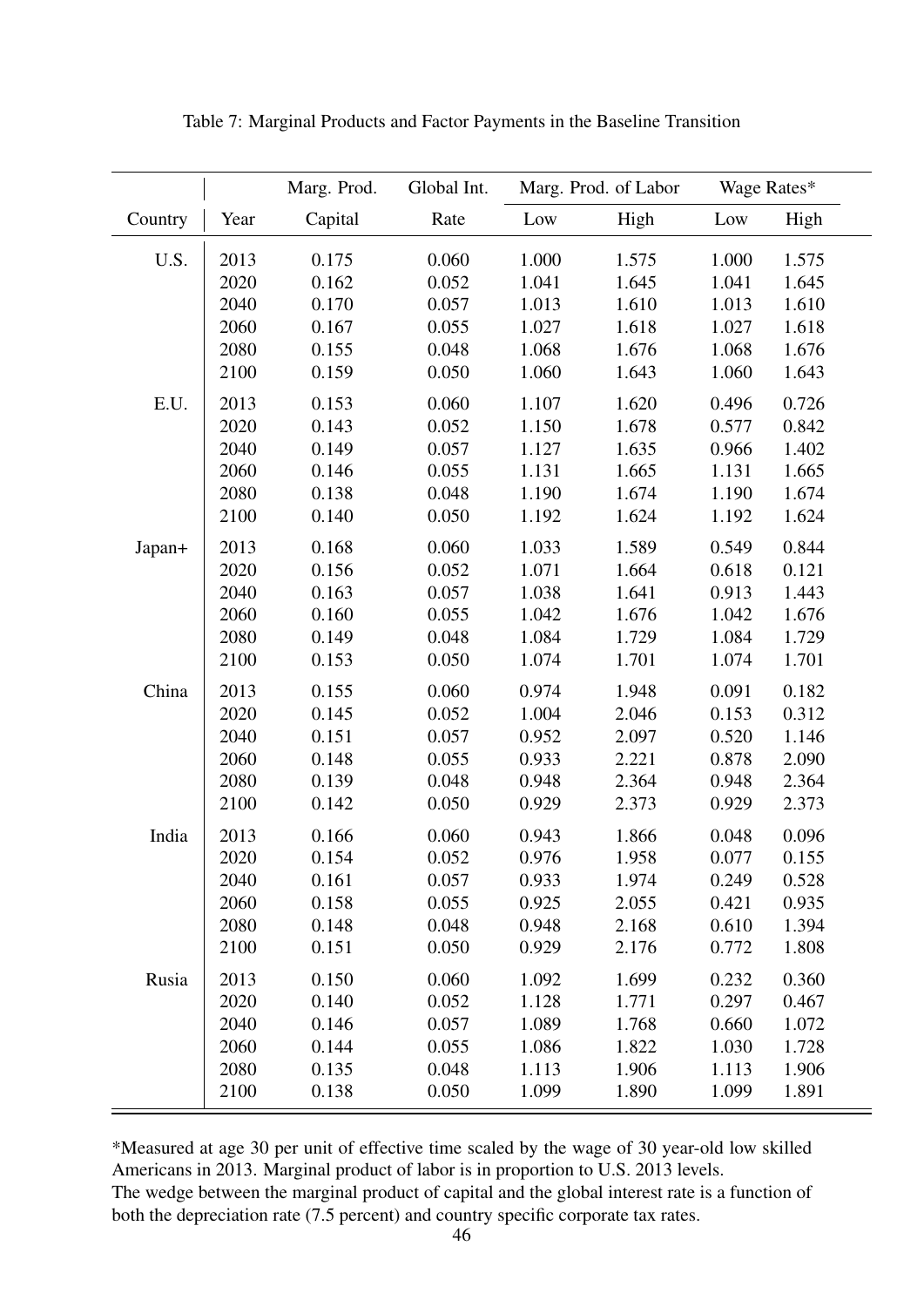|         | Average Marginal Tax Rate*<br>Average Tax Rate |        |           |            |
|---------|------------------------------------------------|--------|-----------|------------|
| Country | Year                                           | All    | Low-Skill | High-Skill |
|         |                                                |        |           |            |
| U.S.    | 2013                                           | 37.602 | 49.012    | 49.712     |
|         | 2020                                           | 43.140 | 53.824    | 53.924     |
|         | 2040                                           | 52.015 | 62.286    | 60.686     |
|         | 2060                                           | 56.944 | 67.301    | 64.101     |
|         | 2080                                           | 60.776 | 71.785    | 68.585     |
|         | 2100                                           | 64.020 | 75.151    | 70.651     |
| E.U.    | 2013                                           | 57.104 | 63.914    | 45.914     |
|         | 2020                                           | 60.447 | 67.146    | 48.346     |
|         | 2040                                           | 67.150 | 75.379    | 56.179     |
|         | 2060                                           | 65.748 | 76.985    | 63.985     |
|         | 2080                                           | 72.043 | 84.214    | 66.414     |
|         | 2100                                           | 75.040 | 86.985    | 65.885     |
| Japan+  | 2013                                           | 38.097 | 45.812    | 44.612     |
|         | 2020                                           | 39.617 | 47.412    | 45.912     |
|         | 2040                                           | 41.305 | 49.241    | 45.641     |
|         | 2060                                           | 41.309 | 50.993    | 49.493     |
|         | 2080                                           | 44.593 | 54.863    | 52.163     |
|         | 2100                                           | 46.038 | 56.421    | 53.521     |
| China   | 2013                                           | 36.860 | 36.778    | 34.178     |
|         | 2020                                           | 35.228 | 35.196    | 32.496     |
|         | 2040                                           | 34.326 | 34.321    | 31.921     |
|         | 2060                                           | 37.271 | 37.324    | 34.724     |
|         | 2080                                           | 38.497 | 38.547    | 33.947     |
|         | 2100                                           | 38.576 | 38.519    | 32.319     |
| India   | 2013                                           | 23.997 | 23.924    | 20.724     |
|         | 2020                                           | 23.964 | 23.995    | 20.895     |
|         | 2040                                           | 27.086 | 27.098    | 24.698     |
|         | 2060                                           | 33.422 | 33.406    | 30.006     |
|         | 2080                                           | 39.759 |           |            |
|         |                                                |        | 39.764    | 33.364     |
|         | 2100                                           | 42.523 | 42.477    | 34.877     |
| Rusia   | 2013                                           | 37.815 | 37.815    | 37.815     |
|         | 2020                                           | 44.099 | 44.099    | 44.099     |
|         | 2040                                           | 49.587 | 49.587    | 49.587     |
|         | 2060                                           | 54.060 | 54.060    | 54.060     |
|         | 2080                                           | 62.873 | 62.873    | 62.873     |
|         | 2100                                           | 72.351 | 72.351    | 72.351     |
|         |                                                |        |           |            |

Table 8: Total Average and Total Average Marginal Wage Tax Rate in the Baseline

\*Average marginal tax rates are the average marginal tax faced by each cohort of a skill group in a given year. The high skilled face no marginal social security tax, so as this share of taxes becomes larger, they will face relatively smaller marginal tax rates. Sum of income, pension, and consumption tax rates, where the consumption tax is converted to an income equivalent.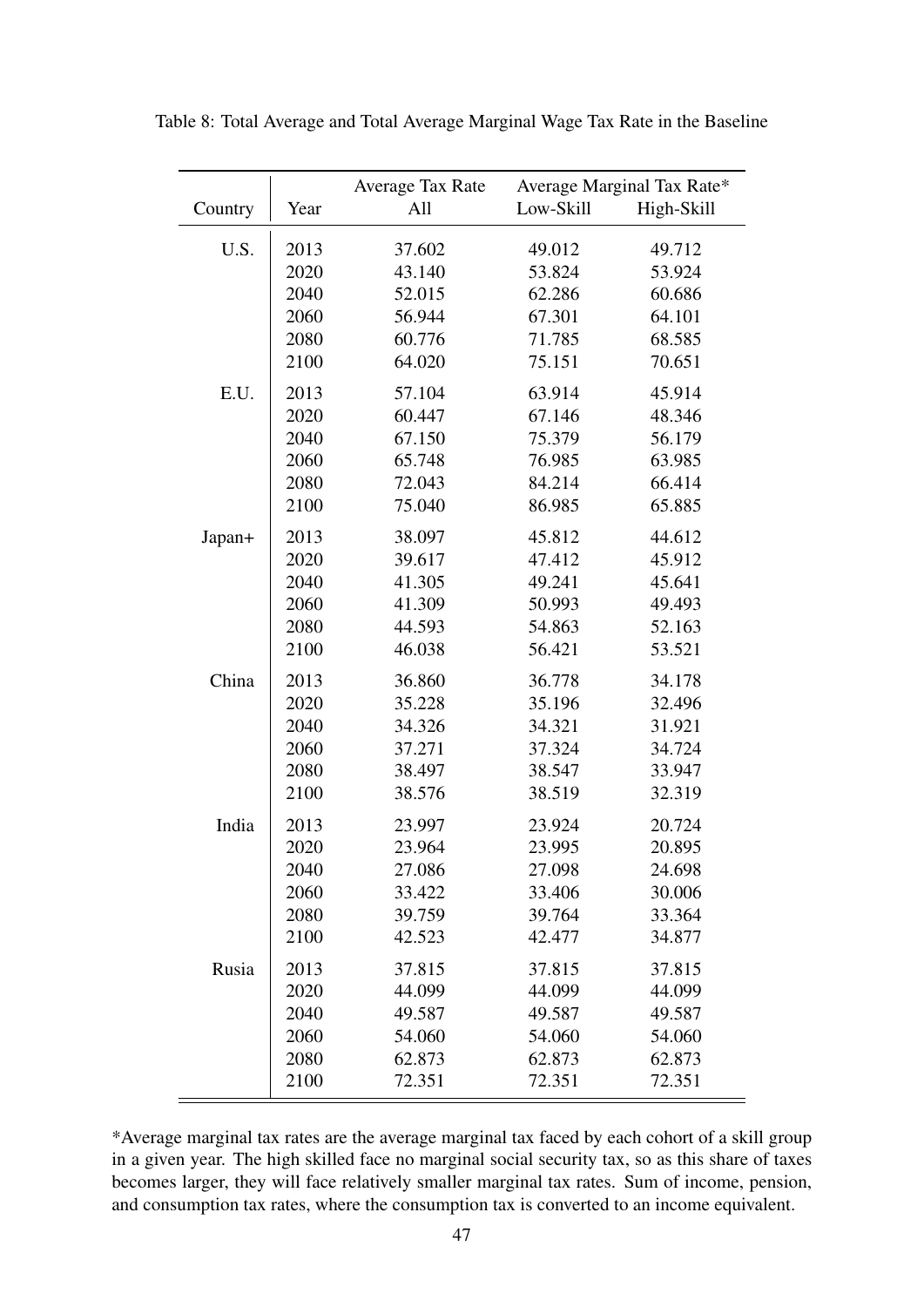|        | Year | <b>Baseline</b> | Price | Price Shock & | Corp. Tax Pension |        | Fertility | Combined |
|--------|------|-----------------|-------|---------------|-------------------|--------|-----------|----------|
|        |      | <b>GDP</b>      | Shock | Debt Finance  | Reform            | Reform | Increase  | Scenario |
| U.S.   | 2013 | 1.000           | 1.014 | 1.015         | 0.997             | 0.998  | 1.000     | 1.009    |
|        | 2020 | 1.181           | 1.191 | 1.190         | 1.179             | 1.183  | 1.181     | 1.190    |
|        | 2040 | 1.662           | 1.667 | 1.661         | 1.661             | 1.677  | 1.661     | 1.677    |
|        | 2060 | 2.242           | 2.242 | 2.234         | 2.241             | 2.267  | 2.238     | 2.261    |
|        | 2080 | 3.007           | 3.002 | 2.993         | 3.006             | 3.042  | 3.006     | 3.032    |
|        | 2100 | 3.680           | 3.680 | 3.670         | 3.679             | 3.727  | 3.689     | 3.732    |
| E.U.   | 2013 | 1.038           | 1.051 | 1.052         | 1.035             | 1.036  | 1.037     | 1.047    |
|        | 2020 | 1.179           | 1.189 | 1.187         | 1.177             | 1.181  | 1.179     | 1.189    |
|        | 2040 | 1.645           | 1.650 | 1.646         | 1.644             | 1.658  | 1.644     | 1.659    |
|        | 2060 | 2.422           | 2.424 | 2.416         | 2.421             | 2.448  | 2.419     | 2.443    |
|        | 2080 | 3.130           | 3.127 | 3.117         | 3.129             | 3.169  | 3.128     | 3.161    |
|        | 2100 | 3.873           | 3.872 | 3.861         | 3.872             | 3.925  | 3.883     | 3.929    |
| Japan+ | 2013 | 0.383           | 0.389 | 0.389         | 0.381             | 0.382  | 0.382     | 0.387    |
|        | 2020 | 0.410           | 0.414 | 0.414         | 0.409             | 0.411  | 0.410     | 0.415    |
|        | 2040 | 0.453           | 0.455 | 0.453         | 0.452             | 0.458  | 0.452     | 0.458    |
|        | 2060 | 0.526           | 0.526 | 0.524         | 0.525             | 0.534  | 0.525     | 0.533    |
|        | 2080 | 0.559           | 0.559 | 0.556         | 0.559             | 0.569  | 0.559     | 0.568    |
|        | 2100 | 0.616           | 0.615 | 0.613         | 0.616             | 0.627  | 0.618     | 0.628    |
| China  | 2013 | 0.959           | 0.959 | 0.959         | 0.957             | 0.959  | 0.959     | 0.956    |
|        | 2020 | 1.281           | 1.279 | 1.278         | 1.279             | 1.284  | 1.281     | 1.280    |
|        | 2040 | 2.892           | 2.891 | 2.882         | 2.890             | 2.917  | 2.890     | 2.909    |
|        | 2060 | 5.485           | 5.479 | 5.458         | 5.483             | 5.560  | 5.478     | 5.537    |
|        | 2080 | 7.746           | 7.727 | 7.695         | 7.744             | 7.877  | 7.744     | 7.842    |
|        | 2100 | 9.053           | 9.043 | 9.007         | 9.051             | 9.233  | 9.083     | 9.237    |
| India  | 2013 | 0.401           | 0.401 | 0.401         | 0.400             | 0.400  | 0.401     | 0.399    |
|        | 2020 | 0.614           | 0.614 | 0.614         | 0.613             | 0.614  | 0.614     | 0.614    |
|        | 2040 | 1.923           | 1.925 | 1.920         | 1.921             | 1.935  | 1.921     | 1.934    |
|        | 2060 | 4.118           | 4.117 | 4.104         | 4.116             | 4.159  | 4.113     | 4.148    |
|        | 2080 | 6.636           | 6.626 | 6.607         | 6.635             | 6.711  | 6.633     | 6.689    |
|        | 2100 | 9.623           | 9.616 | 9.591         | 9.622             | 9.746  | 9.643     | 9.747    |
| Rusia  | 2013 | 0.204           | 0.192 | 0.191         | 0.215             | 0.211  | 0.205     | 0.211    |
|        | 2020 | 0.227           | 0.215 | 0.214         | 0.238             | 0.235  | 0.229     | 0.235    |
|        | 2040 | 0.376           | 0.365 | 0.365         | 0.393             | 0.382  | 0.398     | 0.412    |
|        | 2060 | 0.611           | 0.602 | 0.610         | 0.638             | 0.604  | 0.717     | 0.735    |
|        | 2080 | 0.792           | 0.781 | 0.796         | 0.825             | 0.769  | 1.035     | 1.045    |
|        | 2100 | 0.871           | 0.876 | 0.895         | 0.910             | 0.814  | 1.209     | 1.216    |

Table 9: GDP in Different Scenarios as a Share of 2013 Baseline U.S. GDP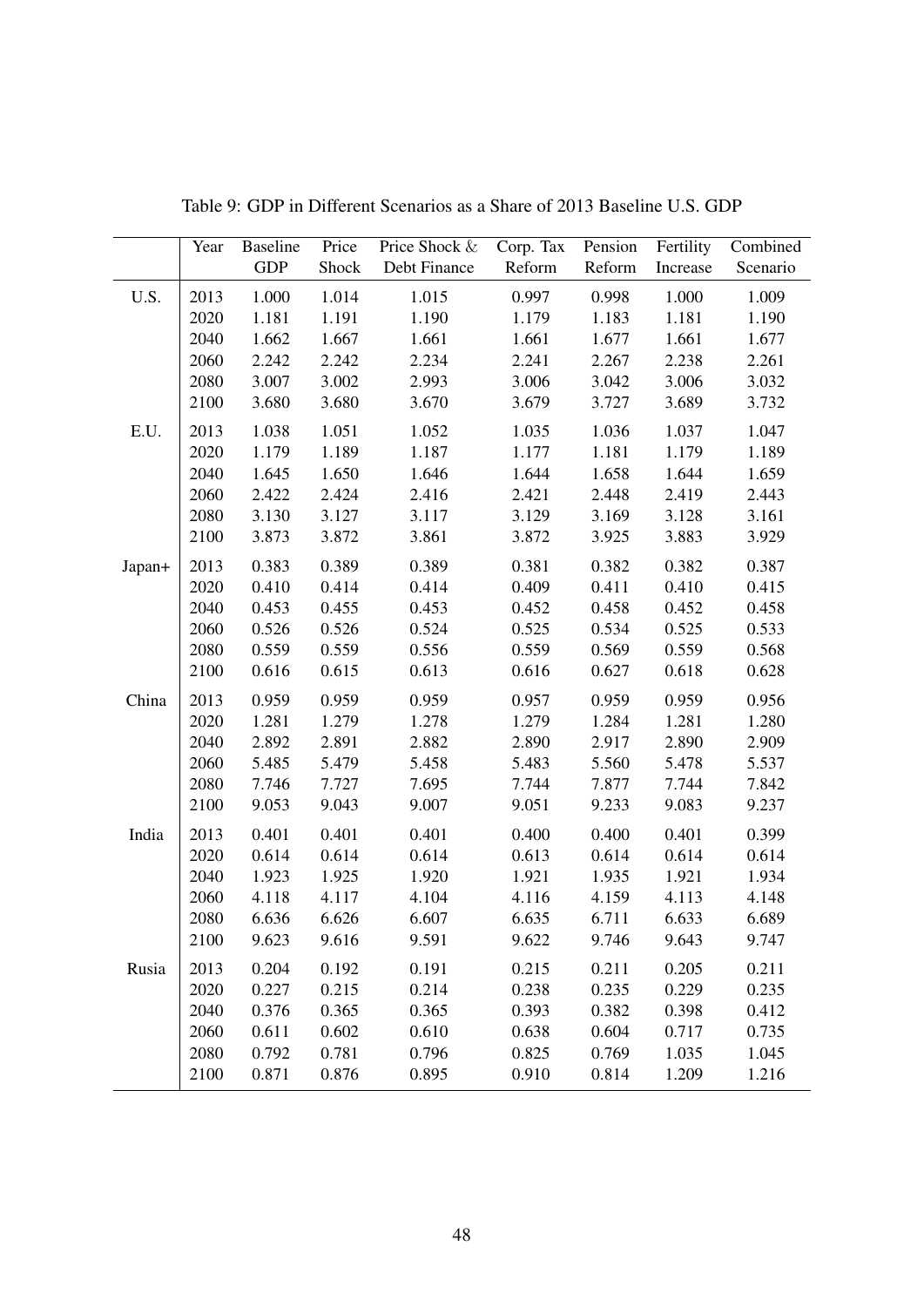|        | Year | <b>Baseline</b> | Price | Price Shock & | Corp. Tax | Pension | Fertility | Combined |
|--------|------|-----------------|-------|---------------|-----------|---------|-----------|----------|
|        |      |                 | Shock | Debt Finance  | Reform    | Reform  | Increase  | Scenario |
| U.S.   | 2013 | 37.60           | 37.88 | 37.88         | 37.65     | 37.61   | 37.60     | 37.94    |
|        | 2020 | 43.14           | 43.36 | 43.38         | 43.18     | 43.11   | 43.13     | 43.37    |
|        | 2040 | 52.02           | 52.26 | 52.34         | 52.04     | 51.81   | 52.04     | 52.10    |
|        | 2060 | 56.94           | 57.26 | 57.35         | 56.95     | 56.62   | 57.00     | 57.01    |
|        | 2080 | 60.78           | 61.09 | 61.16         | 60.78     | 60.43   | 60.79     | 60.79    |
|        | 2100 | 64.02           | 64.08 | 64.15         | 64.03     | 63.58   | 63.91     | 63.57    |
| E.U.   | 2013 | 57.10           | 56.96 | 56.94         | 57.17     | 57.16   | 57.11     | 57.08    |
|        | 2020 | 60.45           | 60.34 | 60.35         | 60.50     | 60.44   | 60.44     | 60.38    |
|        | 2040 | 67.15           | 67.15 | 67.23         | 67.17     | 66.96   | 67.16     | 67.00    |
|        | 2060 | 65.75           | 65.92 | 65.98         | 65.74     | 65.54   | 65.78     | 65.75    |
|        | 2080 | 72.04           | 72.20 | 72.27         | 72.03     | 71.73   | 72.06     | 71.92    |
|        | 2100 | 75.04           | 75.13 | 75.19         | 75.03     | 74.69   | 74.94     | 74.70    |
| Japan+ | 2013 | 38.10           | 37.93 | 37.94         | 38.14     | 38.08   | 38.10     | 37.96    |
|        | 2020 | 39.62           | 39.52 | 39.55         | 39.64     | 39.55   | 39.62     | 39.48    |
|        | 2040 | 41.31           | 41.27 | 41.33         | 41.32     | 41.10   | 41.33     | 41.12    |
|        | 2060 | 41.31           | 41.37 | 41.42         | 41.31     | 41.09   | 41.33     | 41.18    |
|        | 2080 | 44.59           | 44.66 | 44.69         | 44.59     | 44.42   | 44.57     | 44.47    |
|        | 2100 | 46.04           | 46.04 | 46.06         | 46.04     | 45.87   | 45.95     | 45.80    |
| China  | 2013 | 36.86           | 36.74 | 36.73         | 36.89     | 36.93   | 36.85     | 36.82    |
|        | 2020 | 35.23           | 35.15 | 35.15         | 35.25     | 35.26   | 35.22     | 35.20    |
|        | 2040 | 34.33           | 34.31 | 34.32         | 34.33     | 34.31   | 34.33     | 34.32    |
|        | 2060 | 37.27           | 37.29 | 37.29         | 37.27     | 37.28   | 37.27     | 37.30    |
|        | 2080 | 38.50           | 38.52 | 38.51         | 38.49     | 38.53   | 38.48     | 38.53    |
|        | 2100 | 38.58           | 38.58 | 38.57         | 38.57     | 38.59   | 38.54     | 38.56    |
| India  | 2013 | 24.00           | 23.76 | 23.80         | 24.07     | 23.93   | 23.99     | 23.77    |
|        | 2020 | 23.96           | 23.76 | 23.84         | 24.02     | 23.81   | 23.96     | 23.67    |
|        | 2040 | 27.09           | 26.99 | 27.11         | 27.12     | 26.75   | 27.13     | 26.76    |
|        | 2060 | 33.42           | 33.42 | 33.53         | 33.44     | 33.05   | 33.46     | 33.15    |
|        | 2080 | 39.76           | 39.82 | 39.90         | 39.77     | 39.41   | 39.75     | 39.50    |
|        | 2100 | 42.52           | 42.55 | 42.62         | 42.54     | 42.14   | 42.42     | 42.10    |
| Rusia  | 2013 | 37.82           | 45.59 | 37.48         | 40.21     | 37.94   | 37.84     | 48.68    |
|        | 2020 | 44.10           | 50.81 | 38.91         | 45.62     | 41.81   | 44.29     | 50.90    |
|        | 2040 | 49.59           | 53.82 | 57.21         | 51.06     | 34.99   | 48.58     | 41.71    |
|        | 2060 | 54.06           | 56.82 | 60.50         | 55.61     | 36.89   | 47.97     | 39.43    |
|        | 2080 | 62.87           | 65.00 | 69.28         | 63.91     | 36.06   | 47.71     | 33.51    |
|        | 2100 | 72.35           | 72.70 | 77.47         | 72.87     | 38.36   | 50.16     | 30.92    |

Table 10: Total Effective Wage Tax Rates in Different Scenarios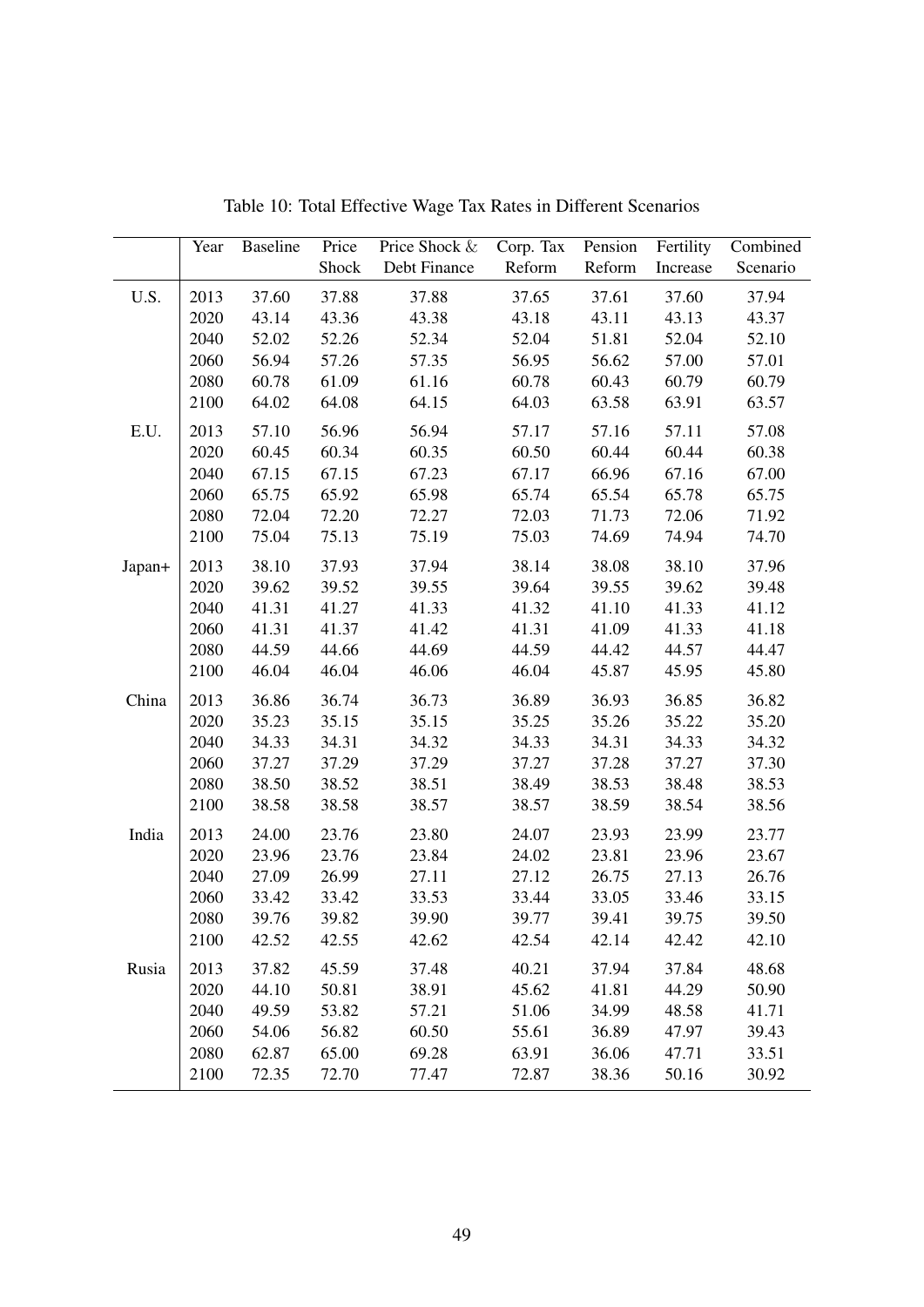|        | Year | Price | Price Shock & | Corp. Tax Pension |        | Fertility | Combined |
|--------|------|-------|---------------|-------------------|--------|-----------|----------|
|        |      | Shock | Debt Finance  | Reform            | Reform | Increase  | Scenario |
| U.S.   | 2013 | 1.000 | 1.000         | 1.000             | 1.000  | 1.000     | 1.000    |
|        | 2020 | 1.038 | 1.036         | 1.044             | 1.046  | 1.043     | 1.042    |
|        | 2040 | 1.006 | 1.003         | 1.018             | 1.027  | 1.015     | 1.017    |
|        | 2060 | 1.013 | 1.009         | 1.030             | 1.042  | 1.026     | 1.028    |
|        | 2080 | 1.050 | 1.046         | 1.069             | 1.083  | 1.066     | 1.068    |
|        | 2100 | 1.037 | 1.033         | 1.056             | 1.072  | 1.056     | 1.060    |
| E.U.   | 2013 | 0.481 | 0.481         | 0.482             | 0.482  | 0.482     | 0.481    |
|        | 2020 | 0.557 | 0.556         | 0.560             | 0.561  | 0.560     | 0.559    |
|        | 2040 | 0.926 | 0.923         | 0.938             | 0.944  | 0.935     | 0.935    |
|        | 2060 | 1.086 | 1.083         | 1.104             | 1.115  | 1.100     | 1.100    |
|        | 2080 | 1.121 | 1.117         | 1.142             | 1.154  | 1.139     | 1.138    |
|        | 2100 | 1.109 | 1.106         | 1.130             | 1.144  | 1.130     | 1.131    |
| Japan+ | 2013 | 0.543 | 0.543         | 0.544             | 0.544  | 0.544     | 0.543    |
|        | 2020 | 0.611 | 0.610         | 0.615             | 0.616  | 0.614     | 0.614    |
|        | 2040 | 0.905 | 0.901         | 0.916             | 0.923  | 0.913     | 0.914    |
|        | 2060 | 1.037 | 1.033         | 1.054             | 1.065  | 1.050     | 1.051    |
|        | 2080 | 1.073 | 1.069         | 1.092             | 1.106  | 1.089     | 1.090    |
|        | 2100 | 1.060 | 1.056         | 1.080             | 1.095  | 1.080     | 1.082    |
| China  | 2013 | 0.097 | 0.097         | 0.097             | 0.097  | 0.097     | 0.097    |
|        | 2020 | 0.163 | 0.163         | 0.164             | 0.165  | 0.164     | 0.164    |
|        | 2040 | 0.571 | 0.569         | 0.578             | 0.583  | 0.577     | 0.577    |
|        | 2060 | 0.993 | 0.990         | 1.010             | 1.020  | 1.006     | 1.006    |
|        | 2080 | 1.093 | 1.090         | 1.113             | 1.126  | 1.110     | 1.110    |
|        | 2100 | 1.083 | 1.080         | 1.103             | 1.117  | 1.103     | 1.104    |
| India  | 2013 | 0.051 | 0.051         | 0.051             | 0.051  | 0.051     | 0.051    |
|        | 2020 | 0.082 | 0.082         | 0.083             | 0.083  | 0.083     | 0.083    |
|        | 2040 | 0.269 | 0.268         | 0.273             | 0.275  | 0.272     | 0.272    |
|        | 2060 | 0.462 | 0.461         | 0.470             | 0.475  | 0.468     | 0.469    |
|        | 2080 | 0.677 | 0.674         | 0.689             | 0.698  | 0.687     | 0.688    |
|        | 2100 | 0.865 | 0.863         | 0.881             | 0.894  | 0.881     | 0.884    |
| Rusia  | 2013 | 0.230 | 0.230         | 0.244             | 0.231  | 0.231     | 0.243    |
|        | 2020 | 0.295 | 0.295         | 0.313             | 0.298  | 0.297     | 0.312    |
|        | 2040 | 0.661 | 0.659         | 0.708             | 0.674  | 0.668     | 0.705    |
|        | 2060 | 1.042 | 1.039         | 1.119             | 1.070  | 1.056     | 1.113    |
|        | 2080 | 1.134 | 1.130         | 1.215             | 1.168  | 1.152     | 1.210    |
|        | 2100 | 1.122 | 1.119         | 1.204             | 1.158  | 1.143     | 1.204    |

Table 11: Average Wages in terms of 2013 U.S. Average Wage in Each Scenario